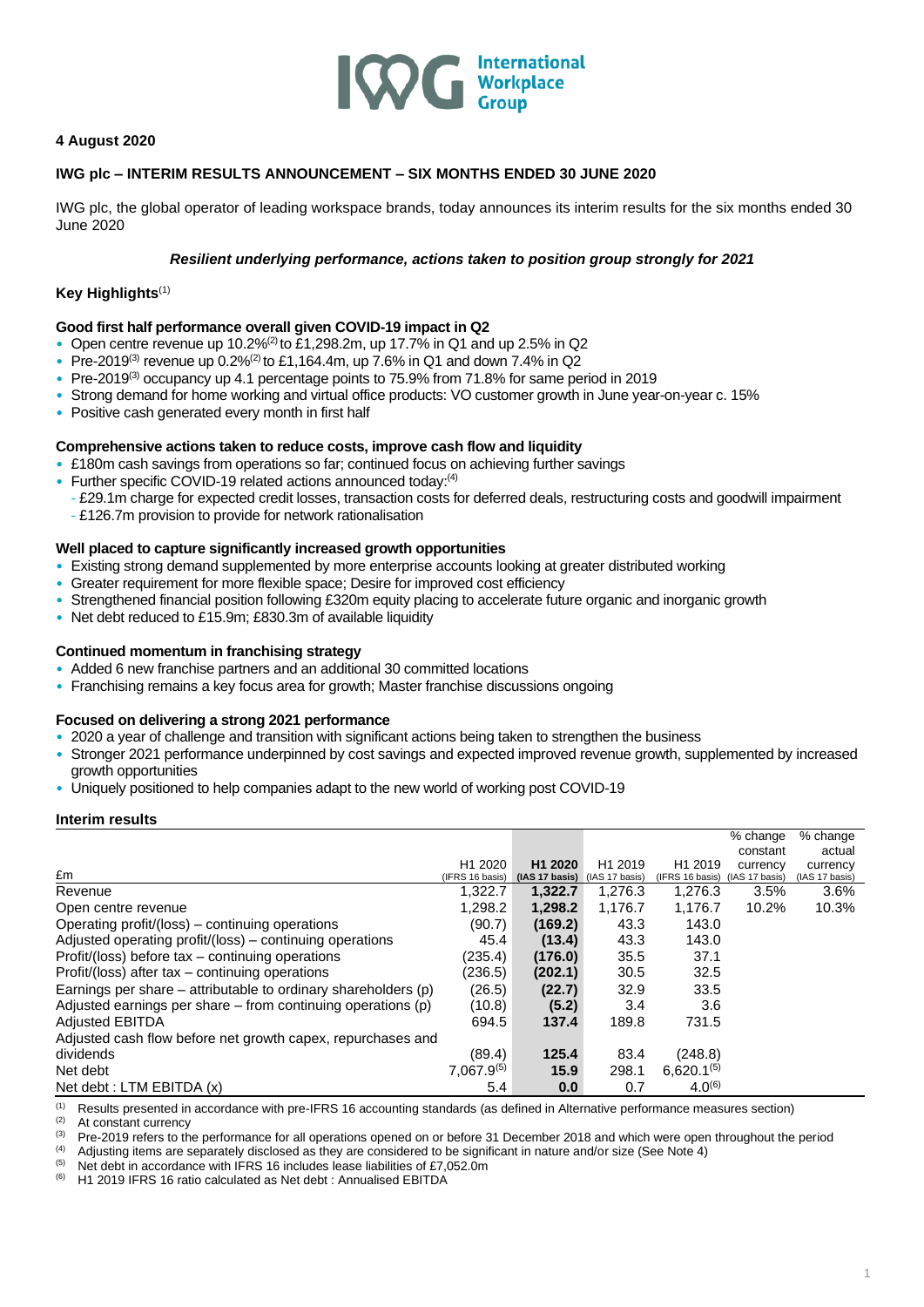# **Mark Dixon, Chief Executive of IWG plc, said:**

"At this time of crisis our highest priority remains the health and wellbeing of our customers, partners and employees. We thank our colleagues for their enormous efforts to deliver services to our customers under unprecedented conditions. We have made significant investment into providing temperature readers, clear information, signage and protocols to facilitate physical distancing, new meeting room protocols and increased frequency of cleaning.

The new world of working is changing dramatically and the long-term structural drivers for our industry are strengthening which is very encouraging. However, whilst the COVID-19 pandemic continues, we expect our third quarter to be particularly challenging. We therefore remain sharply focused on maximising further cost savings in the coming months to build on the £180m of cash savings achieved through the extensive actions already taken.

Whilst the pandemic has impacted revenue growth, particularly on some service revenues, we are seeing encouraging signs in respect of improvement into the fourth quarter. We have growing demand in some existing products like membership and virtual office where sales have been very strong. We are also developing new products to meet the growing demand from corporates, particularly to support more home and remote working.

We have reviewed all aspects of our business to prepare for success in a post COVID-19 world. As we have announced today, the network rationalisation will initially impact profitability, but we believe it will greatly benefit the business going forward.

The current environment is presenting an increased number of attractive organic and inorganic opportunities to accelerate the growth and development of the business and our equity placing in May has strengthened our ability to capitalise on these opportunities. Our commitment to unlock significant shareholder value through the move to a franchise model has not diminished. We continue to sign franchise deals in all our regions and conversations on potential master franchise agreements are ongoing.

This global crisis has dramatically changed the ways companies will work. In the new world of working post COVID-19, offices will still be needed but there will be a greater requirement for more flexible space. More companies will have distributed workforces with more satellite offices, more employees working closer to home or continuing to work from home. With our decentralised portfolio of workplace locations in over 1,100 towns and cities, both urban and suburban, we are uniquely positioned to help companies adapt to a new world of working.

Whilst 2020 will undoubtedly be a challenging year given COVID-19, we look forward to entering 2021 as a more resilient, stronger and profitable business generating increased cashflows."

## **Details of results presentation**

Mark Dixon, Chief Executive Officer, and Eric Hageman, Chief Financial Officer, are hosting a conference call today for analysts and investors at 9.30am BST. Please contact Jessica Kilby to obtain details for the webcast or conference call: jkilby@brunswickgroup.com.

# **For further information, please contact:**

## **IWG plc Tel: +41 (0) 41 723 2353**

Mark Dixon, Chief Executive Officer Eric Hageman, Chief Financial Officer Wayne Gerry, Group Investor Relations Director For more information, please visit [www.iwgplc.com](http://www.iwgplc.com/) **Brunswick Tel: +44(0) 20 7404 5959 Nick Cosgrove** Oliver Sherwood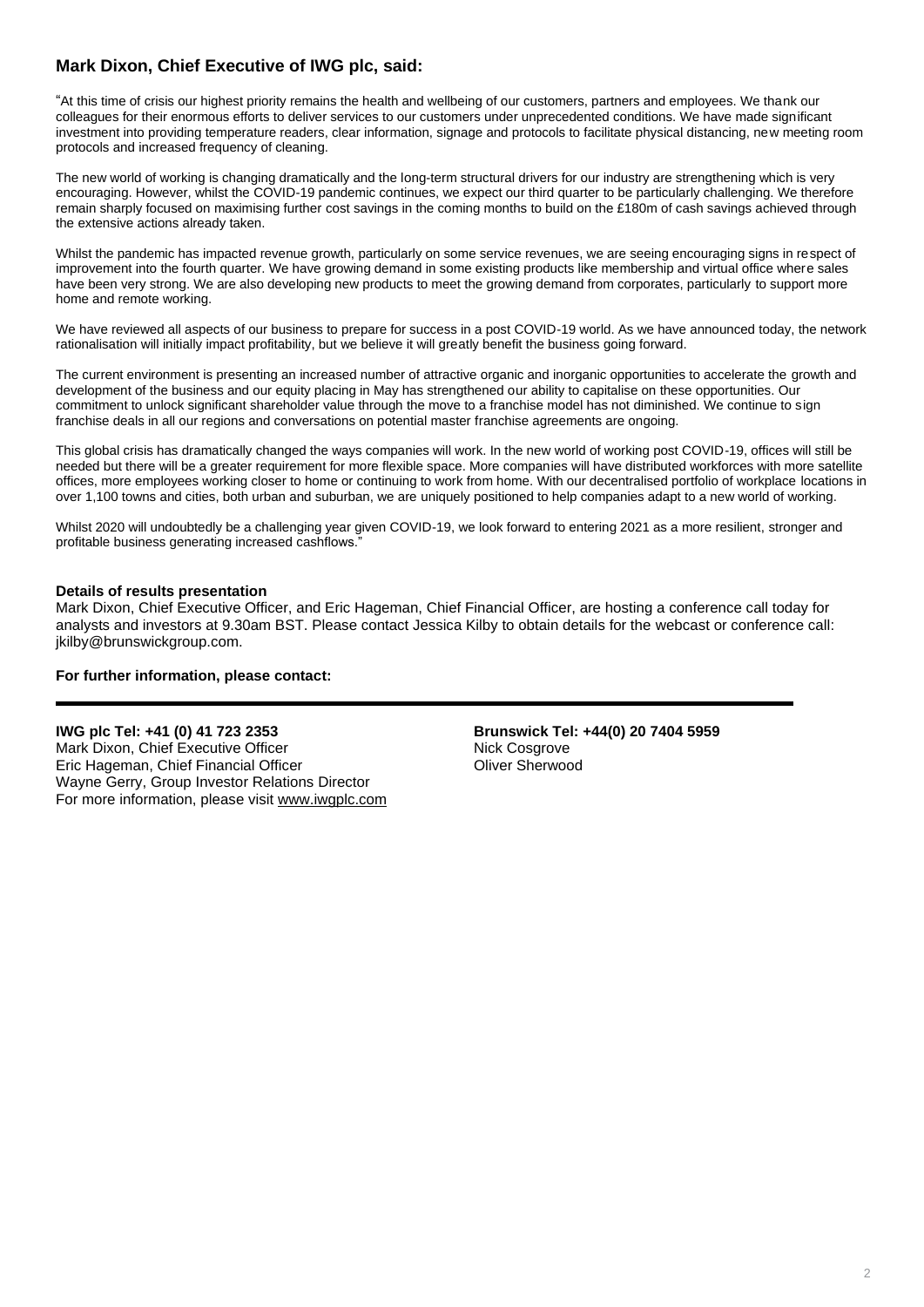# **Chief Executive Officer's review**

We have responded quickly to the COVID-19 pandemic on every front and taken decisive action considering the interests of all stakeholders. We continue to prioritise actions to protect the health and safety of our customers, partners and our colleagues globally, whilst positioning IWG to emerge strongly as markets recover. We would like to thank our colleagues for the way they have responded to this unprecedented challenge.

This crisis is resulting in more companies seeking flexible and distributed workplaces. Consequently, we have signed more enterprise deals, as the unrivalled coverage and choice of our network can meet these growing needs.

Building on our strong financial position, we are delivering on our plans to reduce costs, preserve cash, strengthen our liquidity and protect earnings. This was augmented with an equity raise of £320m gross proceeds in May to capitalise on attractive organic and inorganic opportunities to accelerate the growth and development of the business.

Our strategy is unchanged. We will continue to build on the scale and resilience of our business and our determination to move to a franchise model. We have a unique opportunity to accelerate the growth of our business but will do so within our disciplined financial framework.

# **Results presentation**

The below commentary is based on results in accordance with pre-IFRS 16 accounting standards. We believe this provides a better representation of the Group's performance, is consistent with how we manage our business day-to-day and more closely reflects the economics over the life cycle of our leases.

# **Strong start disrupted by COVID-19**

Having finished 2019 strongly we entered 2020 with significant momentum in the business and this was reflected in the very strong results for the first quarter. Open centre revenue for the three months to 31 March 2020 increased 17.7% at constant currency. This performance would have been even stronger but for the emergence of the COVID-19 pandemic which started to affect the business from March, particularly in Asia where we experienced a significant drop in new sales activity during the lockdown period. As previously reported, sales activity in Asia continually improved from April onwards and has now returned to normal levels.

The subsequent spread of the pandemic to the West created a very challenging trading environment in the second quarter across our European, UK and Americas markets, and this has carried into the start of the third quarter. The recovery trend in these markets now looks slower as the pandemic continues and looks to be more prolonged than first anticipated. During the lockdown phase we saw similarly sharp declines in sales activity in these markets. However, as these markets gradually move out of lockdown, we have started to see some green shoots of sales activity to replenish the forward order book. If sustained, this bodes well for the fourth quarter.

# **Financial performance**

Open centre revenue increased 10.2% at constant currency to £1,298.2m compared to £1,176.7m in the same period in 2019. Total Group revenue for the six months to 30 June 2020 increased 3.5% at constant currency to £1,322.7m (H1 2019: £1,276.3m). Pre-2019 revenue posted a small increase of 0.2% to £1,164.4m (H1 2019: £1,160.8m). Occupancy increased in all three of these revenue groups. Total occupancy increased from 69.6% to 70.9%, Open centre occupancy improved from 70.2% to 71.3% and pre-2019 occupancy went from 71.8% to 75.9%. These resilient results mask a contrasting performance between Q1 and Q2.

As previously mentioned, Q1 delivered very strong growth with occupancy levels improving strongly and peaking in March as COVID-19 impacted more of the Group's operations, resulting in a challenging Q2. Total Group revenue declined 4.4% at constant currency in Q2. Open centre revenue was up 2.5% largely due to the relative strength of April when open centre revenue was up 6.5% April year-on-year. Pre-2019 revenues declined by 7.4% in the second quarter. Occupancy in Q2 showed more resilience, decreasing by 119 and 142 bps to 68.9% and 69.2% for total and open centre revenue respectively. Pre-2019 occupancy was up by 101bp to 73.8%, largely due to the good April result previously reported. The revenue declines in Q2 are a direct result of COVID-19 and in part reflect the customer aid and deferment programmes offered to our customers over this challenging period.

With the good first quarter performance followed by a very challenging second quarter as the full effects of COVID-19 were felt across all our markets, it is pleasing that we have been able to report a resilient interim result with open centre revenue growing 10.2% at constant currency to £1,298.2m (H1 2019: £1,176.7m).

Our adjusted EBITDA decline to £137.4m<sup>(1)</sup> (H1 2019: £189.8m) reflects the negative impact on the business of COVID-19 and further investment into overheads to support the growth of the business and pivot towards franchising.

# **COVID-19 mitigating actions**

After experiencing the impact of the COVID-19 pandemic on our business in the Asia Pacific region during February and March we moved swiftly to take prompt action to reduce operating costs and overheads to help mitigate a more suppressed revenue environment we have seen in Q2 and now anticipate for much of Q3. As previously announced, the Board also decided to take a voluntary 50% reduction in fees and base salaries during this challenging period.

Further additional steps were taken to conserve cash. This included withdrawing our final dividend for 2019, suspending the share repurchase programme, dialling back growth and maintenance capital expenditure, deferring or cancelling new centre openings and, as discussed in detail below, a strengthened focus on the network rationalisation programme.

In aggregate, the Group has so far secured cash savings from operations of approximately £180m. These savings are broadly evenly split between deferments and more permanent savings.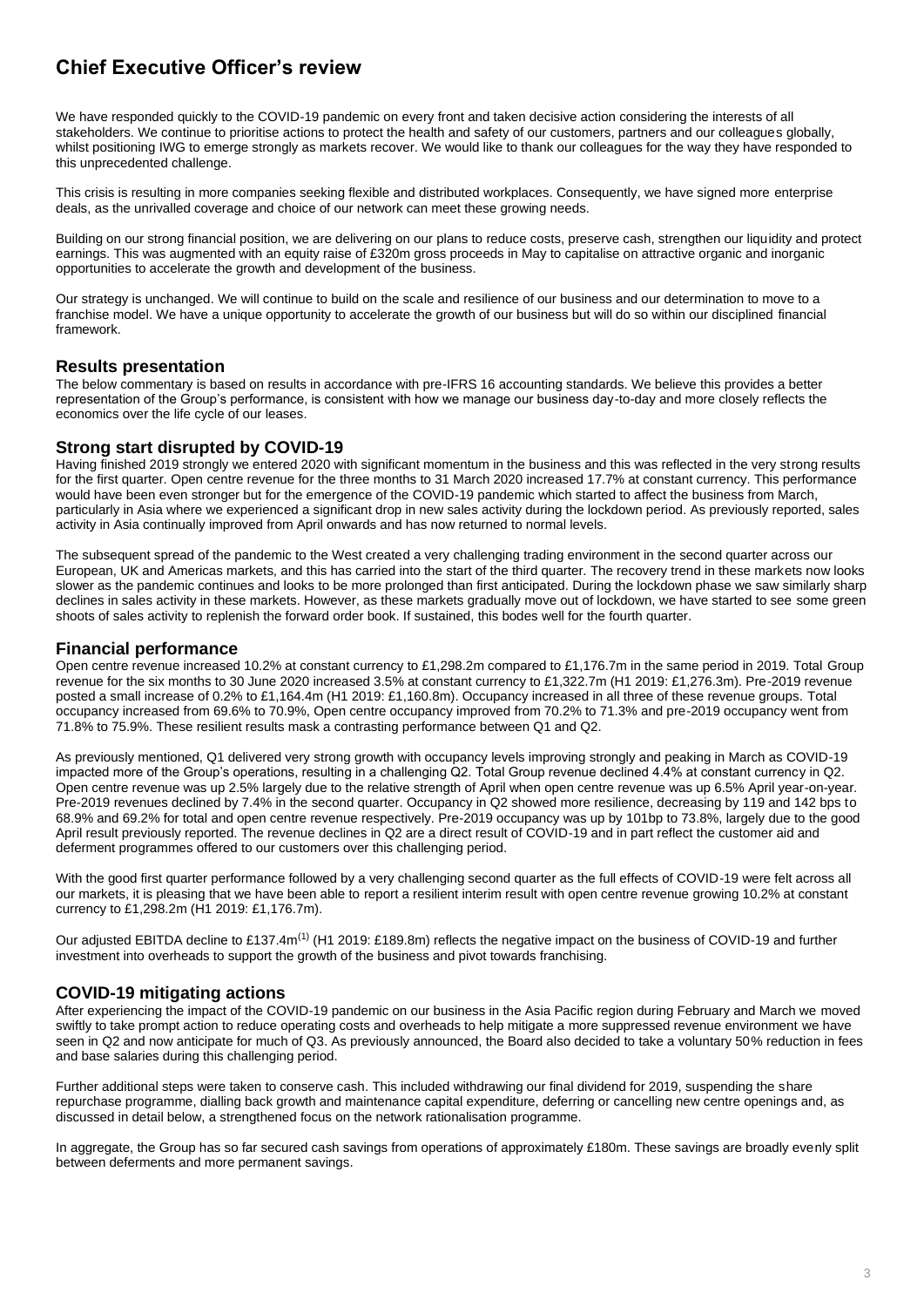# **COVID-19 related adjusting items**

The Group has identified total charges of £155.8m resulting from COVID-19 in the first half. Of this net charge, £29.1m relates to several separately identifiable areas, including impairments of goodwill and property, plant and equipment, provision for expected credit losses, transaction costs for deferred deals and other one-off costs including restructuring costs.

In the six months to 30 June 2020, approximately 1.5% of the network was rationalised in the normal course of business and approximately 1% as a result of COVID-19. As previously announced, the COVID-19 pandemic has accelerated the need for further network rationalisation. Accordingly, more COVID-19 related rationalisation is anticipated. Rationalisation is always a last resort, with the priority to negotiate a way to make the centre profitable. Consequently, there is a level of uncertainty over the ultimate size of the rationalisation programme. We have however taken the decision to provide for the future rationalisation of approximately 4% of the network as a direct result of COVID-19. The resultant COVID-19 related provision totals £126.7m<sup>(1)</sup>. To provide a better understanding of the underlying results, the net charge is shown separately as adjusting items.

We anticipate a rapid payback from these actions. These items are discussed in more detail in the Chief Financial Officer's review. Commentary on the results hereafter is based on the underlying performance of the business excluding adjusting items.

# **Strengthened financial position**

The Group is in a strong financial position. In the six months to 30 June 2020 we generated adjusted cash flow of £125.4m before £116.2m of net growth investment and £43.7m on share repurchases. Net debt at 30 June 2020 was £15.9m, a position that benefits from the £320m equity raise at the end of May. Excluding the increase in capital, net debt only increased by approximately £36m which is a strong performance considering the cash outflow relating to the investment in new locations and share repurchases. This demonstrates the attractive cash generation of our business model which prevented any monthly cash burn. Cash plus unused revolving credit facility provides liquidity headroom of £830.3m at the end of June 2020.

# **Investment in network**

During the six months to 30 June 2020 we added 88 new locations and 2.8m sq. ft. of space to our global network. 55 of these locations were added in the first quarter. The investment into these 88 locations will be £75.8m, net of partner contributions. Our global network coverage now totals 3,392 locations and 63.8m sq. ft. of space.

We anticipate that the additional capital investment into c. 35 centres opening during the second half, most of which are already under construction, will be approximately £39m, net of partner contributions.

The cash outflow in the first half on net growth capital investment was £116.2m (H1 2019: £185.5m), reflecting our decision to reduce growth capital expenditure as one of the actions to mitigate the impact of COVID-19.

Net maintenance capital expenditure in the six months to 30 June 2020 was £80.7m. This is higher than the net investment of £54.1m in the first half of 2019 because the original intention was to increase investment this year. However, to help mitigate the impact of COVID-19 we also sought to reduce this expenditure, which resulted in a slowdown in spend in the second quarter.

## **Continued franchising momentum**

The advent of the COVID-19 crisis has caused a pause in activity in relation to large master franchise agreements, although interest remains, and conversations are ongoing.

Whilst we have not signed any new master franchise agreements during the first half there has been a good level of activity in smaller franchise agreements. During the first half, nine such agreements were signed spanning all four regions.

Franchising remains core to our growth strategy and indications of interest from third parties suggest a swift resumption of activity once there is greater clarity on the post crisis environment. As our strategy is focussed on choosing the right partners, who can drive the business forward and enable the network to reach its full potential, we will be measured in our selection process.

## **Increased growth in enterprise accounts**

Our enterprise account customers are an attractive and growing part of our customer portfolio. The growth we have seen in this area of our business has taken a step up during this pandemic period. This reflects both the increasing demand from enterprises to embrace a more flexible and now an increasingly distributed approach to corporate real estate.

Our unrivalled network coverage and the investment we have made into the resources supporting this important customer segment has uniquely positioned IWG to support this growing part of the market. We have gained both new enterprise customers and seen increasing demand from accounts gained in recent years.

# **Dividend and share repurchase**

For the purposes of liquidity, we are ensuring that the company maintains sufficient funding especially in any period of significant centre rationalisation. Our capital allocation policy remains in place, prioritising investment in the long-term growth of our business and dividend distribution to shareholders. However, given the uncertainty caused by COVID-19, we believe it would be premature to reinstate the dividend and as a result, future dividend payments remain on hold.

As previously announced in March, we also suspended the share repurchase programme for the same considerations.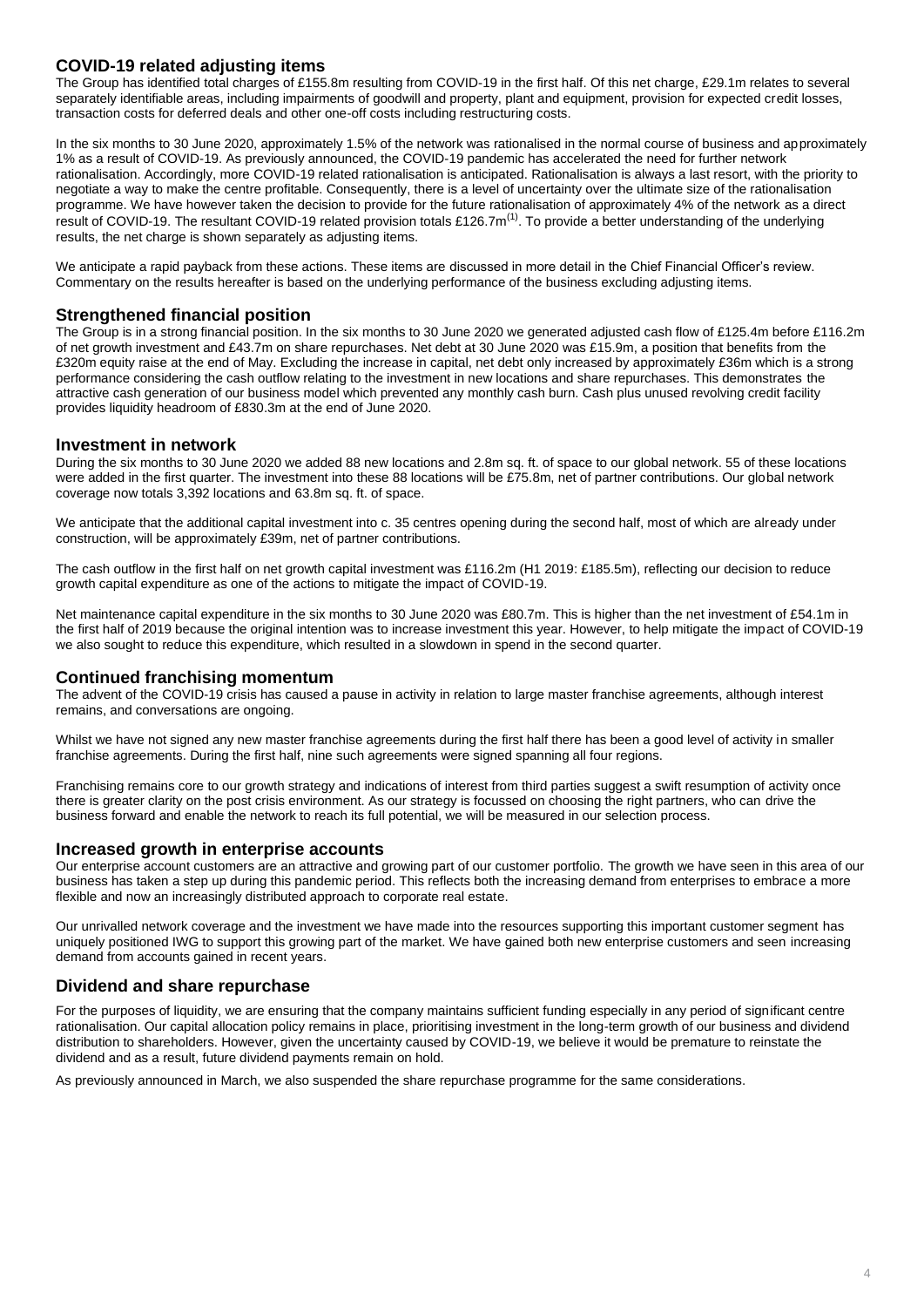# **Outlook**

At this time of crisis our highest priority remains the health and wellbeing of our customers, partners and employees. We thank our colleagues for their enormous efforts to deliver services to our customers under unprecedented conditions. We have made significant investment into providing temperature readers, clear information, signage and protocols to facilitate physical distancing, new meeting room protocols and increased frequency of cleaning.

The new world of working is changing dramatically and the long-term structural drivers for our industry are strengthening which is very encouraging. However, whilst the COVID-19 pandemic continues, we expect our third quarter to be particularly challenging. We therefore remain sharply focused on maximising further cost savings in the coming months to build on the £180m of cash savings achieved through the extensive actions already taken.

Whilst the pandemic has impacted revenue growth, particularly on some service revenues, we are seeing encouraging signs in respect of improvement into the fourth quarter. We have growing demand in some existing products like membership and virtual office where sales have been very strong. We are also developing new products to meet the growing demand from corporates, particularly to support more home and remote working.

We have reviewed all aspects of our business to prepare for success in a post COVID-19 world. As we have announced today, the network rationalisation will initially impact profitability, but we believe it will greatly benefit the business going forward.

The current environment is presenting an increased number of attractive organic and inorganic opportunities to accelerate the growth and development of the business and our equity placing in May has strengthened our ability to capitalise on these opportunities. Our commitment to unlock significant shareholder value through the move to a franchise model has not diminished. We continue to sign franchise deals in all our regions and conversations on potential master franchise agreements are ongoing.

This global crisis has dramatically changed the ways companies will work. In the new world of working post COVID-19, offices will still be needed but there will be a greater requirement for more flexible space. More companies will have distributed workforces with more satellite offices, more employees working closer to home or continuing to work from home. With our decentralised portfolio of workplace locations in over 1,100 towns and cities, both urban and suburban, we are uniquely positioned to help companies adapt to a new world of working.

Whilst 2020 will undoubtedly be a challenging year given COVID-19, we look forward to entering 2021 as a more resilient, stronger and profitable business generating increased cashflows.

**Mark Dixon Chief Executive Officer** 4 August 2020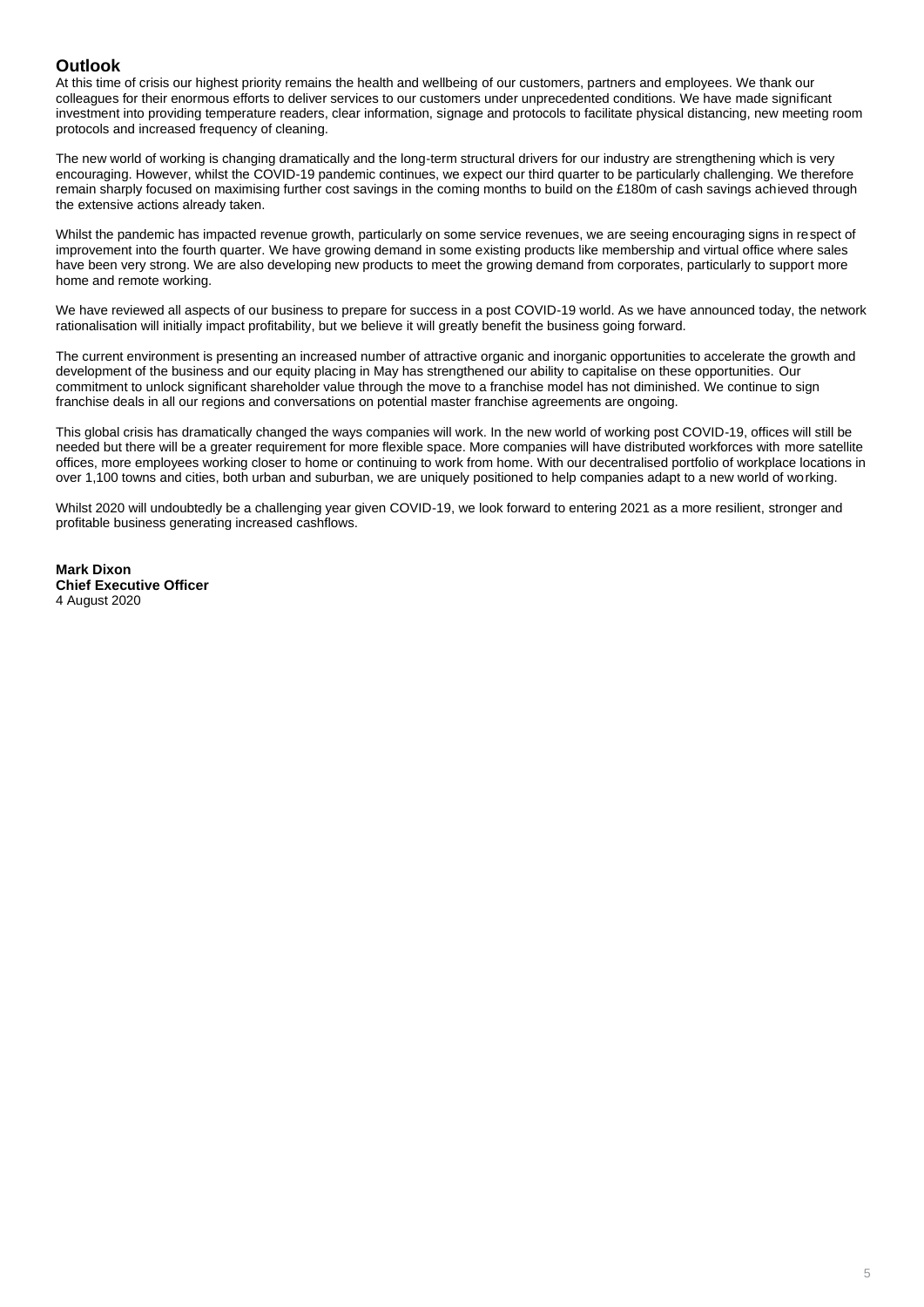# **Chief Financial Officer's review**

# **Financial performance**

The review below highlights the reported results in accordance with IFRS 16. Under IFRS 16, while total lease related charges over the life of a lease remain unchanged, the lease charges are characterised as depreciation and financing expenses with higher total expense in the early periods of a lease and lower total expense in the later periods of the lease. In order to provide greater clarity in understanding the underlying performance of the business, the Group also presents the results in accordance with pre-IFRS 16 accounting standards and the trading commentary is based on results in accordance with pre-IFRS 16 accounting standards, which more closely tracks with the cashflows over the life of a lease and are therefore continued to be used for management reporting purposes.

# **Group income statement**

| £m                                                    | H <sub>1</sub> 2020<br>(IFRS 16 basis) | IFRS 16<br>Impact        | H1 2020<br>(IAS 17 basis) | H1 2019<br>(IAS 17 basis) | IFRS 16<br>Impact            | H1 2019<br>(IFRS 16 basis) |
|-------------------------------------------------------|----------------------------------------|--------------------------|---------------------------|---------------------------|------------------------------|----------------------------|
| Revenue                                               | 1,322.7                                | $\overline{\phantom{a}}$ | 1,322.7                   | 1,276.3                   | $\blacksquare$               | 1,276.3                    |
| Gross profit (centre contribution)                    | 73.0                                   | 69.2                     | 3.8                       | 187.8                     | 99.4                         | 287.2                      |
| Overheads                                             | (162.8)                                | 9.3                      | (172.1)                   | (144.2)                   | 0.3                          | (143.9)                    |
| Joint ventures                                        | (0.9)                                  | $\overline{\phantom{a}}$ | (0.9)                     | (0.3)                     | $\qquad \qquad \blacksquare$ | (0.3)                      |
| <b>Operating (loss)/profit</b>                        | (90.7)                                 | 78.5                     | (169.2)                   | 43.3                      | 99.7                         | 143.0                      |
| Operating (loss)/profit before adjusting items        | 45.4                                   | 58.8                     | (13.4)                    | 43.3                      | 99.7                         | 143.0                      |
| Net finance costs                                     | (144.7)                                | (137.9)                  | (6.8)                     | (7.8)                     | (98.1)                       | (105.9)                    |
| (Loss)/profit before tax from continuing operations   | (235.4)                                | (59.4)                   | (176.0)                   | 35.5                      | 1.6                          | 37.1                       |
| Taxation                                              | (1.1)                                  | 25.0                     | (26.1)                    | (5.0)                     | 0.4                          | (4.6)                      |
| Effective tax rate                                    | $(0.5)\%$                              |                          | $(14.8)\%$                | 14.1%                     |                              | 12.4%                      |
| (Loss)/profit after tax from continuing operations    | (236.5)                                | (34.4)                   | (202.1)                   | 30.5                      | 2.0                          | 32.5                       |
| (Loss)/profit after tax from discontinuing operations | (1.3)                                  | (0.1)                    | (1.2)                     | 264.3                     | 3.0                          | 267.3                      |
| (Loss)/profit for the period                          | (237.8)                                | (34.5)                   | (203.3)                   | 294.8                     | 5.0                          | 299.8                      |
| Basic EPS (p)                                         |                                        |                          |                           |                           |                              |                            |
| - From continuing operations before adjusting items   | (10.8)                                 |                          | (5.2)                     | 3.4                       |                              | 3.6                        |
| - Attributable to shareholders                        | (26.5)                                 |                          | (22.7)                    | 32.9                      |                              | 33.5                       |
| Depreciation & amortisation                           | 649.2                                  |                          | 150.8                     | 126.8                     |                              | 570.1                      |
| <b>Adjusted EBITDA</b>                                | 694.5                                  |                          | 137.4                     | 189.8                     |                              | 731.5                      |

# **COVID-19**

In March 2020, following the declaration by the World Health Organisation of the COVID-19 pandemic and subsequent global government restrictions, the Group has been unable to operate at full capacity. Given the political and economic uncertainty resulting from COVID-19, the Group expects to see significant volatility and business disruption, reducing expected performance in 2020 and potentially 2021.

As a result, in order to improve the transparency and usefulness of the financial information presented and improve year-on-year comparability, the Group has identified net charges of £155.8m (IFRS 16: £136.1m) relating to directly attributable gains and expenses resulting from COVID-19. These charges are considered to be adjusting items as they meet the Group's established definition, being both significant in nature and value to the results of the Group in the current period.

The adjusting items relate to several separately identifiable items which involve accounting judgement and estimates as follows:

- Network rationalisation
- Provision for expected credit losses
- Transaction costs on deferred franchising deals
- Goodwill impairment
- Other one-off items

Should the actual costs relating to the amounts provided prove to be less than costs incurred the release of any surplus provisions will be disclosed as adiusting items.

## **Network rationalisation**

As previously announced, in direct response to the pandemic, a decision was taken to accelerate the rationalisation of underperforming centres to best position the Group in 2021 and beyond. A rigorous review of the Group's entire portfolio was undertaken. This process identified 4% of the network as in scope for committed rationalisation in H2 2020 as a result of COVID-19 with associated estimated charges of £134.5m<sup>(1)</sup>, including £7.8m of costs incurred for centres rationalised to date and a £126.7m<sup>(1)</sup> provision for rationalisation, of which £55.9m are estimated as non-cash items. These charges cover the write off of net book value of non-moveable assets, onerous lease and exit costs. This rationalisation is over and above the normal run rate that the Group experiences. Under IFRS 16, this cost of rationalisations is recognised as a £107.0m impairment of property, plant and equipment.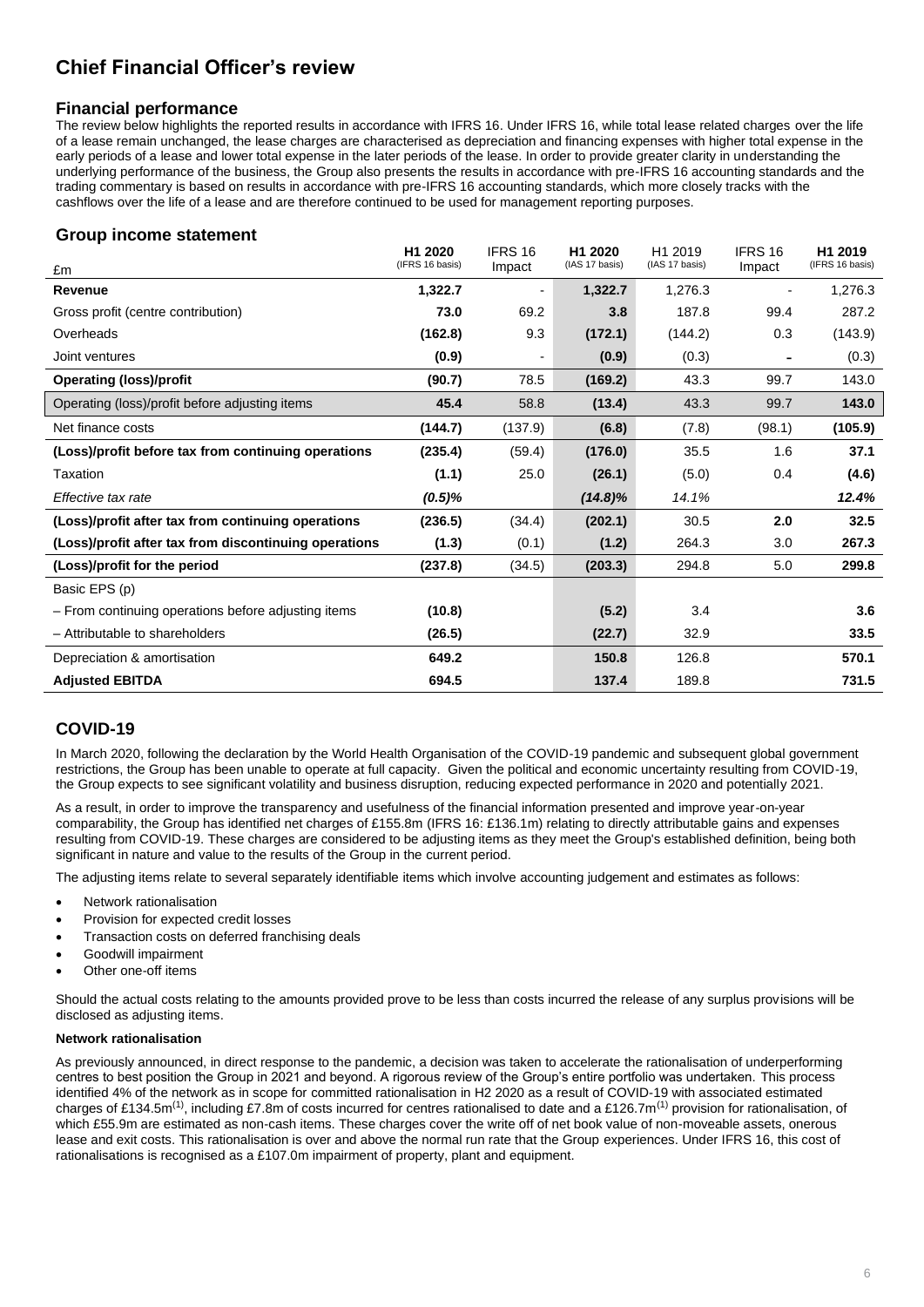## **Goodwill impairment**

Despite the increased uncertainty created by COVID-19, there were no long-term indicators of impairment identified for the US and UK. However, the COVID-19 crisis and linked restrictions has impacted our ability to trade our way to sustainable profitable growth in certain markets. As a result, the projected cash flows for the operations in certain insignificant markets no longer supported the carrying value of goodwill and an impairment of £4.9m was taken as at 30 June 2020.

## **Provision for expected credit losses**

The COVID-19 pandemic unfortunately presents an unprecedented crisis to many of our customers who may struggle to navigate through these challenges without external support. We have therefore endeavoured to provide support wherever possible to our customers to sustain our long-term relationships.

In light of the temporary disruption of centres globally, the Group reviewed the recoverability of its debtor profile and booked an increase of £9.4m in the expected credit loss provision. This increase reflects the greater likelihood of credit default by the Group's debtors directly attributable to the impact of COVID-19.

The increase is relatively low compared to the overall debtor profile as the Group has not historically incurred significant credit losses and continues to maintain customer deposits as additional security in the rare event of non-performance of customer contracts.

## **Other one-off items including restructuring**

During the period, the Group incurred £5.8m of transaction costs in respect of master franchise agreements that have not completed as at 30 June 2020 as a result of COVID-19. The Group fully expects to resume its pivot towards a franchising model in due course. Other net charges of £1.2m were also incurred, including severance costs arising from mitigating actions taken by the Group in respect of the COVID-19 crisis.

# **Revenue**

Total Group revenue increased by 3.5% at constant currency from £1,276.3m to £1,322.7m. This increase was primarily driven by 14.2% constant currency growth in reported revenues in EMEA, the Group's second largest market. As anticipated, the market conditions in the second quarter were considerably more challenging as the pandemic spread globally and more of our markets went into lockdown. Consequently, total Group revenues declined 4.4% year-on-year for the second quarter.

The growth in open centre revenue is particularly pleasing with an increase of 10.2% at constant currency to £1,298.2m (H1 2019: £1,176.7m). All regions contributed positively, with particularly strong performances in EMEA, Asia Pacific and the UK. This is an important indicator for future revenue performance as it is not impacted by the pro-active network rationalisation programme. It does however benefit from the maturation of the 365 centres opened in 2019 and in the first half of 2020 and this resulted in a more resilient second quarter performance with revenue increasing by 2.5% at constant currency compared to the second quarter of 2019.

Pre-2019 revenue for the first six months of 2020 increased 0.2% at constant currency to £1,164.4m (H1 2019: £1,160.8m). Positive midlow single digit growth in Asia, the UK and EMEA was largely offset by a decline in revenue in the Americas of 3.7%. Nevertheless, reporting growth overall is a creditable outcome given the weakness seen in the second quarter with revenues declining 7.4% in Q2. Overall, occupancy for the pre-2019 business improved 4.1 percentage points year-on-year to 75.9%.

# **Open centre revenue performance by region**

On a regional basis, open centre revenue performance can be analysed as follows:

|              |                     |                     | % Change               | % Change             |
|--------------|---------------------|---------------------|------------------------|----------------------|
| £m           | H <sub>1</sub> 2020 | H <sub>1</sub> 2019 | (constant<br>currency) | (actual<br>currency) |
| Americas     | 573.6               | 556.6               | 1.8%                   | 3.1%                 |
| <b>EMEA</b>  | 363.9               | 299.8               | 22.3%                  | 21.4%                |
| Asia Pacific | 159.4               | 139.6               | 16.2%                  | 14.2%                |
| UK           | 198.3               | 176.7               | 12.2%                  | 12.2%                |
| Other        | 3.0                 | 4.0                 |                        |                      |
| <b>Total</b> | 1,298.2             | 1,176.7             | 10.2%                  | 10.3%                |

## **Americas**

The Americas, our largest region, has had a challenging first half with a strong first quarter performance offset by a difficult second quarter.

|                     |                     |                     | % Change                | % Change                 |
|---------------------|---------------------|---------------------|-------------------------|--------------------------|
| £m                  | H <sub>1</sub> 2020 | H <sub>1</sub> 2019 | (constant)<br>currency) | (actual<br>currency)     |
| Total revenue       | 584.2               | 583.4               | (1.1)%                  | 0.1%                     |
| Open centre revenue | 573.6               | 556.6               | 1.8%                    | 3.1%                     |
| Pre-2019 revenue    | 539.3               | 553.3               | (3.7)%                  | $(2.5)\%$                |
| Pre-2019 occupancy  | 77.9%               | 75.6%               |                         | 230 bps                  |
| Number of centres   | 1,300               | 1.284               | ۰                       | $\overline{\phantom{a}}$ |

Growth from open centres increased 1.8% at constant currency to reach £573.6m. After a 13.0% increase in open centre revenue in Q1, revenues declined 8.5% in Q2. Total revenue (including rationalised centres) declined 1.1% at constant currency to £584.2m. Pre-2019 revenue in the region decreased 3.7% at constant currency to £539.3m.

Average occupancy for the region in the pre-2019 business increased to 77.9% (H1 2019: 75.6%).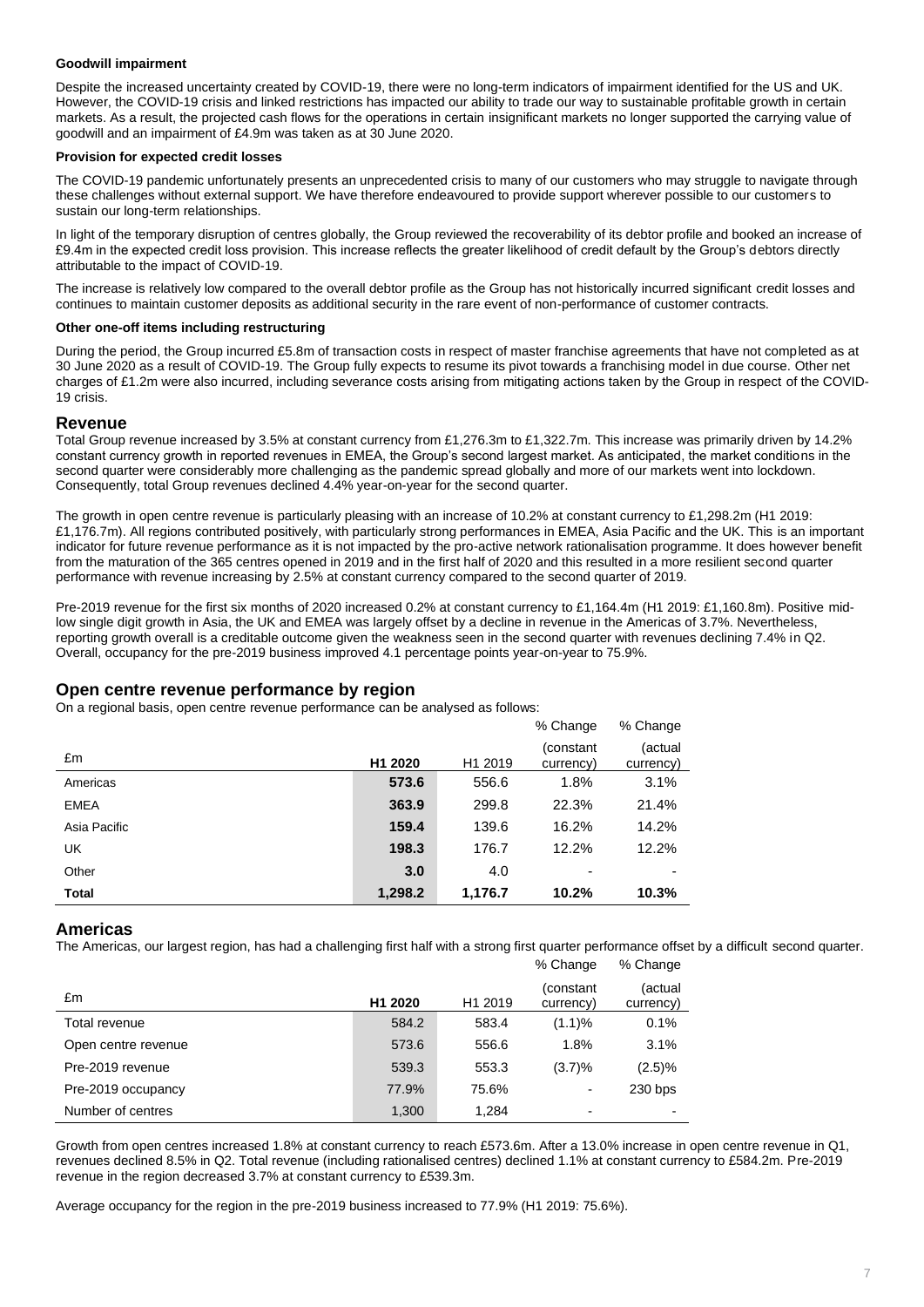The US business was broadly flat for the first half after recording high single digit growth in the first quarter. Canada experienced a similar trend. Within LATAM, Mexico was the standout country with good double-digit revenue growth. After a very strong first quarter the rate of growth weakened in the second quarter but remained positive with high single digit growth. Markets like Brazil, Chile and Colombia were down after a reduced second quarter revenue performance.

A total of 22 new locations were added in the region in the first half of 2020, including 19 Spaces. These new locations take the total in the region to 1,300 at 30 June 2020.

## **EMEA**

Trading in EMEA has remained strong. Open centre revenue has increased 22.3% to £363.9m at constant currency. Open centre revenue growth was consistent across the first half with Q1 growth of 22.2% followed by 22.4% in Q2. Total revenue increased 14.2%, at constant currency, to £367.8m. Pre-2019 revenue increased 2.9% at constant currency to £295.6m. The pre-2019 occupancy increased to 76.3% (H1 2019: 70.5%).

|                     |                     |                     | % Change               | % Change                 |
|---------------------|---------------------|---------------------|------------------------|--------------------------|
| £m                  | H <sub>1</sub> 2020 | H <sub>1</sub> 2019 | (constant<br>currency) | (actual<br>currency)     |
| Total revenue       | 367.8               | 324.8               | 14.2%                  | 13.2%                    |
| Open centre revenue | 363.9               | 299.8               | 22.3%                  | 21.4%                    |
| Pre-2019 revenue    | 295.6               | 290.5               | 2.9%                   | 1.8%                     |
| Pre-2019 occupancy  | 76.3%               | 70.5%               | $\blacksquare$         | 580 bps                  |
| Number of centres   | 1,108               | 1,048               | $\blacksquare$         | $\overline{\phantom{a}}$ |

Most of our major countries within EMEA traded well in the first quarter. This performance additionally benefited from acquisitions completed in the second half of 2019. This strong performance in EMEA was largely overturned by a much weaker second quarter. This was particularly the case in countries like France, Italy, Spain, Belgium and South Africa.

A total of 42 new locations were added across this region in the first half of 2020, including 15 Spaces. These additions took the total in the region to 1,108 at 30 June 2020.

# **Asia Pacific**

Our business in Asia Pacific has delivered another good performance. Revenue from all open centres increased 16.2% at constant currency to £159.4m. Q1 growth of 20.0% was followed by 12.1% revenue growth in Q2. Total revenue from the region improved by 2.5% at constant currency to £163.1m. Pre-2019 revenue was up 6.3% to £145.1m (H1 2019: £138.7m) and pre-2019 occupancy increased to 72.9% (H1 2019: 68.3%).

|                     |                     |                     | % Change               | % Change             |
|---------------------|---------------------|---------------------|------------------------|----------------------|
| £m                  | H <sub>1</sub> 2020 | H <sub>1</sub> 2019 | (constant<br>currency) | (actual<br>currency) |
| Total revenue       | 163.1               | 161.8               | 2.5%                   | 0.8%                 |
| Open centre revenue | 159.4               | 139.6               | 16.2%                  | 14.2%                |
| Pre-2019 revenue    | 145.1               | 138.7               | 6.3%                   | 4.6%                 |
| Pre-2019 occupancy  | 72.9%               | 68.3%               | ۰                      | 460 bps              |
| Number of centres   | 678                 | 685                 | $\blacksquare$         |                      |

Hong Kong has continued to perform well, delivering good positive revenue growth for the first half. Other major markets, like China, Australia and India were impacted by a weak second quarter performance.

A total of 15 new locations were added in the region in the first half of 2020, including 6 Spaces. At 30 June 2020 we had a total of 678 centres in the region.

## **UK**

We are continuing to see evidence that the programme of actions taken in the UK is being positively reflected in the performance of the business, notwithstanding the impact of COVID-19 on the UK market. Similar to our other markets, the UK had a strong first quarter, but the Government lockdown affected the second quarter. Open centre revenue increased 16.2% in Q1 and by 8.2% in Q2. The demand for more distributed working has increased sales in many of the satellite towns and cities outside of London. Pre-2019 occupancy has increased to 74.1% (H1 2019: 69.0%), which is a pleasing performance.

|                     |                     |                     | % Change                | % Change                 |
|---------------------|---------------------|---------------------|-------------------------|--------------------------|
| £m                  | H <sub>1</sub> 2020 | H <sub>1</sub> 2019 | (constant)<br>currency) | (actual<br>currency)     |
| Total revenue       | 204.6               | 202.3               | 1.1%                    | 1.1%                     |
| Open centre revenue | 198.3               | 176.7               | 12.2%                   | 12.2%                    |
| Pre-2019 revenue    | 181.4               | 174.3               | 4.1%                    | 4.1%                     |
| Pre-2019 occupancy  | 74.1%               | 69.0%               | ۰                       | 510 bps                  |
| Number of centres   | 306                 | 317                 | -                       | $\overline{\phantom{a}}$ |

Revenue from open centres increased 12.2% to £198.3m. Pre-2019 revenue improved by 4.1% to £181.4m (H1 2019: £174.3m) and total revenue in the UK increased 1.1% to £204.6m, reflecting the continued network rationalisation of 15 locations in the UK.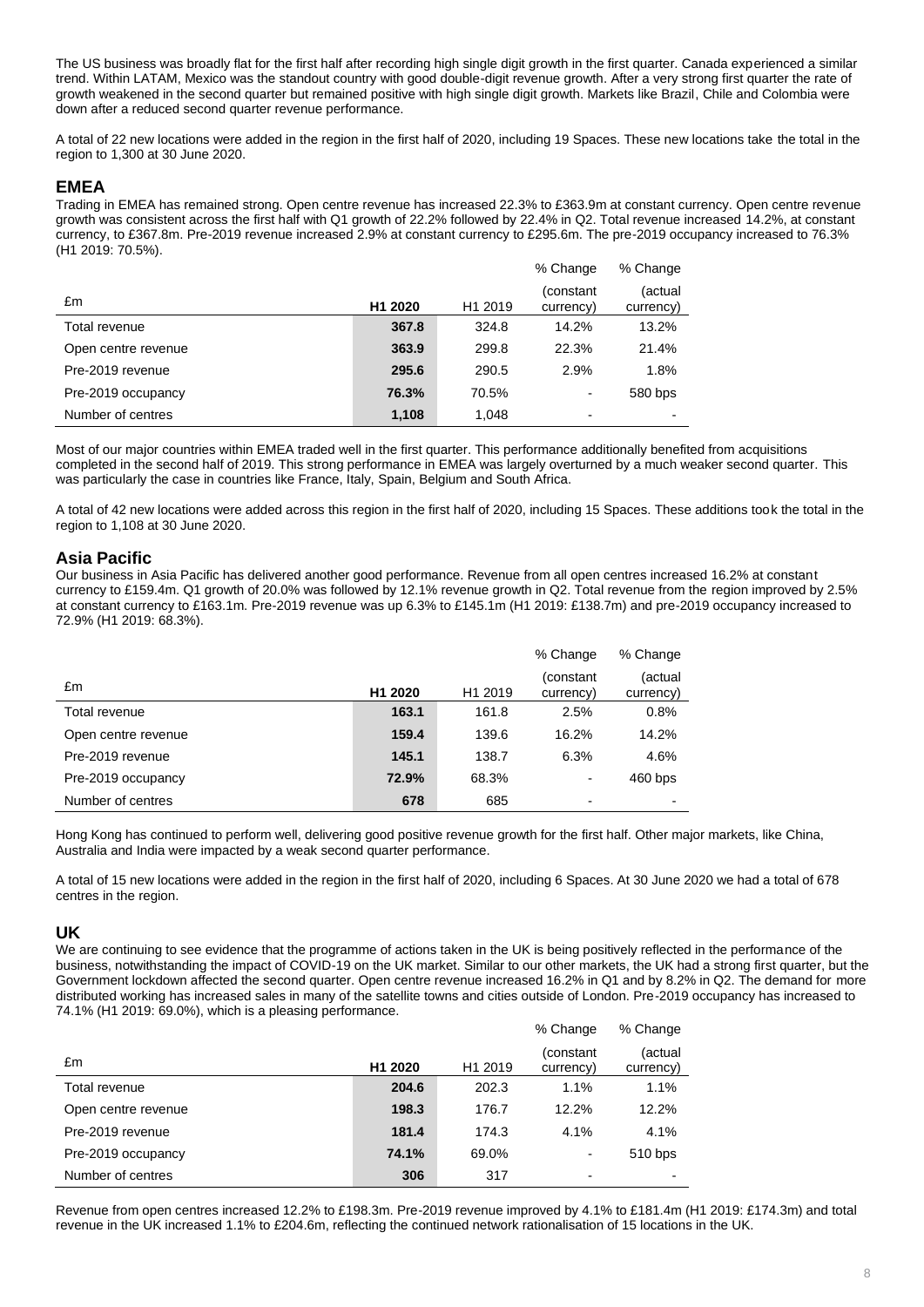A total of 9 new locations were added in the UK in the first half of 2020, including 3 Spaces. The net of these additions and the network rationalisation led to an overall reduction of locations in the region to 306 at 30 June 2020.

# **EBITDA**

Adjusted EBITDA declined from £189.8m<sup>(1)</sup> to £137.4m<sup>(1)</sup>. Adjusted EBITDA reflects the significant drag from the investment in growth, which in the six months to 30 June 2020 was £42.3m<sup>(1)</sup> (H1 2019: £39.9m), and a further £32.9m<sup>(1)</sup> in respect of the network rationalisation (H1 2019: £8.6m). Underlying performance has also been directly impacted as more of our markets went into lockdown, resulting in reduced profitability in Q2 that is expected to improve as restrictions are lifted.

Adjusted EBITDA under IFRS 16 is £694.5m (H1 2019: £731.5m), due to the rental costs under IAS 17 being replaced by a depreciation charge on the right of use assets and finance costs arising on the lease liabilities. Both of these costs are excluded from EBITDA. EBITDA including the adjusting items was £558.4m (H1 2019: £731.5m).

## **Overhead investment**

We have continued to invest to support future growth in the business and to support the move towards becoming a franchise business and the development of enterprise accounts, where we have experienced good growth. In the six months to 30 June 2020, overheads increased to £156.5m (H1 2019: £144.2m) after excluding adjusting items of £15.6m.

With this increased investment together with the effect on our revenue growth from the COVID-19 pandemic, Group overheads as a percentage of revenue increased 54bps to 11.8%.

## **Operating profit – continuing operations**

Adjusted operating profit for the six months to 30 June 2020 was a loss of £13.4m<sup>(1)</sup> (H1 2019: £43.3m). As well as the planned increased investment in overheads, operating profit also reflects the drag from our growth investment of £69.0m<sup>(1)</sup> (H1 2019: £32.5m) in addition to £27.7m<sup>(1)</sup> relating to network rationalisation (H1 2019: £15.0m). Including the adjusting items, the loss was £169.2m<sup>(1)</sup> compared to a profit of £43.3 $m^{(1)}$  in 2019.

Adjusted operating profit under IFRS 16 is £45.4m (H1 2019: £143.0m). Including the adjusting items, the operating loss was £90.7m compared to the profit of £143.0m in 2019.

# **Net finance costs**

The Group's net finance costs for the six months to 30 June 2020 decreased to £6.8m<sup>(1)</sup> (H1 2019: £7.8m). This primarily reflects the lower level of average outstanding debt over the course of the period as we benefit this year from a full six months of the income on the proceeds from the receipts of the master franchise agreements completed last year and some benefit from the £320m share placing in May this year.

The Group reported net finance costs under IFRS 16 for the six months to 30 June 2020 of £144.7m (2019: £105.9m). Under IFRS 16 the lease liability is measured as the present value of the lease payments to be paid during the lease term, discounted using an incremental borrowing rate. The lease liability is subsequently increased by the interest cost on the lease liability arising from the un-wind of the discounting. This interest cost is recognised within finance costs in the income statement as it unwinds.

# **Taxation**

The interim effective tax rate for the six months to 30 June 2020 is (14.8)% (H1 2019: 14.1% on continuing operations) under IAS17. Under IFRS 16, the interim effective tax rate for the same period is (0.5)% (H1 2019: 12.4%). The reduction in effective tax rate reflects the challenging trading conditions in H1 2020 due to COVID-19. Looking forward at factors that potentially influence the effective tax rate, we expect the full year charge to be lower than the prior year, primarily as a result of continuing challenging trading conditions due to COVID-19.

# **Earnings per share**

Earnings per share decreased in the six months to 30 June 2020 from 32.9 $p^{(1)}$ , including the gain in 2019 on the Japanese strategic partnership, to a loss per share of 22.7<sup>(1)</sup>p. Earnings per share including adjusting items from continuing operations reduced from 3.4p<sup>(1)</sup> to a loss of 22.5p<sup>(1)</sup>. Excluding the adjusting items, the loss per share reduces to 5.2p<sup>(1)</sup>.

Diluted earnings per share for the first half were a loss of  $22.7<sup>(1)</sup>p$  (H1 2019: 32.5p). Diluted earnings per share on a continuing basis before adjusting items for H1 2019 were a loss of  $5.2p^{(1)}$  (H1 2019: 3.4p).

Basic earnings per share under IFRS 16 were a loss of 26.5p (2019: 33.5p). The loss per share from continuing operations before adjusting items were 10.8p (H1 2019: 3.6p) IFRS 16 results in the acceleration of lease related expenses (principally depreciation and finance costs) relative to the recognition pattern for operating leases under IAS 17, impacting Group's profits and earnings per share under IFRS 16.

The weighted average number of shares in issue for the first six months of the year was 897,228,291 (H1 2019: 895,023,696). The weighted average number of shares for diluted earnings per share was 914,334,296 (H1 2019: 906,934,699). The Group has acquired 13,590,080 shares in the first half before the share repurchase programme was suspended to be held in treasury to satisfy future exercises under various Group long-term incentive schemes. The Group reissued 9,999,425 shares from treasury to satisfy such exercises during the first half.

# **Cash flow and funding**

Cash generation continues to be an attractive feature of our business model. Notwithstanding the impact of COVID-19 on our second quarter performance, cash generated before net investment in growth capital expenditure, dividends and adjusting items was £125.4m<sup>(1)</sup> compared to £83.4 $m^{(1)}$  in the corresponding period of 2019.

IFRS 16 has no impact on the Group's cash flows other than presentation of where items are classified on the cash flow statement.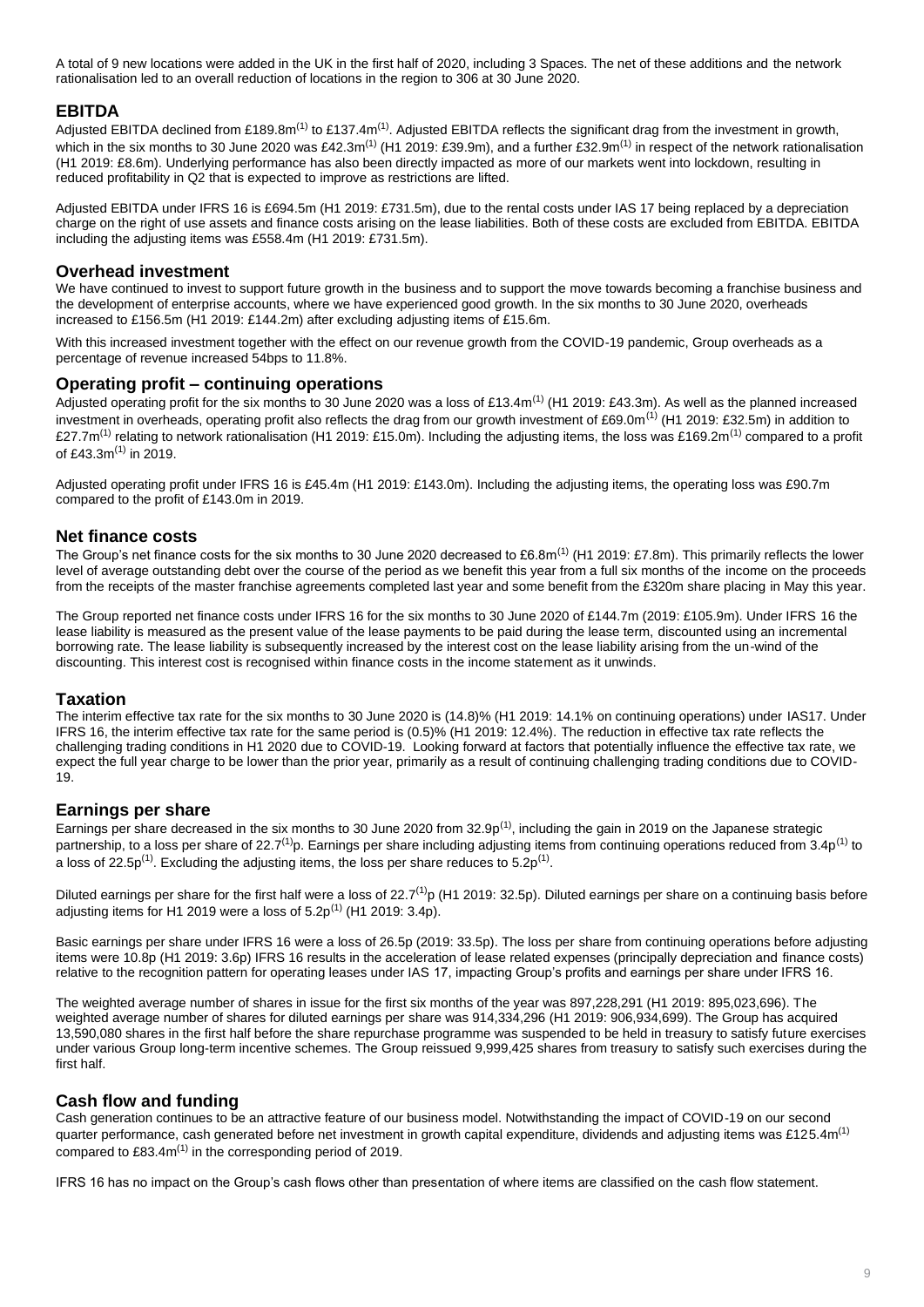# **Cash flow**

The table below reflects the Group's cash flow:

| £m                                                                                 | H1 2020<br>(IFRS 16 basis) | <b>IFRS 16</b><br>Impact | H1 2020<br>(IAS 17 basis) | H1 2019<br>(IAS 17 basis) | <b>IFRS 16</b><br>Impact | H1 2019<br><b>(IFRS 16)</b><br>basis) |
|------------------------------------------------------------------------------------|----------------------------|--------------------------|---------------------------|---------------------------|--------------------------|---------------------------------------|
| <b>Adjusted EBITDA</b>                                                             | 694.5                      | 557.1                    | 137.4                     | 189.8                     | 541.7                    | 731.5                                 |
| Working capital                                                                    | 92.6                       | (84.7)                   | 177.3                     | 80.2                      | (64.5)                   | 15.7                                  |
| Growth-related partner contributions                                               |                            | 73.7                     | (73.7)                    | (95.4)                    | 95.4                     |                                       |
| Maintenance capital expenditure                                                    | (80.7)                     | 10.8                     | (91.5)                    | (71.0)                    | 16.9                     | (54.1)                                |
| Taxation                                                                           | (8.7)                      |                          | (8.7)                     | (14.0)                    |                          | (14.0)                                |
| Finance costs                                                                      | (7.6)                      |                          | (7.6)                     | (10.8)                    |                          | (10.8)                                |
| Finance lease liability arising on new leases                                      | (772.2)                    | (772.2)                  |                           | $\overline{a}$            | (898.5)                  | (898.5)                               |
| Other items                                                                        | (7.3)                      | 0.5                      | (7.8)                     | 4.6                       | (23.2)                   | (18.6)                                |
| Cash flow before growth capital<br>expenditure, share repurchases and<br>dividends | (89.4)                     | (214.8)                  | 125.4                     | 83.4                      | (332.2)                  | (248.8)                               |
| Gross growth capital expenditure                                                   | (150.5)                    | 39.4                     | (189.9)                   | (280.9)                   | 51.5                     | (229.4)                               |
| Growth-related partner contributions                                               | 73.7                       |                          | 73.7                      | 95.4                      |                          | 95.4                                  |
| Net growth capital expenditure <sup>(8)</sup>                                      | (76.8)                     | 39.4                     | (116.2)                   | (185.5)                   | 51.5                     | (134.0)                               |
| Total net cash flow from operations                                                | (166.2)                    | (175.4)                  | 9.2                       | (102.1)                   | (280.7)                  | (382.8)                               |
| Purchase of shares                                                                 | (43.7)                     |                          | (43.7)                    |                           |                          |                                       |
| Dividend received                                                                  |                            |                          |                           | (38.9)                    |                          | (38.9)                                |
| Corporate financing activities                                                     | 1.0                        |                          | 1.0                       | 1.2                       |                          | 1.2                                   |
| Proceeds from master franchise                                                     |                            |                          |                           | 301.7                     |                          | 301.7                                 |
| Net proceeds from the issue of shares                                              | 313.9                      |                          | 313.9                     |                           |                          |                                       |
|                                                                                    |                            |                          |                           |                           |                          |                                       |
| Opening net debt                                                                   | (6,840.1)                  | (6,546.0)                | (294.1)                   | (460.8)                   | (5,508.9)                | (5,969.7)                             |
| Exchange movement                                                                  | (332.8)                    | (330.6)                  | (2.2)                     | 0.8                       | (132.4)                  | (131.6)                               |
| <b>Closing net debt</b>                                                            | (7,067.9)                  | (7,052.0)                | (15.9)                    | (298.1)                   | (5,922.0)                | (6,220.1)                             |

(8) Net growth capital expenditure of £116.2m relates to the cash outflow in first six months of 2020. Accordingly, it includes capital expenditure related to locations added in 2019 and to be added in 2021, as well as tho The total net investment in the period for 2019 and 2021 additions amounted to £55.2m

# **Capital investment in the network**

During the period, we added 88 new locations and 2.8m sq. ft. of additional space to our global network. The investment into these locations will be £75.8m, net of partner contributions.

We anticipate that the additional capital investment into c. 35 centres opening during the remainder of the year will be approximately £39m.

During the six-months to 30 June 2020, the cash outflow on net growth capital investment was £116.2m, below the £185.5m in the first half of 2019. This reflects the dialling down of our growth programme as part of the mitigating actions we took to offset the impact of COVID-19 on our revenues and strengthen our liquidity position. As a result, the gross growth capital expenditure reduced by £91.0m to £189.9m. The actual cash outflow also reflects timing differences on the receipt of partner contributions and the inclusion of expenditure on locations opened in 2019 and still to be opened in 2020. As previously announced, the challenging environment has caused delays to the construction of some new centres, thereby affecting the timing of achieving applicable milestones for billing partner contributions.

In the six months to 30 June 2020 we rationalised 53 centres in the normal course of business, plus a further 32 that were directly COVID-19 related.

As originally planned, the Group's refurbishment programme was to be stepped up in 2020 and this has been reflected in the first half with the resultant maintenance capital expenditure increasing to £91.5m (H1 2019: £71.0m). After partner contributions received in the year, net maintenance capital expenditure was £80.7m (H1 2019: £54.1m). As with growth capital expenditure, reducing maintenance capital was an action taken to mitigate the impact of COVID-19 and this resulted in a slowdown in investment in the second quarter and we expect this to continue in the third quarter.

# **Strong financial position**

The Group entered 2020 in a strong financial position with net debt of £294.1 $m^{(1)}$  and a net debt to EBITDA ratio of 0.7x. As previously reported our net debt position increased modestly over the first four months to  $£320.8m<sup>(1)</sup>$  at 30 April 2020, representing a net debt to LTM EBITDA ratio of 0.8x.

Following the equity placing on 28 May 2020 raising gross proceeds of approximately £320m we ended the first half with just £15.9m<sup>(1)</sup> of net debt at 30 June 2020. The Group has also increased the net debt to EBITDA covenant on its £950m revolving credit facility. The new equity and increased covenant flexibility will enable growth to accelerate. Whilst COVID-19 has had a significant impact on Group performance, the current environment is presenting an increased number of attractive organic and inorganic opportunities to accelerate the growth and development of the business.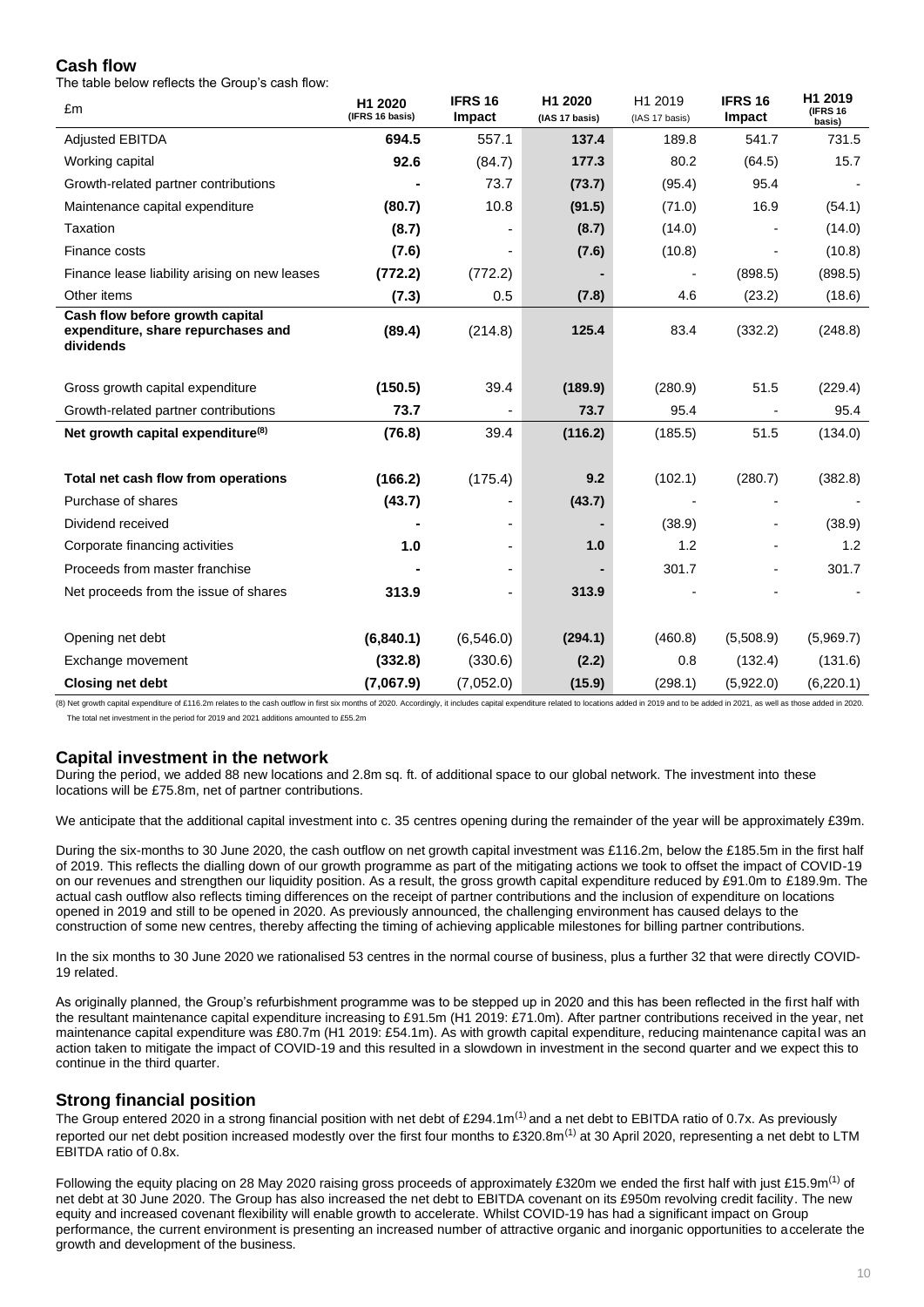Cash plus unused revolving credit facility provides liquidity headroom of £830.3m.

Under IFRS 16, reported net debt has increased to £7,067.9m due to the lease liabilities being recognised on the adoption of IFRS 16. This, however, does not impact on the Group's covenants which are based on pre-IFRS 16 accounting standards.

## **Foreign exchange**

The Group's results are exposed to translation risk from the movement in currencies. During the first half of 2020 key individual exchange rates have moved, as shown in the table below. Overall, this provided a modest tailwind.

The small movement in exchange rates over the course of the first six months of the year increased revenue, gross profit and operating profit by £1.5m, £3.0m and £5.0m respectively.

## **Foreign exchange rates**

|                       | 30 June<br>At |             |          | Half year average |      |        |  |
|-----------------------|---------------|-------------|----------|-------------------|------|--------|--|
| : sterlina<br>Per $E$ | 2020          | 2019        | %        | 2020              | 2019 | %      |  |
| US dollar             | .23           | דר<br>ا ے ا | (3.2)%   | 26. ا             | .30  | (2.8)% |  |
| Euro                  | .10،          | - 10<br>.   | 7)%<br>. | .14،              | 1.15 | (0.3)% |  |

# **Risk management**

Effective management of risk is an everyday activity for the Group and, crucially, integral to our growth planning. A detailed assessment of the principal risks and uncertainties which could impact the Group's long-term performance and the risk management structure in place to identify, manage and mitigate such risks can be found on pages 48 to 55 of the 2019 Annual Report and Accounts. The principal risks and uncertainties for the remaining six months of the year are unchanged from those noted in the Annual Report.

# **Related parties**

There have been no changes to the type of related party transactions entered into by the Group that had a material effect on the financial statements for the six months ended 30 June 2020. Details of related party transactions that have taken place in the period can be found in note 14.

# **Dividends**

For the purposes of liquidity, we are ensuring that the company maintains sufficient funding especially in any period of significant centre rationalisation. Our capital allocation policy remains in place, prioritising investment in the long-term growth of our business and dividend distribution to shareholders. However, given the uncertainty caused by COVID-19, we believe it is prudent to protect our liquidity and as a result, future dividend payments are to be placed on hold with the intention of the earliest possible return to our progressive dividend policy.

# **Going Concern COVID-19 Update**

The impact of COVID-19 on the global economy and the operating activities of many businesses has resulted in a climate of considerable uncertainty. The ultimate impact of the pandemic on the Group is uncertain at the date of signing these financial statements.

The Directors have assessed the potential cash generation of the Group against a range of illustrative COVID-19 scenarios (including a severe but plausible outcome), the liquidity of the Group, funding available under the Group's bank facility and mitigating actions to reduce operating costs and optimise cash flows during the current environment.

In addition, the Group successfully raised £320m of equity in May 2020 to take advantage of growth opportunities and strengthen the Group's global leadership position. These opportunities consist of:

- Enhanced organic expansion, arising from increased future demand from enterprise customers driven by a number of factors;
- Rescue situations, adding attractive centres and brands to our existing portfolio and realising efficiencies when integrating onto the Group's operating platform; and
- M&A opportunities, which are expected to increase across the sector.

On the basis of these actions and assessments, the Directors consider it appropriate to continue to adopt the going concern basis in preparing the financial statements of the Group.

**Eric Hageman Chief Financial Officer**  4 August 2020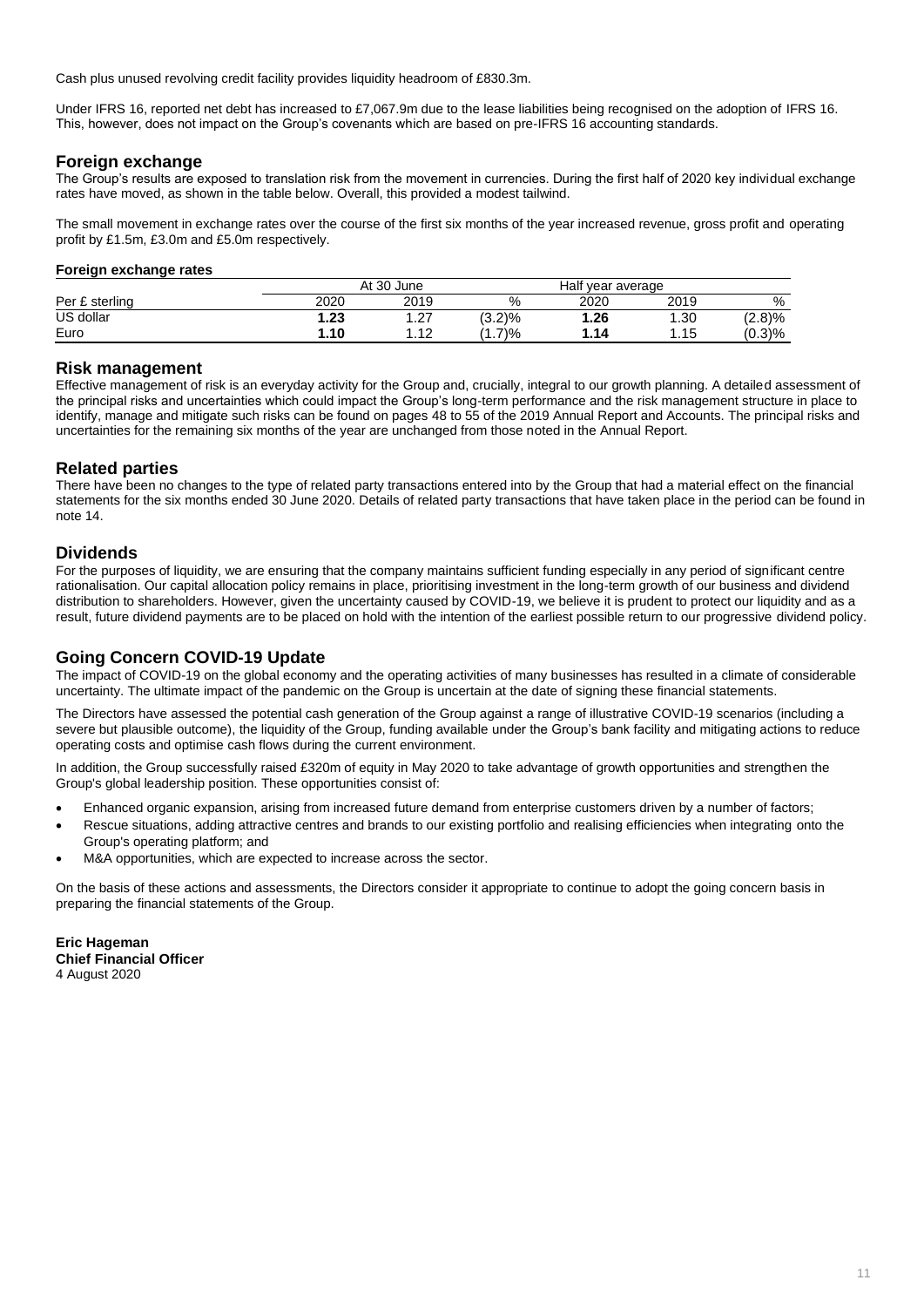# Condensed Consolidated Financial Information

# Interim consolidated income statement (unaudited)

**Six months ended** Six months ended **30 June 2020** 30 June 2019

(Restated) **(10)**

| £m                                                                           | <b>Before</b><br>adjusting<br>items | Adjusting<br>items $(9)$ | <b>Total</b> | Total   |
|------------------------------------------------------------------------------|-------------------------------------|--------------------------|--------------|---------|
|                                                                              |                                     |                          |              |         |
| Revenue                                                                      | 1,322.7                             | $\blacksquare$           | 1,322.7      | 1,276.3 |
| Cost of sales                                                                | (1, 129.2)                          | (13.5)                   | (1, 142.7)   | (989.1) |
| Loss on impairment of property, plant and equipment                          |                                     | (107.0)                  | (107.0)      |         |
| Gross profit (centre contribution)                                           | 193.5                               | (120.5)                  | 73.0         | 287.2   |
| Selling, general and administration expenses                                 | (147.2)                             | (15.6)                   | (162.8)      | (143.9) |
| Share of loss of equity-accounted investees, net of tax                      | (0.9)                               |                          | (0.9)        | (0.3)   |
| <b>Operating (loss)/profit</b>                                               | 45.4                                | (136.1)                  | (90.7)       | 143.0   |
| Finance expense                                                              | (145.0)                             | $\blacksquare$           | (145.0)      | (106.2) |
| Finance income                                                               | 0.3                                 | $\blacksquare$           | 0.3          | 0.3     |
| Net finance expense                                                          | (144.7)                             | $\blacksquare$           | (144.7)      | (105.9) |
| (Loss)/profit before tax for the period from continuing operations           | (99.3)                              | (136.1)                  | (235.4)      | 37.1    |
| Income tax credit/(charge)                                                   | 2.8                                 | (3.9)                    | (1.1)        | (4.6)   |
| (Loss)/profit for the period from continuing operations                      | (96.5)                              | (140.0)                  | (236.5)      | 32.5    |
| (Loss)/profit after tax for the period from discontinued operations (note 3) | (1.3)                               |                          | (1.3)        | 267.3   |
| (Loss)/profit for the period attributable to equity shareholders             | (97.8)                              | (140.0)                  | (237.8)      | 299.8   |

(9) Refer to note 4 for further details

(10) The comparative information has been restated to reflect the impact of discontinued operations

# Interim consolidated statement of comprehensive income (unaudited)

|                                                                                                                                   | Six months<br>ended        | Six months<br>ended |
|-----------------------------------------------------------------------------------------------------------------------------------|----------------------------|---------------------|
| £m                                                                                                                                | 30 June 2020               | 30 June 2019        |
| (Loss)/profit for the period                                                                                                      | (237.8)                    | 299.8               |
| Other comprehensive income:<br>Other comprehensive income that is or may be reclassified to profit or loss in subsequent periods: |                            |                     |
| Cash flow hedges – effective portion of changes in fair value                                                                     |                            | (0.4)               |
| Foreign exchange reclassified to profit or loss from discontinued operations (note 3)                                             |                            | 0.4                 |
| Foreign currency translation differences for foreign operations                                                                   | 35.3                       | (49.2)              |
| Items that are or may be reclassified to profit or loss in subsequent periods                                                     | 35.3                       | (49.2)              |
| Other comprehensive income/(loss) for the period, net of tax                                                                      | 35.3                       | (49.2)              |
|                                                                                                                                   |                            |                     |
| Total comprehensive (loss)/income for the period, net of tax                                                                      | (202.5)                    | 250.6               |
| (Loss)/earnings per ordinary share (EPS):                                                                                         | <b>Six months</b><br>ended | Six months<br>ended |
|                                                                                                                                   | 30 June 2020               | 30 June 2019        |
| Attributable to ordinary shareholders                                                                                             |                            |                     |
| Basic (p)                                                                                                                         | (26.5)                     | 33.5                |
| Diluted (p)                                                                                                                       | (26.5)                     | 33.1                |
| From continuing operations                                                                                                        |                            |                     |
| Basic (p)                                                                                                                         | (26.4)                     | 3.6                 |
| Diluted (p)                                                                                                                       | (26.4)                     | 3.6                 |

The above interim consolidated income statement and interim consolidated statement of comprehensive income should be read in conjunction with the accompanying notes.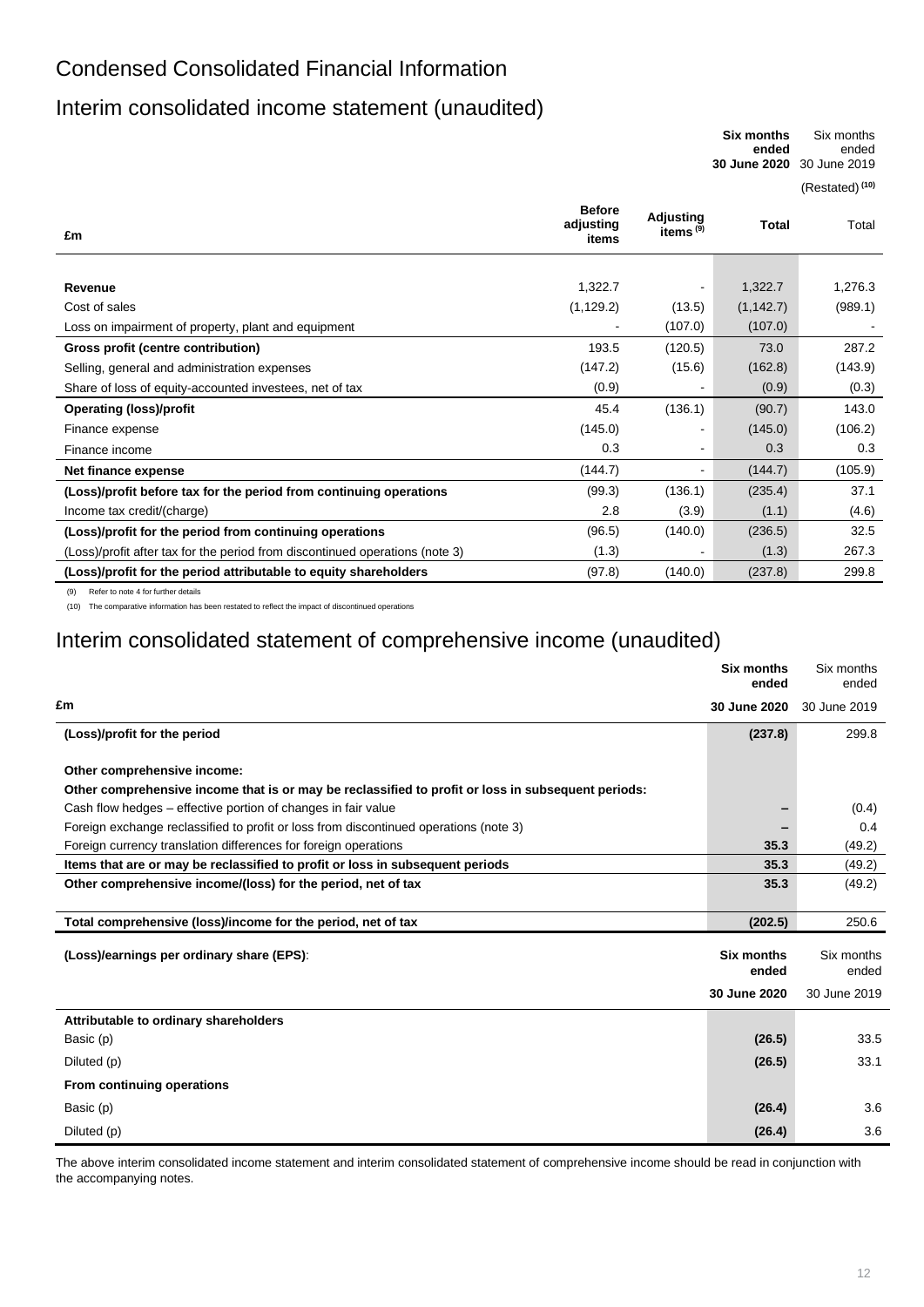# Interim consolidated statement of changes in equity (unaudited)

| £m                                               | Issued<br>share<br>capital | Share<br>premium | Treasury<br>shares       | Foreign<br>currency<br>translation<br>reserve | Hedging<br>reserve | Other<br>reserves | Retained<br>earnings | Total<br>Equity |
|--------------------------------------------------|----------------------------|------------------|--------------------------|-----------------------------------------------|--------------------|-------------------|----------------------|-----------------|
| <b>Balance at 1 January 2019</b>                 | 9.2                        |                  | (74.1)                   | 44.5                                          | 0.3                | 25.8              | 575.1                | 580.8           |
| Profit for the period                            |                            |                  |                          |                                               |                    |                   | 299.8                | 299.8           |
| Other comprehensive income:                      |                            |                  |                          |                                               |                    |                   |                      |                 |
| Foreign exchange recycled to profit or loss from |                            |                  |                          | 0.4                                           |                    |                   |                      | 0.4             |
| discontinued operations (note 3)                 |                            |                  |                          |                                               |                    |                   |                      |                 |
| Cash flow hedges-effective portion of changes in |                            |                  |                          |                                               | (0.4)              |                   |                      | (0.4)           |
| fair value                                       |                            |                  |                          |                                               |                    |                   |                      |                 |
| Foreign currency translation differences for     |                            |                  |                          | (49.2)                                        |                    |                   |                      | (49.2)          |
| foreign operations                               |                            |                  |                          |                                               |                    |                   |                      |                 |
| Other comprehensive income, net of tax           | $\blacksquare$             | $\overline{a}$   | $\overline{\phantom{a}}$ | (48.8)                                        | (0.4)              | $\blacksquare$    | $\overline{a}$       | (49.2)          |
| Total comprehensive income for the period        | $\blacksquare$             |                  |                          | (48.8)                                        | (0.4)              | $\blacksquare$    | 299.8                | 250.6           |
| <b>Transaction with owners of the Company</b>    |                            |                  |                          |                                               |                    |                   |                      |                 |
| Share-based payments                             |                            |                  |                          |                                               |                    |                   | 0.9                  | 0.9             |
| Ordinary dividend paid (note 5)                  |                            |                  |                          |                                               |                    |                   | (38.9)               | (38.9)          |
| Proceeds from exercise of share awards           |                            |                  | 3.0                      |                                               |                    |                   | (1.7)                | 1.3             |
| <b>Balance at 30 June 2019</b>                   | 9.2                        |                  | (71.1)                   | (4.3)                                         | (0.1)              | 25.8              | 835.2                | 794.7           |
|                                                  |                            |                  |                          |                                               |                    |                   |                      |                 |
| Balance at 1 January 2020                        | 9.2                        |                  | (116.9)                  | 34.9                                          | (0.2)              | 25.8              | 927.7                | 880.5           |
| Loss for the period                              |                            |                  |                          |                                               |                    |                   | (237.8)              | (237.8)         |
| Other comprehensive income:                      |                            |                  |                          |                                               |                    |                   |                      |                 |
| Foreign exchange recycled to profit or loss from |                            |                  |                          |                                               |                    |                   |                      |                 |
| discontinued operations (note 3)                 |                            |                  |                          |                                               |                    |                   |                      |                 |
| Foreign currency translation differences for     |                            |                  |                          | 35.3                                          |                    |                   |                      | 35.3            |
| foreign operations                               |                            |                  |                          |                                               |                    |                   |                      |                 |
| Other comprehensive income, net of tax           |                            |                  |                          | 35.3                                          |                    |                   |                      | 35.3            |
| Total comprehensive income for the period        |                            |                  |                          | 35.3                                          |                    |                   | (237.8)              | (202.5)         |
| <b>Transaction with owners of the Company</b>    |                            |                  |                          |                                               |                    |                   |                      |                 |
| Share-based payments                             |                            |                  |                          |                                               |                    |                   | 1.0                  | 1.0             |
| Ordinary dividend paid (note 5)                  |                            |                  |                          |                                               |                    |                   |                      |                 |
| Proceeds from issue of ordinary shares, net of   | 1.3                        | 312.6            |                          |                                               |                    |                   |                      | 313.9           |
| costs (note 11)                                  |                            |                  |                          |                                               |                    |                   |                      |                 |
| Purchase of treasury shares                      |                            |                  | (43.7)                   |                                               |                    |                   |                      | (43.7)          |
| Proceeds from exercise of share awards           |                            |                  | 3.5                      |                                               |                    |                   | (2.6)                | 0.9             |
| Balance at 30 June 2020                          | 10.5                       | 312.6            | (157.1)                  | 70.2                                          | (0.2)              | 25.8              | 688.3                | 950.1           |

The above interim consolidated statement of changes in equity should be read in conjunction with the accompanying notes.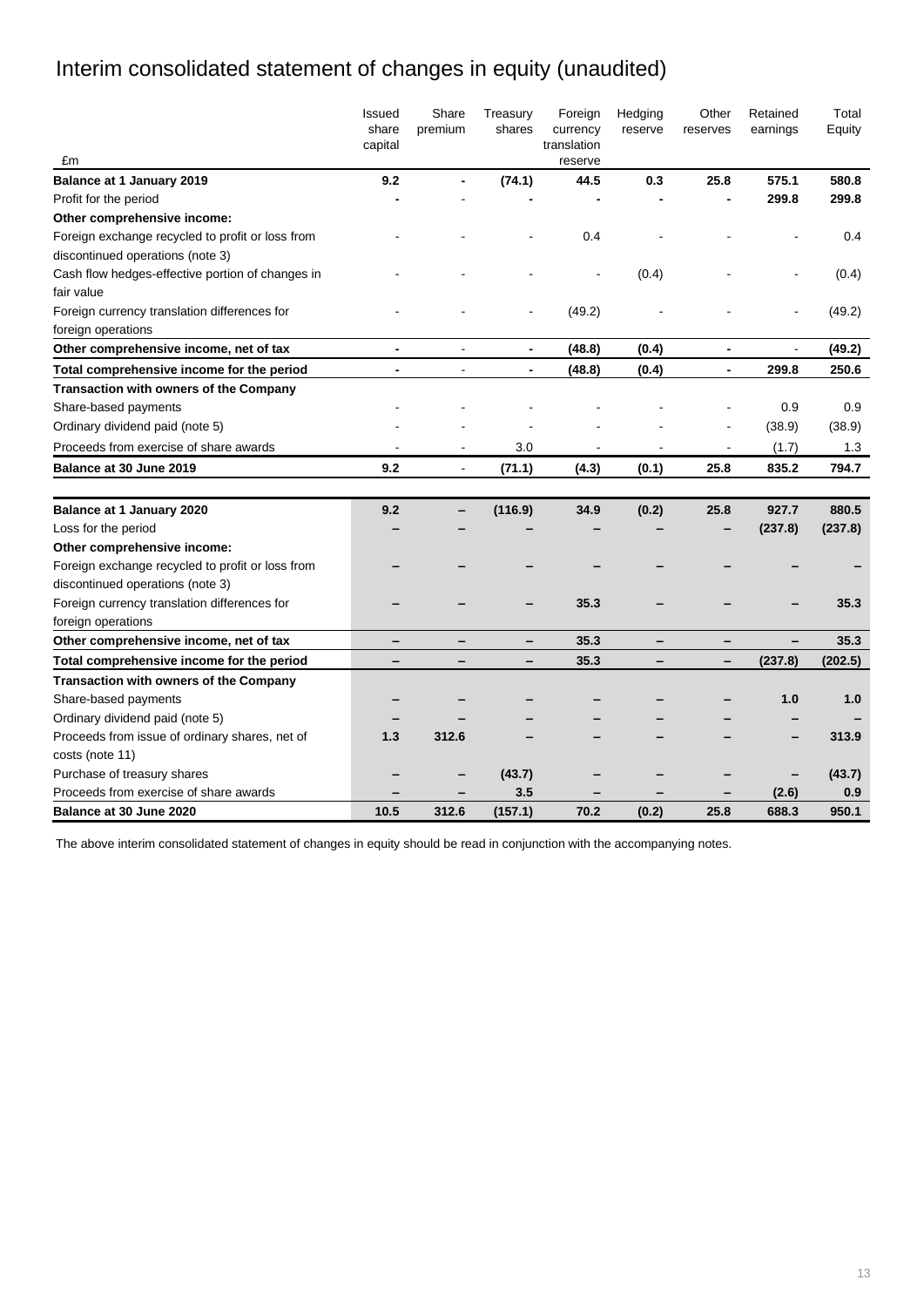# Interim consolidated balance sheet

|                                                    | As at 30 June 2020 | As at 31 December |
|----------------------------------------------------|--------------------|-------------------|
| £m<br><b>Notes</b>                                 | (unaudited)        | $2019^{(11)}$     |
| <b>Non-current assets</b>                          |                    |                   |
| Goodwill<br>6                                      | 699.5              | 674.6             |
| Other intangible assets<br>6                       | 46.7               | 45.0              |
| $\overline{7}$<br>Property, Plant and equipment    | 7,556.1            | 7,190.7           |
| $\overline{7}$<br>Right-of-use asset               | 6,221.4            | 5,917.4           |
| Property, plant and equipment<br>7                 | 1,334.7            | 1,273.3           |
| Deferred tax assets<br>8                           | 216.1              | 195.0             |
| 10<br>Non-current derivative financial asset       |                    |                   |
| Other long-term receivables                        | 61.9               | 61.0              |
| Investments in joint ventures                      | 13.8               | 13.8              |
| <b>Total non-current assets</b>                    | 8,594.1            | 8,180.1           |
| <b>Current assets</b>                              |                    |                   |
| Inventory                                          | 1.4                | 1.3               |
| Trade and other receivables                        | 755.5              | 681.3             |
| Corporation tax receivable                         | 27.6               | 24.0              |
| Cash and cash equivalents<br>9                     | 362.7              | 66.6              |
| <b>Total current assets</b>                        | 1,147.2            | 773.2             |
| <b>Total assets</b>                                | 9,741.3            | 8,953.3           |
| <b>Current liabilities</b>                         |                    |                   |
| Trade and other payables (incl. customer deposits) | 982.6              | 788.8             |
| Deferred income                                    | 305.7              | 322.6             |
| Corporation tax payable                            | 45.9               | 32.3              |
| Bank and other loans<br>9                          | 13.4               | 9.7               |
| Lease liabilities<br>9                             | 1,084.1            | 977.4             |
| Provisions                                         | 8.1                | 8.9               |
| <b>Total current liabilities</b>                   | 2,439.8            | 2,139.7           |
| <b>Non-current liabilities</b>                     |                    |                   |
| Other long-term payables                           | 2.6                | 2.0               |
| Bank and other loans<br>9                          | 365.2              | 351.0             |
| Lease liabilities<br>9                             | 5,967.9            | 5,568.6           |
| Non-current derivative financial liabilities<br>10 | 0.2                | 0.2               |
| Deferred tax liability                             |                    |                   |
| Provisions                                         | 10.0               | 6.9               |
| Provision for deficit on joint ventures            | 4.0                | 2.9               |
| Retirement benefit obligations                     | 1.5                | 1.5               |
| <b>Total non-current liabilities</b>               | 6,351.4            | 5,933.1           |
| <b>Total liabilities</b>                           | 8,791.2            | 8,072.8           |
| <b>Total equity</b>                                |                    |                   |
| 11<br>Issued share capital                         | 10.5               | 9.2               |
| Issued share premium                               | 312.6              |                   |
| Treasury shares                                    | (157.1)            | (116.9)           |
| Foreign currency translation reserve               | 70.2               | 34.9              |
| Hedging reserve                                    | (0.2)              | (0.2)             |
| Other reserves                                     | 25.8               | 25.8              |
| Retained earnings                                  | 688.3              | 927.7             |
| <b>Total equity</b>                                | 950.1              | 880.5             |
| <b>Total equity and liabilities</b>                | 9,741.3            | 8,953.3           |

(11) Based on the audited financial statements for the year ended 31 December 2019.

The above interim consolidated balance sheet should be read in conjunction with the accompanying notes.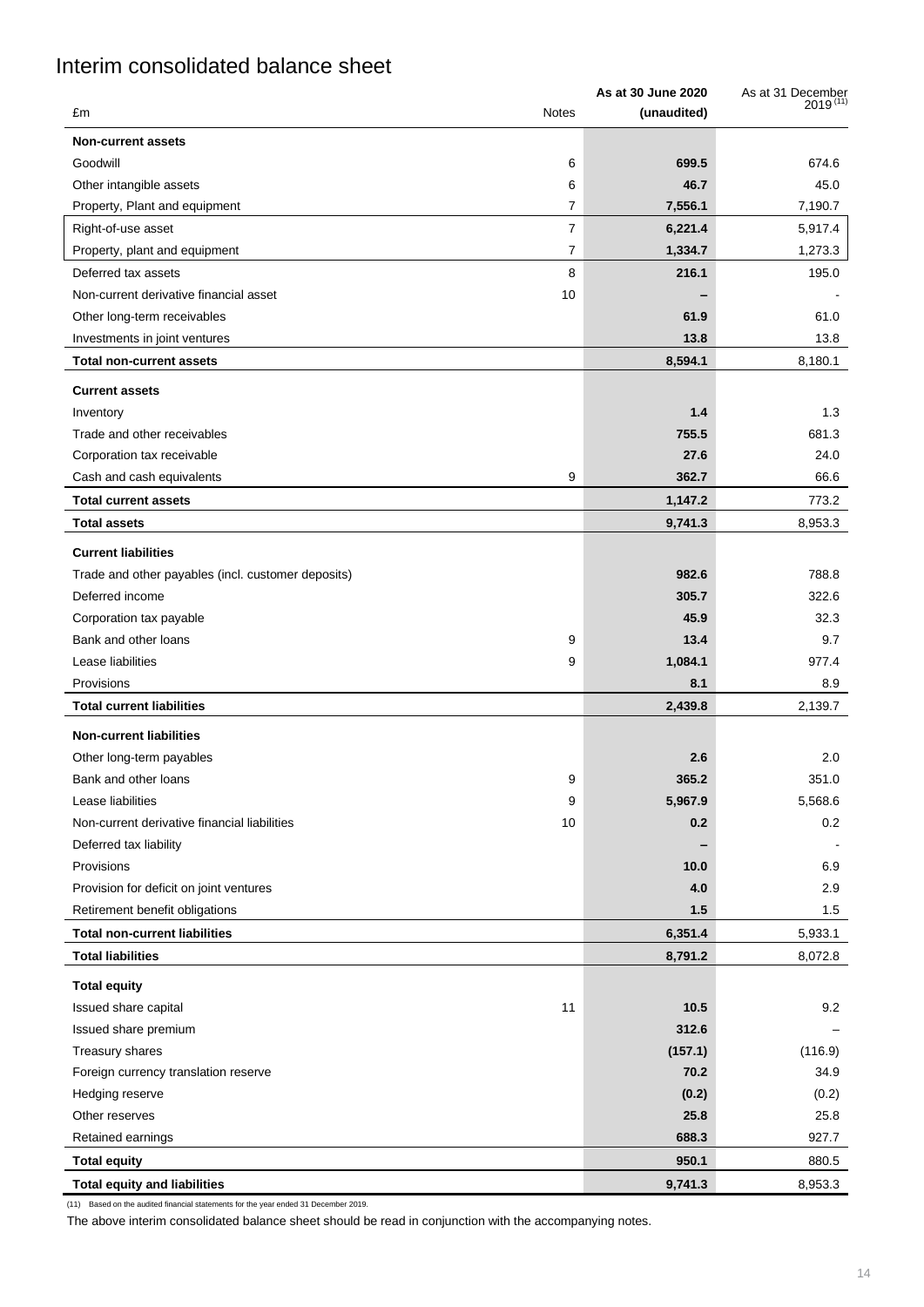# Interim consolidated statement of cash flows (unaudited)

|                                                                    |       | Six months ended    | Six months ended                           |
|--------------------------------------------------------------------|-------|---------------------|--------------------------------------------|
| £m                                                                 | Notes | <b>30 June 2020</b> | 30 June 2019<br>(Restated) <sup>(10)</sup> |
| (Loss)/profit before tax for the period from continuing operations |       | (235.4)             | 37.1                                       |
| Adjustments for:                                                   |       |                     |                                            |
| Profit from discontinued operations                                | 3     | (0.1)               | 17.3                                       |
| Net finance expense                                                |       | 144.7               | 105.9                                      |
| Share of loss on equity-accounted investees, net of income tax     |       | 0.9                 | 0.3                                        |
| Depreciation charge - Right-of-use asset                           |       | 562.4               | 476.5                                      |
| Depreciation charge - Other property, plant and equipment          |       | 82.7                | 74.4                                       |
| Loss on impairment of goodwill                                     |       | 4.9                 |                                            |
| Loss on disposal of property, plant and equipment                  | 7     | 17.1                | 3.6                                        |
| Loss on disposal of intangible assets                              |       |                     | 0.3                                        |
| Loss on impairment of property, plant and equipment                |       | 27.8                | 1.3                                        |
| Amortisation of intangible assets                                  |       | 4.1                 | 4.9                                        |
| Loss on Impairment on right-of-use asset                           |       | 79.2                |                                            |
| Decrease in provisions                                             |       | 2.1                 | (5.7)                                      |
| Share-based payments                                               |       | 1.0                 | 0.9                                        |
| Other non-cash movements                                           |       | (11.8)              | (2.9)                                      |
| Operating cash flows before movements in working capital           |       | 679.6               | 713.9                                      |
| (Increase) / decrease in trade and other receivables               |       | (41.8)              | 36.3                                       |
| Increase in trade and other payables                               |       | 134.4               | (20.9)                                     |
| Cash generated from operations                                     |       | 772.2               | 729.3                                      |
| Interest paid                                                      |       | (7.9)               | (11.1)                                     |
| Tax paid                                                           |       | (8.7)               | (14.0)                                     |
| Net cash inflows from operating activities                         |       | 755.6               | 704.2                                      |
| <b>Investing activities</b>                                        |       |                     |                                            |
| Purchase of property, plant and equipment                          | 7     | (151.3)             | (178.8)                                    |
| Purchase of subsidiary undertakings (net of cash acquired)         | 15    | (0.6)               | (4.3)                                      |
| Purchase of intangible assets                                      |       | (5.6)               | (5.0)                                      |
| (Payments)/Proceeds on the sale of discontinued operations, net of | 3     | (0.5)               | 301.7                                      |
| cash disposed of                                                   |       |                     |                                            |
| Proceeds on sale of property, plant and equipment                  | 7     | 8.2                 | 0.4                                        |
| Other investing activities                                         |       |                     | (1.1)                                      |
| Interest received                                                  |       | 0.3                 | 0.3                                        |
| Cash (outflows) / inflows from investing activities                |       | (149.5)             | 113.2                                      |
| <b>Financing activities</b>                                        |       |                     |                                            |
| Proceeds from issue of loans                                       | 9     | 419.8               | 411.0                                      |
| Repayment of loans                                                 | 9     | (406.9)             | (603.0)                                    |
| Payment of lease liability                                         | 9     | (597.0)             | (617.8)                                    |
| Proceeds from issue of ordinary shares, net of costs               | 11    | 313.9               |                                            |
| Purchase of treasury shares                                        |       | (43.7)              |                                            |
| Proceeds from exercise of share awards                             |       | 0.9                 | 1.3                                        |
| Payment of ordinary dividend                                       | 5     |                     | (38.9)                                     |
| Cash outflows from financing activities                            |       | (313.0)             | (847.4)                                    |
| Net increase / (decrease) in cash and cash equivalents             | 9     | 293.1               | (30.0)                                     |
| Cash and cash equivalents at beginning of period                   | 9     | 66.6                | 69.0                                       |
| Effect of exchange rate fluctuations on cash held                  | 9     | 3.0                 | 2.1                                        |
| Cash and cash equivalents at end of period                         | 9     | 362.7               | 41.1                                       |
|                                                                    |       |                     |                                            |

The above interim consolidated statement of cash flows should be read in conjunction with the accompanying notes.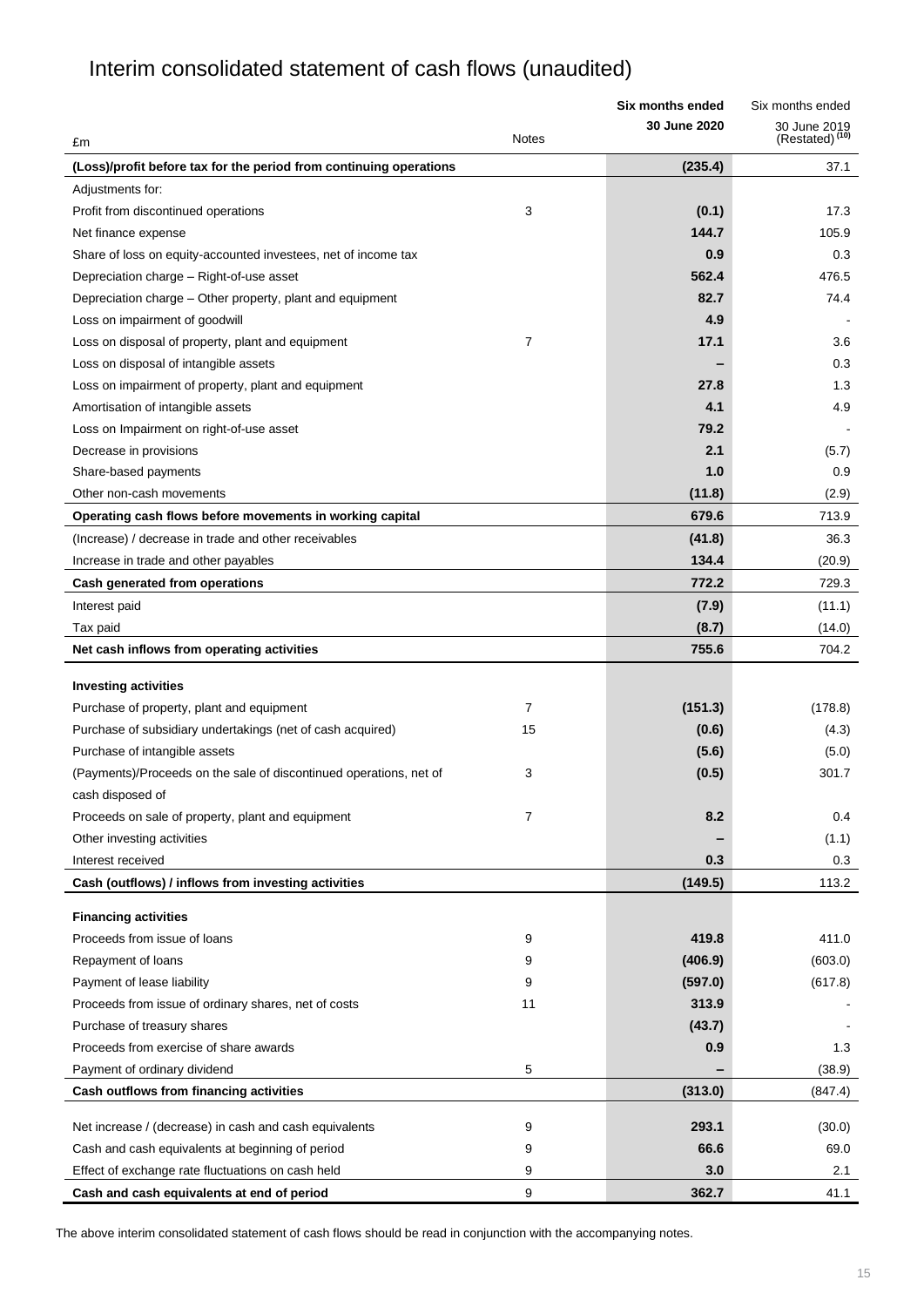#### **Note 1: Basis of preparation and accounting policies**

IWG plc is a public limited company incorporated in Jersey and registered and domiciled in Switzerland. The Company's ordinary shares are traded on the London Stock Exchange. IWG plc owns a network of business centres which are utilised by a variety of business customers.

The unaudited condensed interim consolidated financial information as at and for the six months ended 30 June 2020 included within the half yearly report:

- was prepared in accordance with International Accounting Standard 34 "Interim Financial Reporting" ("IAS 34") as adopted by the European Union ("adopted IFRS"), and therefore does not include all disclosures that would otherwise be required in a complete set of financial statements. Selected explanatory notes are included to understand events and transactions that are significant to understand the changes in the Group's financial position and performance since the last IWG plc Annual Report and Accounts for the year ended 31 December 2019;
- was prepared in accordance with the Disclosure and Transparency Rules ("DTR") of the Financial Conduct Authority;
- comprises the Company and its subsidiaries (the "Group") and the Group's interests in jointly controlled entities;
- does not constitute statutory accounts as defined in Companies (Jersey) Law 1991. A copy of the statutory accounts for the year ended 31 December 2019 has been filed with the Jersey Companies Registry. Those accounts have been reported on by the Company's auditors and the report of the auditors was (i) unqualified, and (ii) did not include a reference to any matters to which the auditors drew attention by way of emphasis without qualifying their report. These accounts are available from the Company's website - [www.iwgplc.com;](http://www.iwgplc.com/) and
- was approved by the Board of Directors on 4 August 2020.

The basis of preparation and accounting policies set out in the Report and Accounts for the year ended 31 December 2019 have been applied in the preparation of this half yearly report, except for the adoption of new accounting policies and new standards and interpretations effective as of 1 January 2020, which did not have a material effect on the Group's financial statements, unless otherwise indicated.

#### *New standards and interpretations*

The following standards, interpretations and amendments to standards were applicable to the Group for periods commencing on or after 1 January 2020:

Amendments to References to Conceptual Framework in IFRS Standards Definition of a Business (Amendments to IFRS 3) Definition of Material (Amendments to IAS 1 and IAS 8) Interest Rate Benchmark Reform (Amendments to IFRS 9, IAS 39 and IFRS 7)

The following new or amended standards and interpretations that are mandatory for 2021 annual periods (and future years) are not expected to have a material impact on the Company:

| IFRS 17<br>Insurance Contracts                                                | January 2021 |
|-------------------------------------------------------------------------------|--------------|
| Classification of Liabilities as Current or Non-current (Amendments to IAS 1) | January 2022 |

There are no other IFRS standards or interpretations that are not yet effective that would be expected to have a material impact on the Group. The Group has not early adopted any standard, interpretation or amendment that has been issued but is not yet effective.

#### **Seasonality**

The majority of the Group's revenue is contracted and is therefore not subject to significant seasonal fluctuations. Demand based revenue (from products such as Meeting Rooms and Customer Services) is impacted by seasonal factors within the year, particularly around summer and winter vacation periods. This fluctuation leads to a small seasonal profit bias to the second half year compared to the first half. However, this seasonal bias is often hidden by other factors, which drive changes in the pattern of profit delivery such as the addition of new centres or changes in demand or prices.

#### **Judgements and estimates**

In preparing this condensed consolidated interim financial information, the significant judgments made by management and the key sources of estimation of uncertainty were the same as those that applied to the Report and Accounts for the year ended 31 December 2019, except for the following:

#### *Adjusting items*

Adjusting items are separately disclosed by the Group so as to provide readers with helpful additional information on the performance of the business across periods. In 2020, items raised specifically from the impact of the COVID pandemic have been deemed to meet the definition of adjusting items. Each of these items, both incomes and costs, are considered to be significant in nature and/or size and are also consistent with items treated as adjusting in prior periods in which significant non-recurring transactions/events occurred. The exclusion of these items is consistent with how the business performance is planned by, and reported to, the Board and the Operating Committee. The profit before tax and adjusting items measure is not a recognised profit measure under IFRS and may not be directly comparable with adjusted profit measures used by other companies. The classification of adjusting items requires significant management judgement after considering the nature and intentions of a transaction

#### *Impairment*

While impairment of property, plant and equipment was noted as a key estimate in the 2019 Annual Report we note the increased impact of this in the interim financial statements due to the COVID-19 pandemic has accelerated the need for further network rationalisation. We evaluate the potential impairment of property, plant and equipment at a centre (CGU) level where there are indicators of impairment at the balance sheet date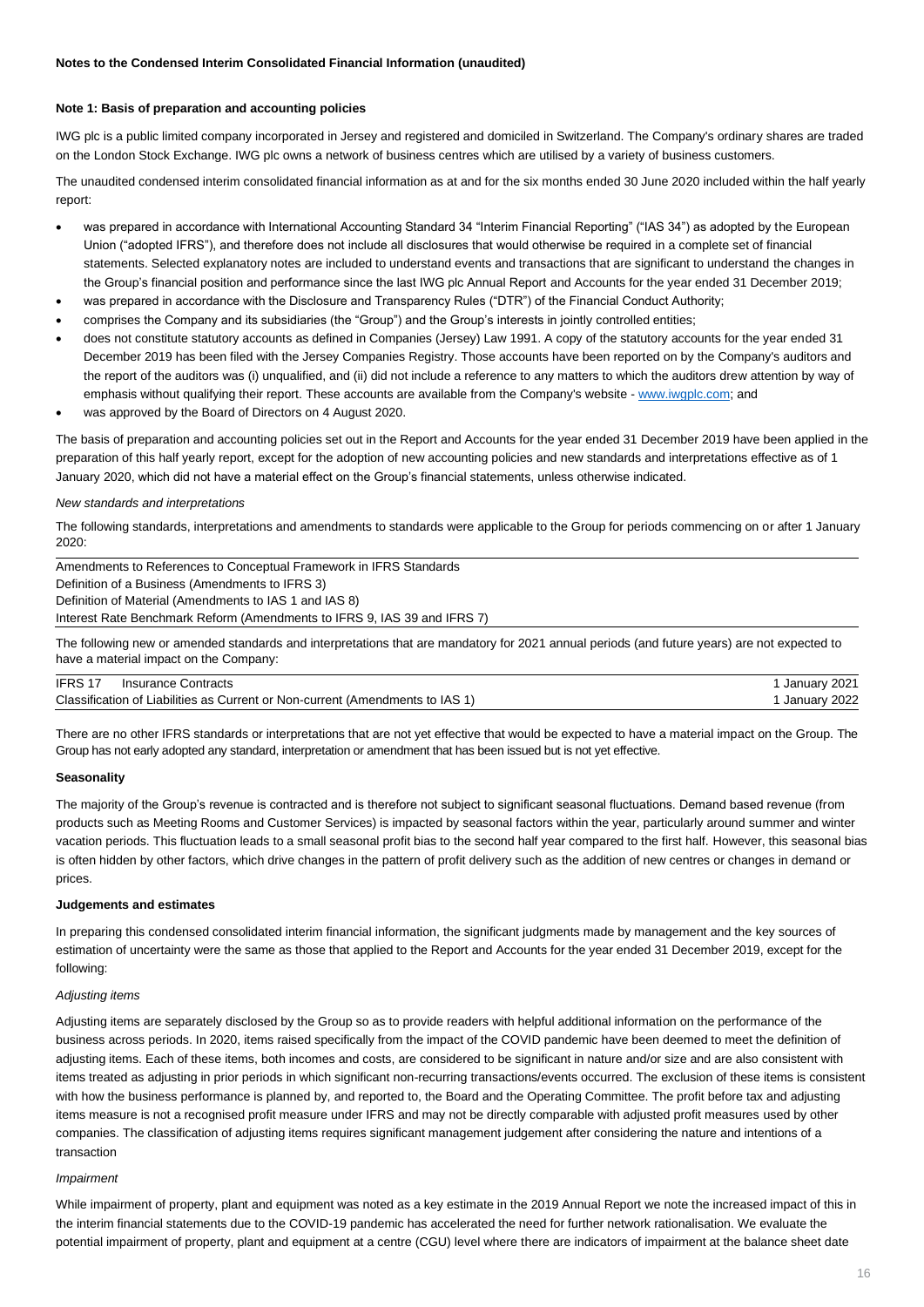and for centres which have been identified as part of the Groups rationalisation programme. The key area of estimation involved is in in determining the recoverable amount of the rationalised centres, over what period the rationalisation will take place, and the level of moveable assets that will be utilised in other centres.

The Group has considered the impact of COVID-19 with respect to all judgements and estimates it makes in the application of its accounting policies. This included assessing the impairment of property, plant and equipment, goodwill and the recoverability of trade receivables. The result of these reviews is detailed in note 4.

#### **Principal risks**

As part of the half year risk assessment, the Board has considered the impact of the COVID-19 pandemic on the principal risks of the Group. Following this risk assessment, the Board are satisfied that the principal risks impacting the group over the next 6 months are unchanged from those noted on pages 48 to 55 of the 2019 Annual Report. We have outlined below the risks, where we believe the level of risk has increased due to the impact of COVID-19

#### *Economic downturn*

While an economic downturn remains a strategic risk as highlighted in our Report and Accounts for the year ended 31 December 2019, COVID-19 has increased economic uncertainty which, if sustained over any significant length of time, could adversely affect the Group's performance and financial position. As further detailed below in relation to Going Concern, the Directors have assessed the potential cash generation of the Group against a range of projected scenarios, the liquidity of the Group, existing funding available to the Group and mitigating actions to reduce discretionary and other operating cash outflows to mitigate the potential impact of this risk.

#### **Going concern**

The impact of COVID-19 on the global economy and the operating activities of many businesses has resulted in a climate of considerable uncertainty. The ultimate impact of the pandemic on the Group is uncertain at the date of signing these financial statements.

The Directors have assessed the potential cash generation of the Group against a range of projected scenarios, the liquidity of the Group, existing funding available to the Group and mitigating actions to reduce discretionary and other operating cash outflows. These mitigating actions included withdrawing our final dividend for 2019, suspending the share repurchase programme, reducing growth and maintenance capital expenditure, deferring or cancelling new centre openings and a strengthened focus on the network rationalisation programme.

In addition to the Group's existing bank facility, the Group successfully raised £320m of equity in May 2020 to take advantage of growth opportunities and strengthen the Group's global leadership position. These opportunities consist of:

- Enhanced organic expansion, arising from increased future demand from enterprise customers driven by a number of factors;
- Rescue situations, adding attractive centres and brands to our existing portfolio and realising efficiencies when integrating onto the Group's operating platform; and
- M&A opportunities, which are expected to increase across the sector.

The Group has also undertaken extensive mitigating actions to reduce operating costs and overheads and optimise cash flows and liquidity during the current environment.

Further, the impact of various illustrative COVID-19 scenarios (including a severe but plausible outcome) on the business have been modelled and tested against the Group's existing funding arrangements.

At 30 June 2020 the Group had cash and committed headroom available of £830.3m and was fully compliant with all covenant requirements.

On the basis of these actions and assessments, the Directors consider it appropriate to continue to adopt the going concern basis in preparing the financial statements for the six months ended 30 June 2020.

#### **Note 2: Operating segments**

An operating segment is a component of the Group that engages in business activities from which it may earn revenues and incur expenses. An operating segment's results are reviewed regularly by the chief operating decision maker (the Board of Directors of the Group), on both an IFRS 16 and pre-IFRS 16 basis, to make decisions about resources to be allocated to the segment and assess its performance, and for which discrete financial information is available. The disaggregated performance, supporting the operating segment's results, is presented in the table below in accordance with IFRS 15.

The business is run on a worldwide basis but managed through four principal geographical segments (the Group's operating segments): Americas; Europe, Middle East and Africa (EMEA); Asia Pacific; and the United Kingdom. These geographical segments exclude the Group's non-trading, holding and corporate management companies. The results of business centres in each of these regions form the basis for reporting geographical results to the chief operating decision maker. All reportable segments are involved in the provision of global workplace solutions.

The Group's reportable segments operate in different markets and are managed separately because of the different economic characteristics that exist in each of those markets. Each reportable segment has its own discrete senior management team responsible for the performance of the segment.

The accounting policies of the operating segments are the same as those described in the Annual Report and Accounts for the Group for the year ended 31 December 2019.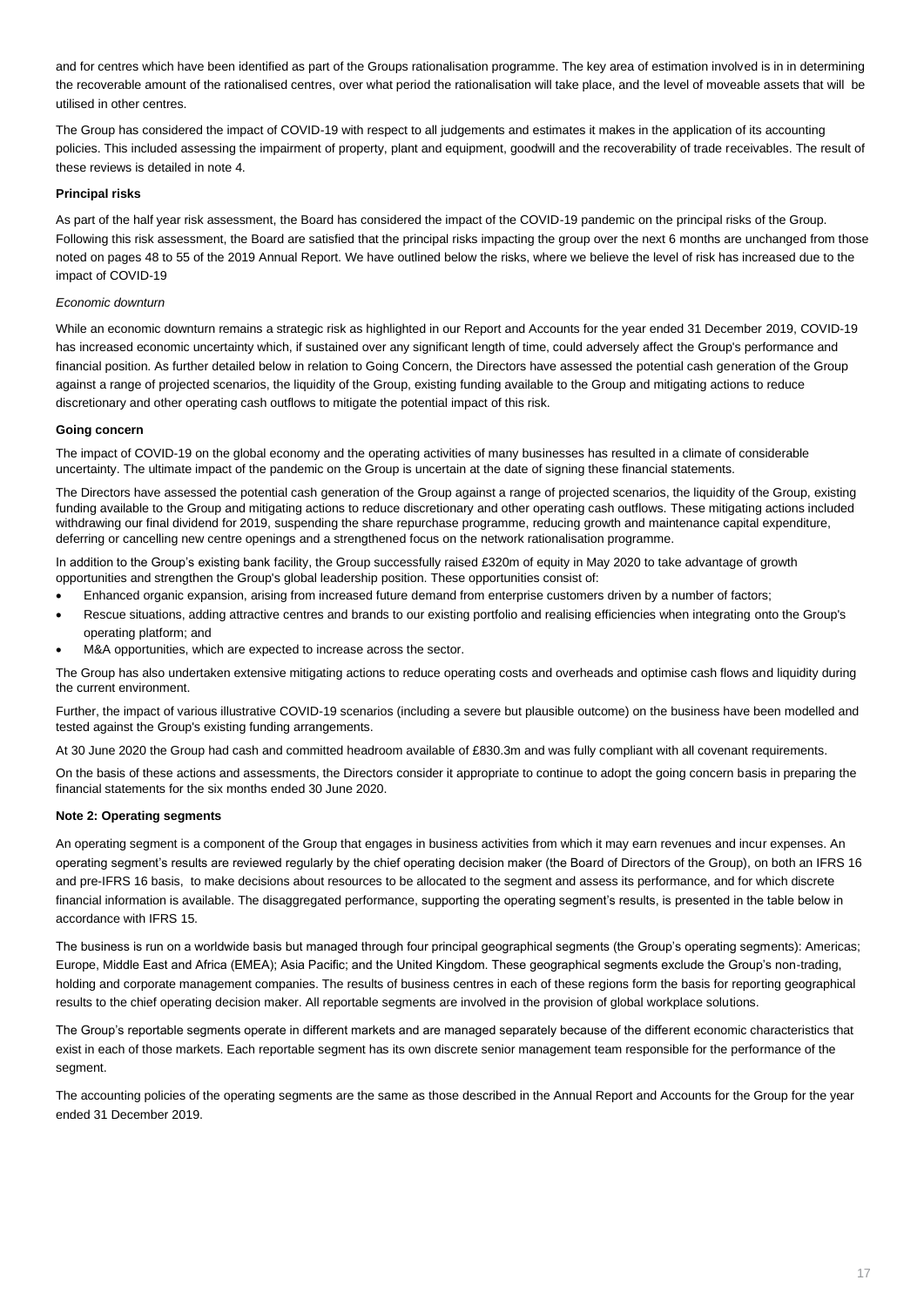| Six months ended 30                            |           | <b>Americas</b>          |            | <b>EMEA</b> | <b>Asia Pacific</b> |                          |            | <b>United Kingdom</b>    |         | Other                    |           | <b>Total</b>  |
|------------------------------------------------|-----------|--------------------------|------------|-------------|---------------------|--------------------------|------------|--------------------------|---------|--------------------------|-----------|---------------|
| June                                           | 2020      | $2019^{(10)}$            | 2020       | 2019(10)    | 2020                | $2019^{(10)}$            | 2020       | $2019^{(10)}$            | 2020    | $2019^{(10)}$            | 2020      | $2019^{(10)}$ |
| £m                                             |           |                          |            |             |                     |                          |            |                          |         |                          |           |               |
| Revenues from external                         | 584.2     | 583.4                    | 367.8      | 324.8       | 163.1               | 161.8                    | 204.6      | 202.3                    | 3.0     | 4.0                      | 1,322.7   | 1,276.3       |
| customers (12) (13)                            |           |                          |            |             |                     |                          |            |                          |         |                          |           |               |
| Mature                                         | 539.3     | 553.3                    | 295.6      | 290.5       | 145.1               | 138.7                    | 181.4      | 174.3                    | 3.0     | 4.0                      | 1,164.4   | 1,160.8       |
| 2019 Expansions                                | 30.4      | 3.3                      | 63.5       | 9.3         | 13.5                | 0.9                      | 14.8       | 2.4                      |         | $\overline{\phantom{m}}$ | 122.2     | 15.9          |
| 2020 Expansions                                | 3.9       | $\overline{\phantom{0}}$ | 4.8        |             | 0.8                 | $\overline{\phantom{m}}$ | 2.1        | $\overline{\phantom{0}}$ | -       | $\overline{\phantom{0}}$ | 11.6      |               |
| Network rationalisation <sup>(12)</sup>        | 10.6      | 26.8                     | 3.9        | 25.0        | 3.7                 | 22.2                     | 6.3        | 25.6                     |         | $\overline{\phantom{0}}$ | 24.5      | 99.6          |
| Gross profit (centre                           | 10.3      | 154.4                    | 64.0       | 75.0        | 8.0                 | 28.1                     | (8.7)      | 23.8                     | (0.6)   | 5.9                      | 73.0      | 287.2         |
| contribution) (13)                             |           |                          |            |             |                     |                          |            |                          |         |                          |           |               |
| Share of loss of                               | -         |                          | (0.1)      | (0.3)       | (0.1)               | $\qquad \qquad -$        | (0.7)      |                          |         |                          | (0.9)     | (0.3)         |
| equity-accounted                               |           |                          |            |             |                     |                          |            |                          |         |                          |           |               |
| investees                                      |           |                          |            |             |                     |                          |            |                          |         |                          |           |               |
| Operating profit <sup>(13)</sup>               | (29.2)    | 122.6                    | 22.1       | 36.9        | (8.8)               | 14.5                     | (16.7)     | 7.7                      | (58.1)  | (38.6)                   | (90.7)    | 143.0         |
| Finance expense                                |           |                          |            |             |                     |                          |            |                          |         |                          | (145.0)   | (106.2)       |
| Finance income                                 |           |                          |            |             |                     |                          |            |                          |         |                          | 0.3       | 0.3           |
| Profit before tax for                          |           |                          |            |             |                     |                          |            |                          |         |                          | (235.4)   | 37.1          |
| the period (13)                                |           |                          |            |             |                     |                          |            |                          |         |                          |           |               |
| Depreciation and                               | 299.9     | 272.4                    | 159.8      | 135.8       | 94.8                | 80.8                     | 88.1       | 92.1                     | 6.6     | 5.6                      | 649.2     | 586.7         |
| amortisation                                   |           |                          |            |             |                     |                          |            |                          |         |                          |           |               |
|                                                |           |                          |            |             |                     |                          |            |                          |         |                          |           |               |
|                                                |           |                          |            |             |                     |                          |            |                          | 542.8   |                          |           |               |
| Assets<br>Liabilities                          | 4,029.4   | 4,018.2                  | 2,626.6    | 2,101.8     | 776.9<br>(731.5)    | 844.7                    | 1,765.6    | 1,622.9                  |         | 114.9<br>(297.2)         | 9,741.3   | 8,702.5       |
|                                                | (3,697.0) | (3,678.9)                | (2, 433.9) | (1,875.4)   |                     | (762.8)                  | (1, 536.7) | (1,474.0)                | (392.1) |                          | (8,791.2) | (8,088.3)     |
| Net assets /                                   | 332.4     | 339.3                    | 192.7      | 226.4       | 45.4                | 81.9                     | 228.9      | 148.9                    | 150.7   | (182.3)                  | 950.1     | 614.2         |
| (liabilities)                                  |           |                          |            |             |                     |                          |            |                          |         |                          |           |               |
| Non-current asset<br>additions <sup>(14)</sup> | 367.0     | 506.5                    | 472.0      | 300.7       | 205.8               | 155.7                    | 171.4      | 199.5                    | 83.3    | 16.7                     | 1,299.5   | 1,179.1       |

(12) Excludes revenue from discontinued operations of £0.1m (2019: £73.0m) (note 3)

(13) For continuing operations (14) Excluding deferred taxation

Operating profit in the "Other" category is generated from services related to the provision of workspace solutions, including fees from franchise agreements, offset by corporate overheads.

#### **Note 3: Discontinued operations**

The Group disposed of individually immaterial discontinued operations for consideration of £3.2 million during the period ended 30 June 2020. Basic earnings per share for discontinued operations amounted to (0.1p) for the six months ended 30 June 2020 (2019: 29.9p). Diluted earnings per share for discontinued operations amounted to (0.1p) for the six months ended 30 June 2020 (2019: 29.5p).

On 31 May 2019, the Group completed the sale of its Japanese operations to TKP Corporation for a consideration of £301.7m. The positive financial impact of the transaction was treated as discontinued operations in accordance with IFRS 5, however the operations under franchise in Japan continues to be an important strategic component of the overall Group network. This transaction forms part of the larger change in strategy of the Group towards adopting a franchising model.

| £m                                      | Six months ended |
|-----------------------------------------|------------------|
|                                         | 30 June 2019     |
| Revenue                                 | 46.9             |
| Expenses                                | (34.9)           |
| Profit before tax for the period        | 12.0             |
| Income tax expense                      | (3.4)            |
| Profit after tax for the period         | 8.6              |
| Gain on sale of discontinued operations | 254.4            |
| Profit for the period, net of tax       | 263.0            |
|                                         |                  |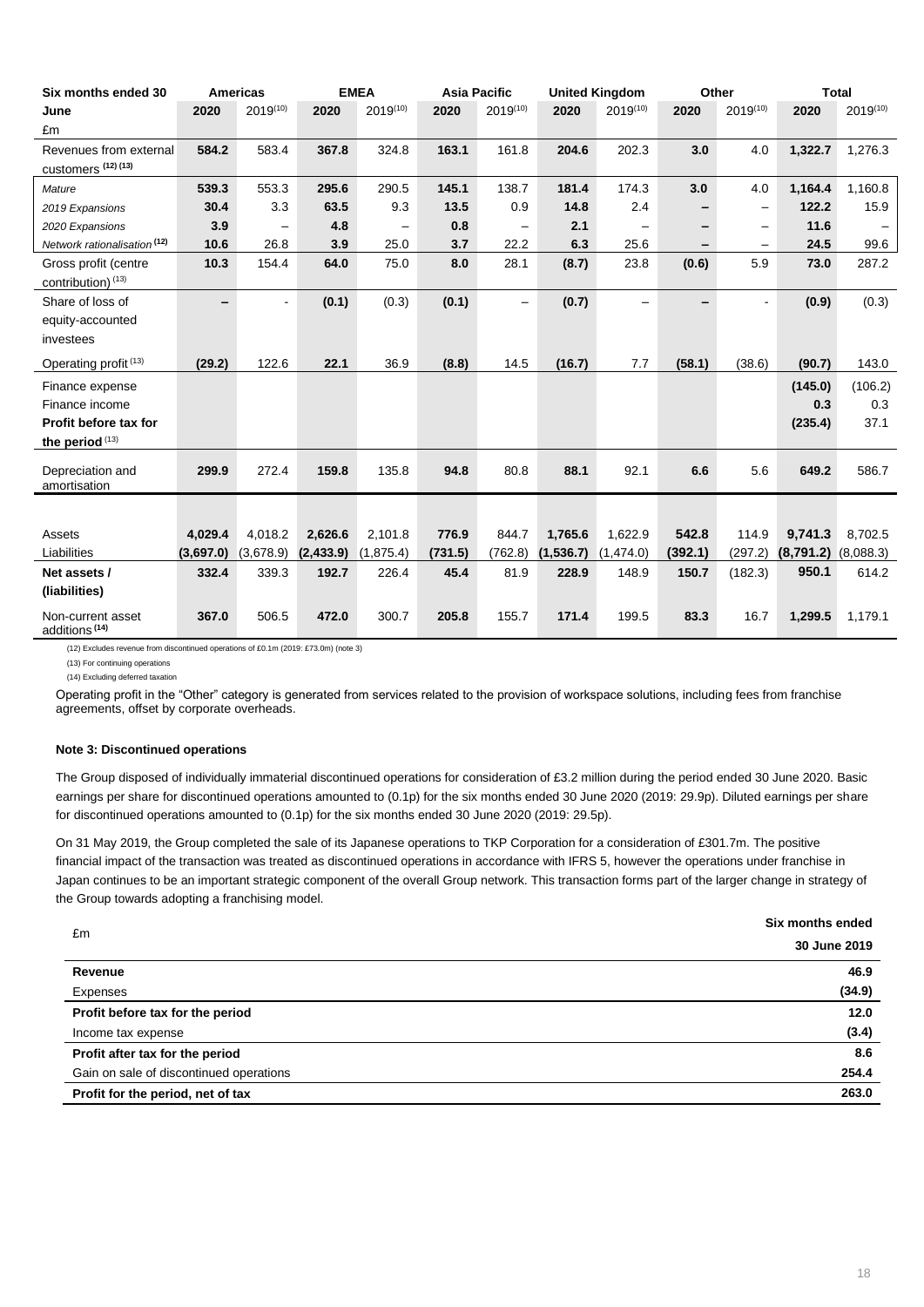The assets and liabilities of the Japanese operations as at 31 May 2019 were as follows:

| £m                                                                                                   | 30 June 2019 |
|------------------------------------------------------------------------------------------------------|--------------|
| <b>Total Assets</b>                                                                                  | 256.7        |
| <b>Total Liabilities</b>                                                                             | (215.1)      |
| Net assets                                                                                           | 41.6         |
| Costs directly associated with the disposal (including foreign exchange recycled to profit and loss) | 5.7          |
|                                                                                                      | 47.3         |
| Consideration on disposal (net of cash and debt)                                                     | 301.7        |
| Gain on sale of discontinued operations                                                              | 254.4        |

#### The net cash flows incurred by the Japanese operations are as follows:

|                 | Six months ended |
|-----------------|------------------|
| £m              | 30 June 2019     |
| Operating       | 7.3              |
| Investing       | (9.8)            |
| Financing       | 2.5              |
| Net cash inflow | -                |

The loss after tax for the period ending 30 June 2020 relates to final adjustments for the Japanese transaction.

#### **Note 4: COVID-19 related adjusting items**

In March 2020, following the declaration by the World Health Organisation of the COVID-19 pandemic ('COVID-19') and subsequent global government restrictions, the Group has been unable to operate at full capacity. Given the political and economic uncertainty resulting from COVID-19, the Group expects to see significant volatility and business disruption, reducing expected performance in 2020 and potentially 2021.

As a result, in order to improve the transparency and usefulness of the financial information presented and improve year-on-year comparability, the Group has identified charges of £136.1m relating to directly attributable gains and expenses resulting from COVID-19. These charges are considered to be adjusting items as they meet the Group's established definition, being both significant in nature and value to the results of the Group in the current period.

The charges relate to several separately identifiable areas of accounting judgement and estimates as follows:

|                                              | Six months ended |
|----------------------------------------------|------------------|
|                                              | 30 June 2020     |
| Impairments of property, plant and equipment | 107.0            |
| Impairments of goodwill                      | 4.9              |
| Provision for expected credit losses         | 9.4              |
| Other one-off items including restructuring  | 14.8             |
| <b>Total adjusting items</b>                 | 136.1            |

#### • *Impairment of property, plant and equipment (including right-of-use assets)*

COVID-19 is expected to have a significant impact on the Group's operations over the next 12 months and potentially beyond, with centres closed as a result of government restrictions in a number of countries worldwide. As a result of these restrictions, management carried out a comprehensive review exercise for potential impairments across the whole portfolio at a Cash Generating Units ('CGUs') level.

The impairment review compared the recoverable amount of CGUs, based on management's assumptions regarding the time period over which the rationalisation will take place. Following this review, a charge of £107.0m was recorded relating to the 4% of centres affected by the network rationalisation programme accelerated by the impact of COVID-19. This charge was recorded against property, plant and equipment (£27.8m) and right-of-use assets (£79.2m). A related tax debit of £3.9m has also been recognised in the period.

#### • *Impairment of goodwill*

The COVID-19 crisis and linked restrictions has impacted our ability to trade our way to sustainable profitable growth in certain markets. As a result, the projected cash flows for the operations in certain countries no longer supported the carrying value of the CGUs and an impairment of £4.9m was taken as at 30 June 2020. Further detail on the Group's impairment analysis carried out as a result of COVID-19 is provided in note 6.

#### • *Provision for expected credit losses*

The COVID-19 pandemic unfortunately presents an unprecedented crisis to many of our customers who may struggle to navigate through these challenges without external support. We have therefore endeavoured to provide support wherever possible to our customers to sustain our long-term relationships.

In light of the temporary closure of centres globally, the Group reviewed the recoverability of its debtor profile and booked an increase of the expected credit loss provision of £9.4m. This increase reflects the greater likelihood of credit default by the Group's debtors directly attributable to the impact of COVID-19.

The increase is relatively low compared to the overall debtor profile as the Group has not historically incurred significant credit losses and continues to maintain customer deposits as additional security in the rare event of non-performance of customer contracts.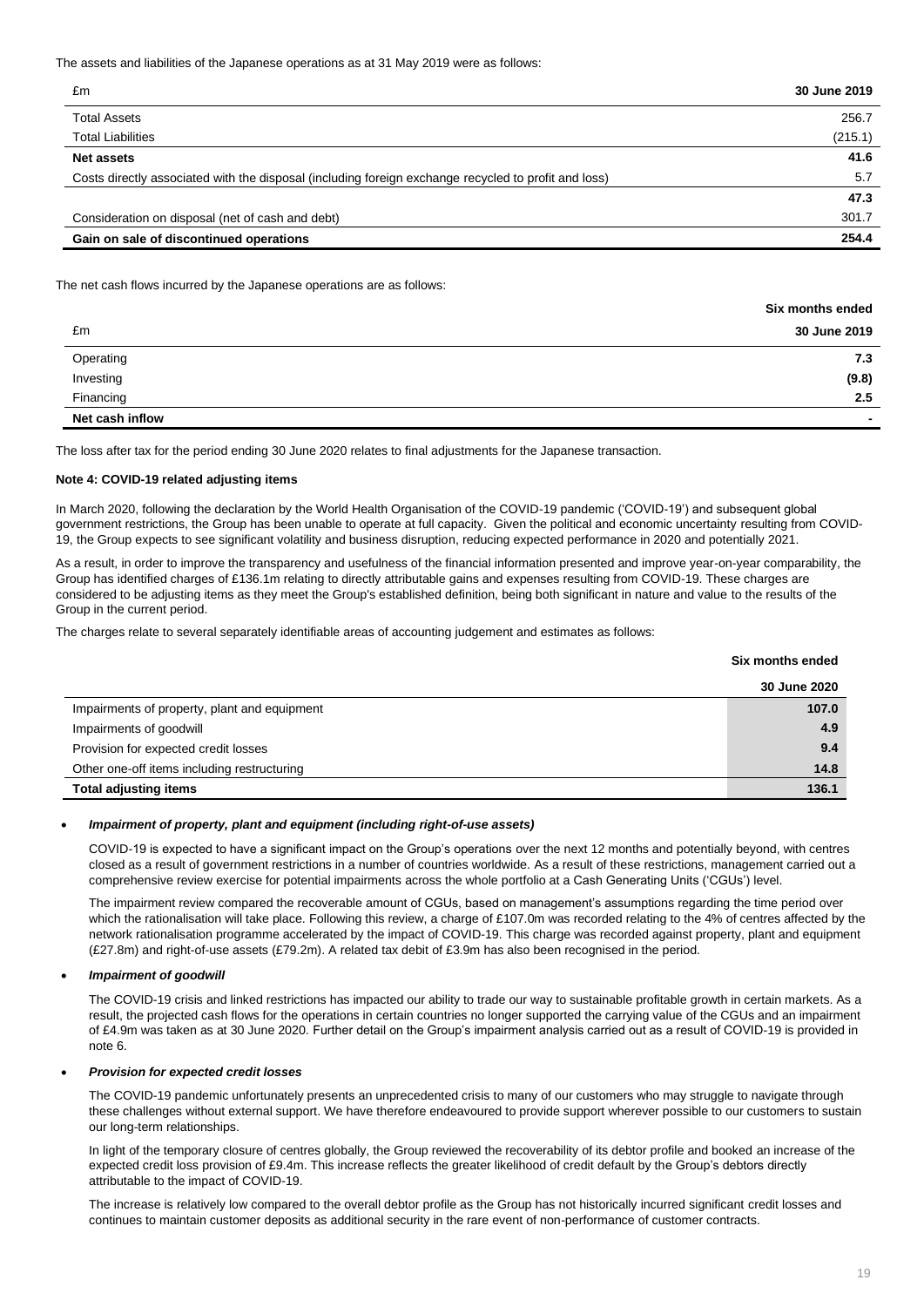### • *Other one-off items including restructuring*

During the period, the Group incurred £5.8m of transaction costs in respect of master franchise agreements that did not complete due to the outbreak of COVID-19. The Group fully expects to resume its pivot towards a franchising model in due course.

£7.8m of charges were incurred relating to the rationalisation of 32 centres which arose directly as a result of COVID-19. A further 53 centres were rationalised in the period in the normal course of business and costs associated with these have not been presented as adjusting items. Other net charges of £1.2m were also incurred, including severance costs arising from mitigating actions taken by the Group in respect of the COVID-19 crisis and amounts received from various support schemes across the jurisdictions in which the Group operates.

Should the estimated charges prove to be less than the amounts required, the release of any amounts previously provided for would be treated as adjusting items. The impact that COVID-19 has had on underlying trading performance is not recognised within adjusting items.

### **Note 5: Dividends**

Equity dividends on ordinary shares paid during the period:

|                                                                                                      | Six months ended | Six months ended |
|------------------------------------------------------------------------------------------------------|------------------|------------------|
| £m                                                                                                   | 30 June 2020     | 30 June 2019     |
| Final dividend for the year ended 31 December 2019: Nil pence per share (2018: 4.35 pence per share) |                  | 38.9             |

The Group initially declared a final dividend of 4.80 pence on 3 March 2020, for the year ended 31 December 2019. However, in response to the COVID-19 outbreak, the Group announced on the 23 March 2020 the prudent and precautionary decision to not pay this final dividend. Consequently, the resolution in respect of the 2019 final dividend was not proposed at the AGM held on 12 May 2020.

Our capital allocation policy remains unchanged, prioritising investment in the long-term growth of our business and dividend distribution to shareholders. However, given the uncertainty caused by COVID-19, we believe it is prudent to protect our liquidity in the short-term and as a result, future dividend payments are to be placed on hold with the intention of the earliest possible return to our progressive dividend policy.

#### **Note 6: Goodwill and indefinite life intangible assets**

As at 30 June 2020, the carrying value of the Group's goodwill and indefinite life intangible assets was £699.5m and £11.2m respectively (31 December 2019: £674.6m and £11.2m respectively).

In accordance with IAS 36, given the potential impact of the COVID-19 pandemic as a triggering event due to the impact on performance during the first half of the year, the Group reviewed goodwill recognised for indicators of impairment. Detailed impairment indicator reviews were performed on both the US and UK, with consideration given to key drivers of performance and actions taken by management in response to COVID-19. These key drivers included pre-COVID-19 business performance, cost mitigation actions taken since the outbreak of COVID-19, review of sales key performance indicators and market specific economic trends. Despite the increased uncertainty created by COVID-19, there were no long-term indicators of impairment identified for the US and UK. An impairment of £4.9m was however recognised in respect of individually immaterial countries (refer to note 4).

## **Note 7: Property, plant and equipment**

|                                 | Right-of-use | Land and  | Leasehold    | Furniture and | Computer |           |
|---------------------------------|--------------|-----------|--------------|---------------|----------|-----------|
|                                 | assets       | buildings | improvements | equipment     | hardware | Total     |
|                                 | £m           | £m        | £m           | £m            | £m       | £m        |
| Cost                            |              |           |              |               |          |           |
| At 1 January 2020               | 9,439.4      | 156.4     | 1,469.5      | 749.7         | 132.5    | 11,947.5  |
| Additions                       | 1,148.2      |           | 84.4         | 61.4          | 5.5      | 1,299.5   |
| Acquisition of subsidiaries     |              |           |              |               |          |           |
| <b>Disposals</b>                | (695.5)      | (8.8)     | (47.2)       | (18.8)        | (3.3)    | (773.6)   |
| Exchange rate movements         | 325.8        |           | 74.4         | 41.7          | 5.4      | 447.3     |
| At 30 June 2020                 | 10,217.9     | 147.6     | 1,581.1      | 834.0         | 140.1    | 12,920.7  |
| <b>Accumulated depreciation</b> |              |           |              |               |          |           |
| At 1 January 2020               | (3,522.0)    | (6.8)     | (703.7)      | (422.4)       | (101.9)  | (4,756.8) |
| Charge for the period           | (562.4)      | (1.2)     | (49.3)       | (27.1)        | (5.1)    | (645.1)   |
| Acquisition of subsidiaries     |              |           |              |               |          |           |
| Disposals                       | 336.8        | 0.7       | 31.6         | 14.8          | 3.0      | 386.9     |
| Impairment <sup>(15)</sup>      | (79.2)       |           | (27.8)       |               |          | (107.0)   |
| Exchange rate movements         | (169.7)      |           | (46.0)       | (22.1)        | (4.8)    | (242.6)   |
| At 30 June 2020                 | (3,996.5)    | (7.3)     | (795.2)      | (456.8)       | (108.8)  | (5,364.6) |
| Net book value                  |              |           |              |               |          |           |
| At 1 January 2020               | 5,917.4      | 149.6     | 765.8        | 327.3         | 30.6     | 7,190.7   |
| At 30 June 2020                 | 6,221.4      | 140.3     | 785.9        | 377.2         | 31.3     | 7,556.1   |

(15) Refer to note 4 for further details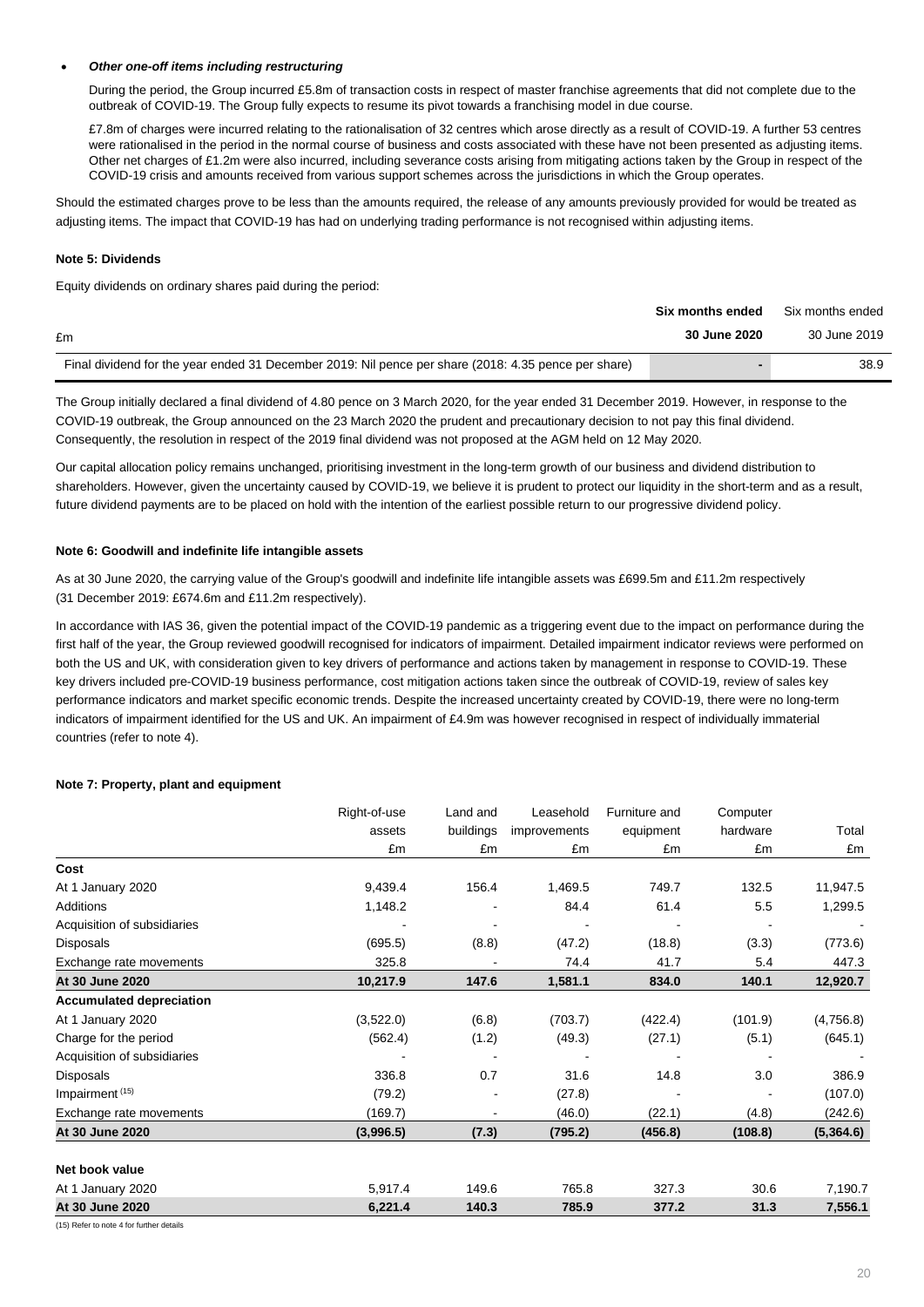Included within additions and disposals in the table above are lease modifications that reflect concessions agreed with landlords, which reduce both the right-of-use asset and lease liability of the associated leases.

The key assumptions and methodology in calculating right-of-use assets and the corresponding lease liability remain consistent with those noted in note 32 of the Group's 2019 Annual Report.

Capital expenditure authorised and contracted for but not provided for in the accounts amounted to £94.1m (30 June 2019: £161.5m).

#### **Note 8: Deferred tax assets**

The Group's deferred tax assets arising on IFRS 16 have increased to £113.7m, primarily as a result of the impairment of right of use assets highlighted in note 4.

The Directors have assessed the recoverability of all deferred tax balances in response to the impact of the COVID-19 pandemic on the Group's performance and concluded that it is more likely than not that the Group will earn sufficient taxable profits in order to recover these balances. The period over which these balances are expected to be recovered is not significantly different at 30 June 2020 than it was at the 31 December 2019.

#### **Note 9: Analysis of net debt**

|                                | Cash and<br>cash<br>equivalents<br>£m | Gross cash<br>£m | Debt due<br>within one<br>year<br>£m | Debt due<br>after one<br>year<br>£m | Lease due<br>within one<br>year<br>£m | Lease due<br>after one<br>year<br>£m | <b>Gross Debt</b><br>£m | <b>Net financial</b><br>assets/<br>(liabilities)<br>£m |
|--------------------------------|---------------------------------------|------------------|--------------------------------------|-------------------------------------|---------------------------------------|--------------------------------------|-------------------------|--------------------------------------------------------|
| At 31 December 2018            | 69.0                                  | 69.0             | (9.9)                                | (519.9)                             |                                       |                                      | (529.8)                 | (460.8)                                                |
| Recognition of lease liability |                                       |                  |                                      |                                     | (900.0)                               | (4,743.4)                            | (5,643.4)               | (5,643.4)                                              |
| At 1 January 2019              | 69.0                                  | 69.0             | (9.9)                                | (519.9)                             | (900.0)                               | (4,743.4)                            | (6, 173.2)              | (6, 104.2)                                             |
| Cash flow                      | (30.0)                                | (30.0)           | (14.2)                               | 206.2                               | 617.8                                 |                                      | 809.8                   | 779.8                                                  |
| Non-cash movements             |                                       |                  |                                      |                                     | (591.6)                               | (172.4)                              | (764.0)                 | (764.0)                                                |
| Exchange rate movements        | 2.1                                   | 2.1              | (0.5)                                | (0.9)                               | (18.4)                                | (114.0)                              | (133.8)                 | (131.7)                                                |
| At 30 June 2019                | 41.1                                  | 41.1             | (24.6)                               | (314.6)                             | (892.2)                               | (5,029.8)                            | (6,261.2)               | (6, 220.1)                                             |
| At 1 January 2020              | 66.6                                  | 66.6             | (9.7)                                | (351.0)                             | (977.4)                               | (5,568.6)                            | (6,906.7)               | (6,840.1)                                              |
| Cash flow                      | 293.1                                 | 293.1            | (3.7)                                | (9.2)                               | 98.9                                  | 498.1                                | 584.1                   | 877.2                                                  |
| Non-cash movements             |                                       |                  |                                      |                                     | (155.4)                               | (616.8)                              | (772.2)                 | (772.2)                                                |
| Exchange rate movements        | 3.0                                   | 3.0              |                                      | (5.0)                               | (50.2)                                | (280.6)                              | (335.8)                 | (332.8)                                                |
| At 30 June 2020                | 362.7                                 | 362.7            | (13.4)                               | (365.2)                             | (1,084.1)                             | (5,967.9)                            | (7,430.6)               | (7,067.9)                                              |

Cash, cash equivalents and liquid investment balances held by the Group that are not available for use (''Blocked Cash'') amounted to £6.6m at 30 June 2020 (31 December 2019: £8.3m).

Of this balance, £1.6m (31 December 2019: £2.8m) is pledged as security against outstanding bank guarantees and a further £5.0m (31 December 2019: £5.4m) is pledged against various other commitments of the Group.

Non-cash movements consist primarily of the additional lease liability associated with new leases entered in the period.

#### **Note 10: Financial instruments**

The fair values of financial assets and financial liabilities, together with the carrying amounts included in the consolidated statement of financial position, are as follows:

|                                           |            | At 30 June 2020   |            | At 31 December 2019 |
|-------------------------------------------|------------|-------------------|------------|---------------------|
|                                           | Carrying   |                   | Carrying   |                     |
| £m                                        | amount     | <b>Fair value</b> | amount     | Fair value          |
| Cash and cash equivalents                 | 362.7      |                   | 66.6       |                     |
| Trade and other receivables (16)          | 606.0      |                   | 547.0      |                     |
| Other long-term receivables               | 60.7       |                   | 59.7       |                     |
| Financial assets (17)                     | 1,029.4    |                   | 673.3      |                     |
| Non-derivative financial liabilities (18) |            |                   |            |                     |
| Bank loans & other corporate borrowings   | (354.6)    |                   | (340.2)    |                     |
| Other loans                               | (24.0)     |                   | (20.5)     |                     |
| Trade and other payables                  | (982.6)    |                   | (788.8)    | ٠                   |
| Other long-term payables                  | (2.9)      |                   | (2.0)      |                     |
| Derivative financial liabilities:         |            |                   |            |                     |
| Interest rate swaps                       | (0.2)      | (0.2)             | (0.2)      | (0.2)               |
| <b>Financial liabilities</b>              | (1, 364.3) | (0.2)             | (1, 151.7) | (0.2)               |

(16) Excluding prepayments and accrued income

(17) Financial assets, excluding cash and cash equivalents and derivative financial instruments, are all held at amortised cost

(18) All financial instruments are classified as variable rate instruments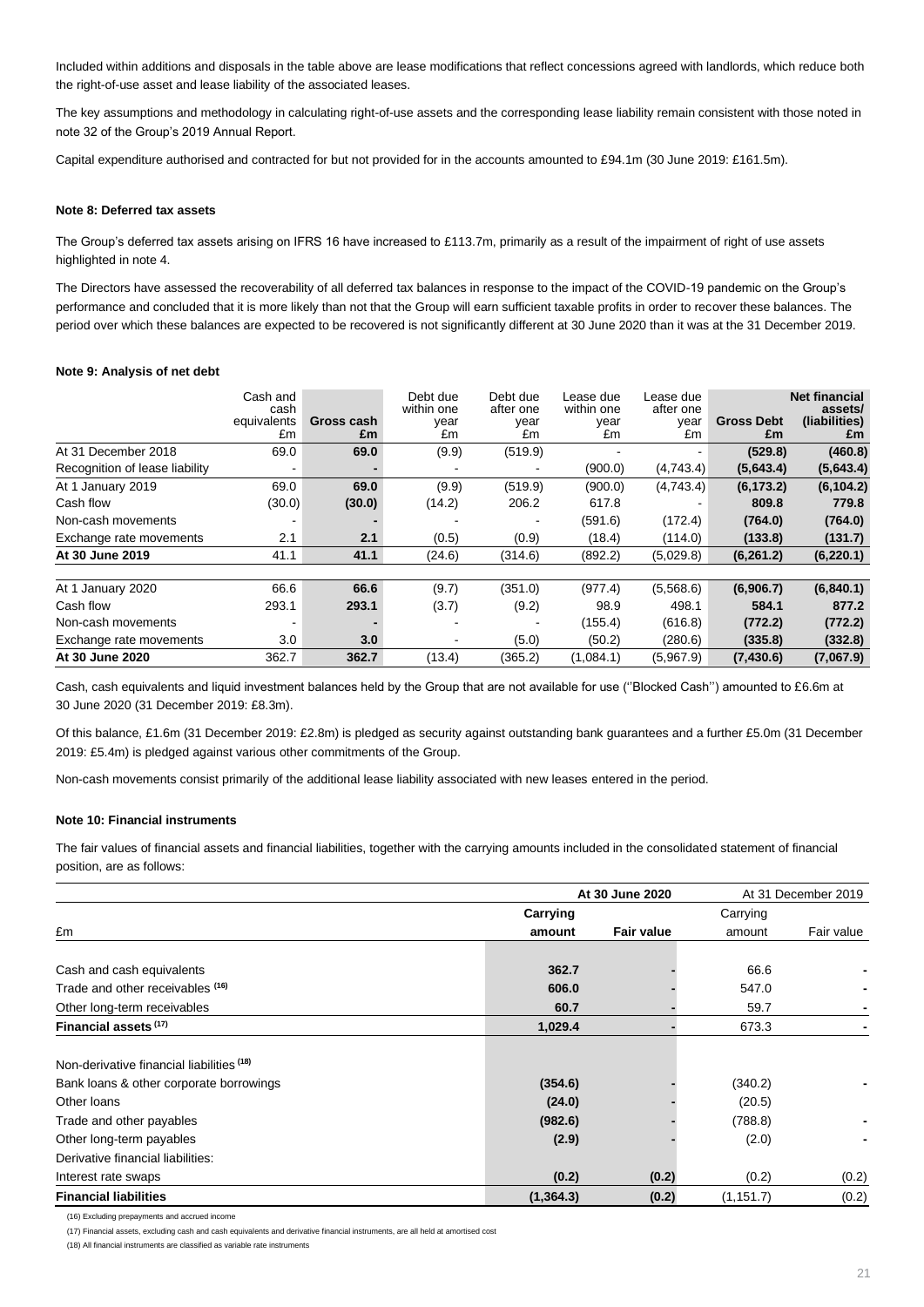The undiscounted cash flow and fair values of these instruments is not materially different from the carrying value.

There has been no change in the classification of financial assets and liabilities, the methods and assumptions used in determining fair value and the categorisation of financial assets and liabilities within the fair value hierarchy from those disclosed in the annual report for the year ended 31 December 2019.

While the Group continues to monitor liquidity risk on a basis consistent to the approach set out on page 130 of the 2019 Annual Report and Accounts, the Group has considered the liquidity impact of COVID-19 with mitigating actions to reduce discretionary and other operating cash outflows. These actions included withdrawing our final dividend for 2019 and suspending the share repurchase. The Group also assessed the recoverability of trade receivables, with an increase in the provision for expected credit losses of £9.4 million recorded during the period. See note 4 for further detail.

The Group maintains a revolving credit facility provided by a group of international banks. The maturity of this £950.0m facility was extended in March 2020 to March 2025 with an option to extend until 2026. As at 30 June, £467.6m was available and undrawn under this facility.

The debt provided under the bank facility is floating rate, however, as part of the Group's balance sheet management and to protect against a future increase in interest rates, £30.0m was swapped into a fixed rate liability at a rate of 1.2%, maturing in February 2021.

The £950.0m credit facility is subject to financial covenants relating to net debt to EBITDA, and EBITDA plus rent to interest plus rent, both on a pre-IFRS16 basis. The Group is in compliance with all covenant requirements, and, in July 2020, the net debt to EBITDA covenant was increased to provide the Group with greater flexibility and capacity to invest in growth.

#### **Note 11: Share Capital**

On 28 May 2020 the Group announced the placement of 133,891,213 new ordinary shares, with a par value of 1 pence each. The price of 239.0 pence represented a discount of 8.1% to the middle market closing price of 260.2 pence on 27 May 2020, with the Group recognising net proceeds of £313.9m.

#### **Note 12: Share-based payment**

During the period, the Group awarded 22,125,000 options (2019: 552,451) under the Share Option Plan, 915,739 share awards (2019: 1,058,578) under the Performance Share Plan and 264,277 share awards (2019: 112,014) under the Deferred Share Bonus Plan.

#### **Note 13: Bank guarantees and contingent liabilities**

The Group has bank guarantees and letters of credit held with certain banks amounting to £144.5m (31 December 2019: £144.5m). There are no material lawsuits pending against the Group.

#### **Note 14: Related parties**

The nature of related parties as disclosed in the consolidated financial statements for the Group for the year ended 31 December 2019 has not changed.

|                       | Management fees received from | Amounts owed by related party | Amounts owed to related party |
|-----------------------|-------------------------------|-------------------------------|-------------------------------|
| £m                    | related parties               |                               |                               |
| At 30 June 2020       |                               |                               |                               |
| <b>Joint Ventures</b> | 1.5                           | 21.0                          | 8.4                           |
| At 30 June 2019       |                               |                               |                               |
| Joint Ventures        | 1.8                           | 15.3                          | 3.6                           |

As at 30 June 2020, no amounts due to the Group have been provided for (31 December 2019: £Nil).

As part of the share placing announced on 28 May 2020, Mark Dixon, the CEO of the Group, subscribed for 38,205,384 shares at the placing price of 239.0 pence. This equated to £91.3 million and represented 28.53 percent of the total number of placing shares offered.

Additionally, Toscafund Ltd is a substantial shareholder of the Group, and a related party of the Group for the purposes of the Listing Rules, and subscribed for 24,845,223 shares at the same placing price, representing an aggregate consideration of £59.4 million.

During the period the Group did not acquire any goods and services from a company indirectly controlled by a director of the Group (30 June 2019: £5,227).

Compensation paid to the key management personnel of the Group will be disclosed in the Group's Annual Report and Accounts for the year ending 31 December 2020.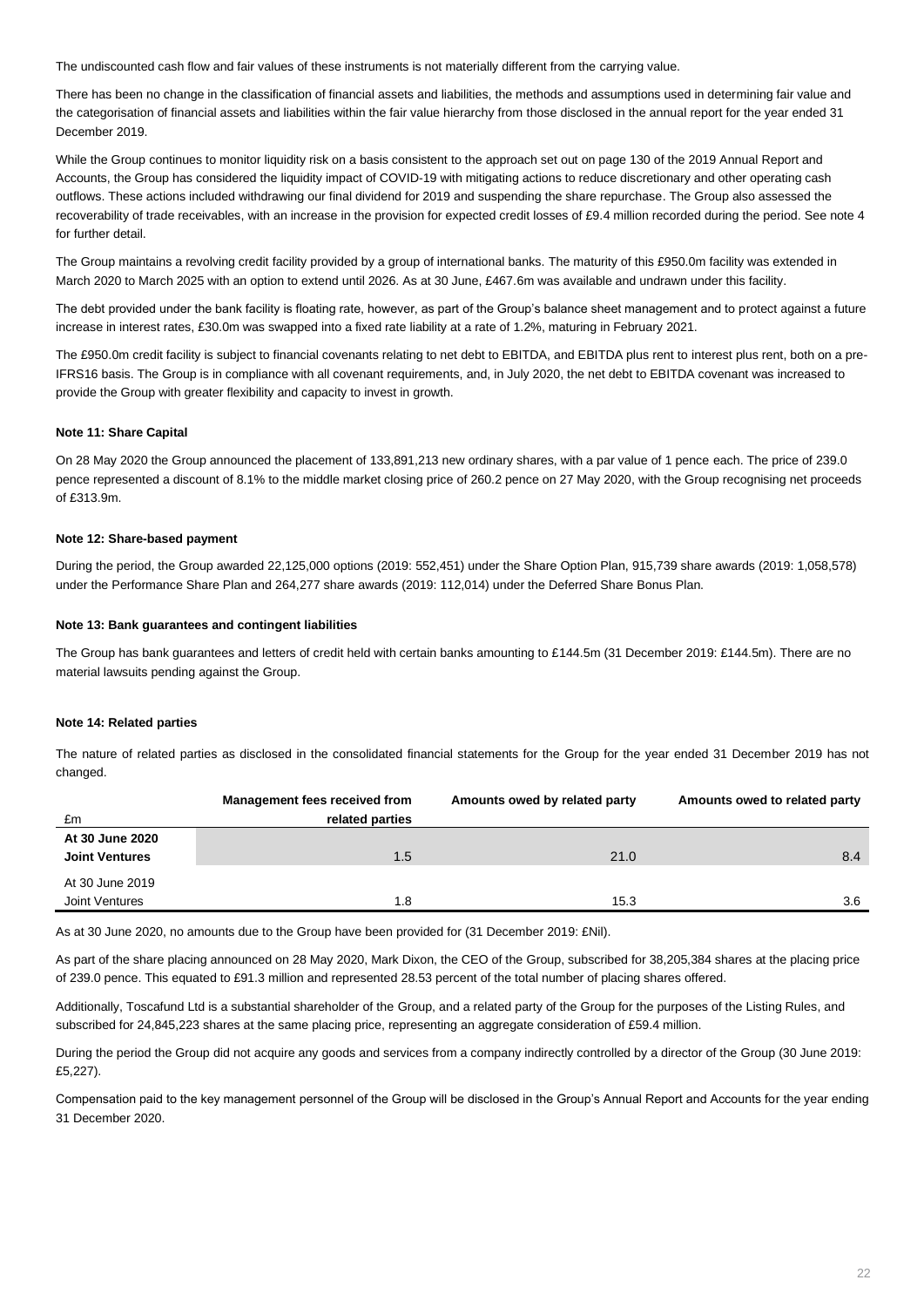## **Note 15: Acquisitions of subsidiaries and non-controlling interest**

## *Current period acquisitions*

During the six months ended 30 June 2020 the Group made certain individually immaterial acquisitions for a total consideration of £0.6m, with goodwill of £0.5m recognised on the provisional fair value.

## *Prior period acquisitions*

During the six months ended 30 June 2019 the Group did not made any acquisitions. Deferred consideration of £4.3m was also paid during 2019 with respect to milestones achieved on prior year acquisitions.

#### **Note 16: Events after the balance sheet date**

There were no significant events occurring after 30 June 2020 affecting the condensed interim financial information of the Group.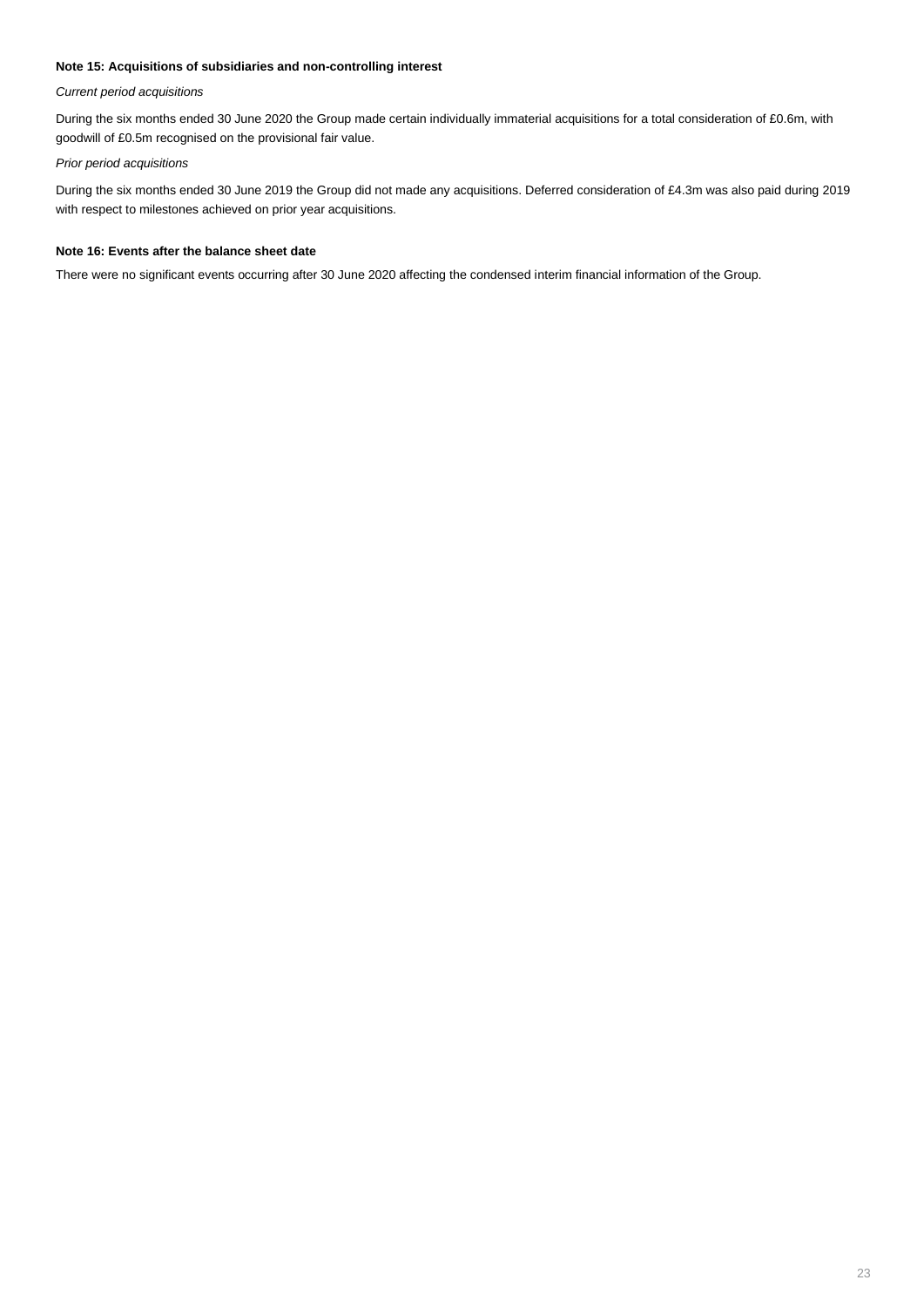## **STATEMENT OF DIRECTORS' RESPONSIBILITIES**

For the half year ended 30 June 2020

The Directors are responsible for preparing the half-yearly financial report in accordance with the Disclosure Guidance and Transparency Rules ("the DTR") of the UK's Financial Conduct Authority ("the UK FCA").

In preparing the condensed set of financial statements included within the half-yearly financial report, the directors are required to:

- prepare and present the condensed set of financial statements in accordance with IAS 34 Interim Financial Reporting as adopted by the EU and the DTR of the UK FCA;
- ensure the condensed set of financial statements has adequate disclosures;
- select and apply appropriate accounting policies; and
- make accounting estimates that are reasonable in the circumstances.

The directors are responsible for designing, implementing and maintaining such internal controls as they determine is necessary to enable the preparation of the condensed set of financial statements that is free from material misstatement whether due to fraud or error.

We confirm that to the best of our knowledge:

- 1. the condensed set of consolidated financial statements included within the half-yearly financial report of IWG plc for the six months ended 30 June 2020 ("the interim financial information") which comprises which comprises the Condensed Consolidated Income Statement, the Condensed Consolidated Statement of Comprehensive Income, the Condensed Consolidated Statement of Financial Position, the Condensed Consolidated Statement of Changes in Equity, the Condensed Consolidated Statement of Cash Flows and the related explanatory notes, have been presented and prepared in accordance with IAS 34, Interim Financial Reporting, as adopted by the European Union, and the DTR of the UK FCA.
- 2. The interim financial information presented, as required by the DTR of the UK FCA, includes:
	- an indication of important events that have occurred during the first 6 months of the financial year, and their impact on the condensed set of financial statements;
	- a description of the principal risks and uncertainties for the remaining 6 months of the financial year
	- related parties' transactions that have taken place in the first 6 months of the current financial year and that have materially affected the financial position or the performance of the enterprise during that period; and
	- any changes in the related parties' transactions described in the last annual report that could have a material effect on the financial position or performance of the enterprise in the first 6 months of the current financial year.

On behalf of the board

| Mark Dixon                     | Eric Hageman                   |
|--------------------------------|--------------------------------|
| <b>Chief Executive Officer</b> | <b>Chief Financial Officer</b> |

4 August 2020

This half yearly announcement contains certain forward-looking statements with respect to the operations of IWG plc. These statements and forecasts involve risk and uncertainty because they relate to events and depend upon circumstances that may or may not occur in the future. There are a number of factors that could cause actual results or developments to differ materially from those expressed or implied by these forwardlooking statements and forecasts. Nothing in this announcement should be construed as a profit forecast.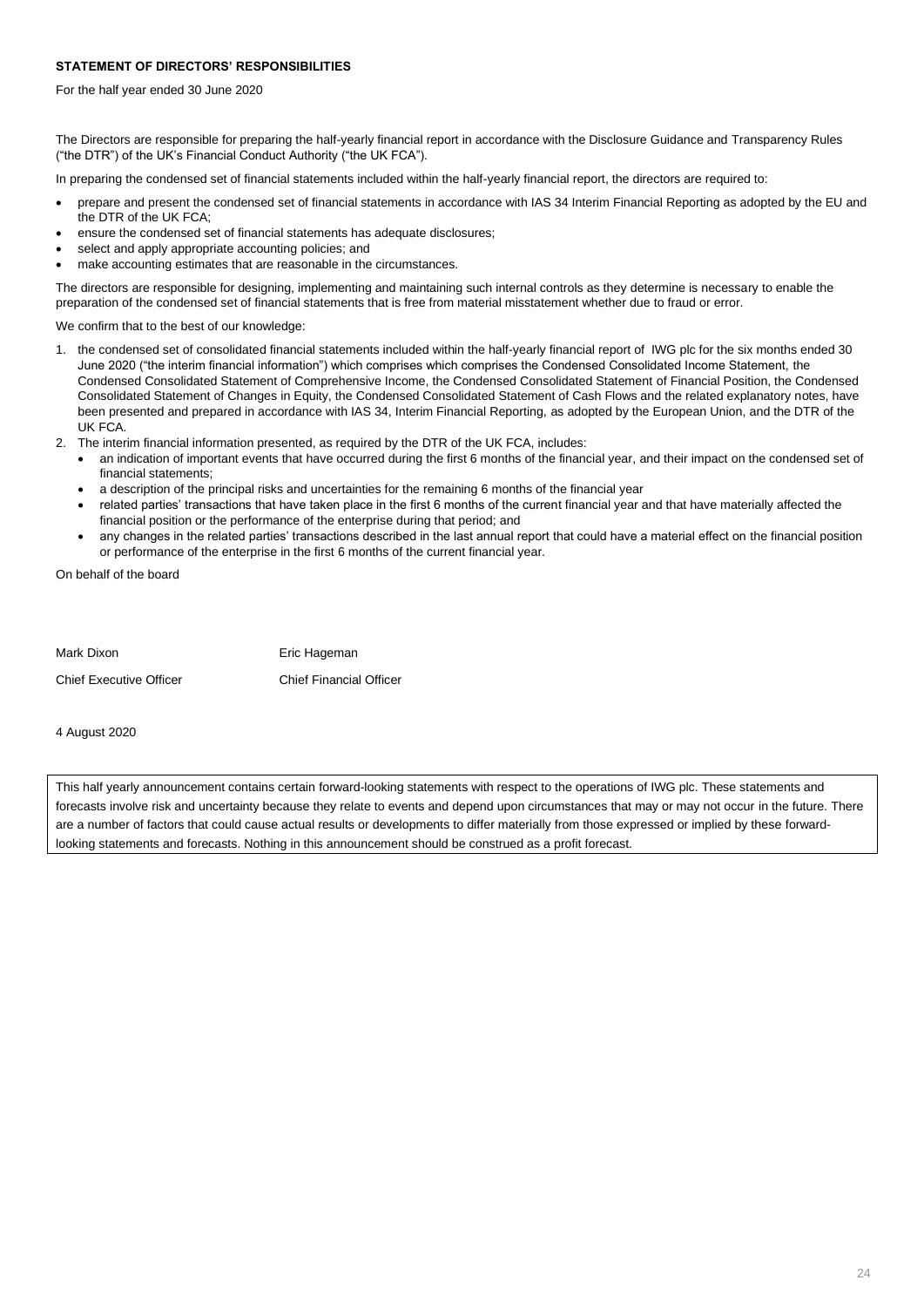

1 Stokes place **Internet** www.kpmg.ie St. Stephen's Green Dublin 2 D02 DE03 Ireland

KPMG Telephone +353 1 410 1000 Audit **Fax +353 1 412 1122** 

#### **Independent Review Report to IWG plc**

#### **Introduction**

We have been engaged by the Entity to review the accompanying condensed set of consolidated financial statements in the half-yearly financial report for the six months ended 30 June 2020 which comprises the Condensed Consolidated Income Statement, the Condensed Consolidated Statement of Comprehensive Income, the Condensed Consolidated Statement of Financial Position, the Condensed Consolidated Statement of Changes in Equity, the Condensed Consolidated Statement of Cash Flows and the related explanatory notes ('the condensed consolidated interim financial information'). Our review was conducted in accordance with the International Standard on Review Engagements 2410, 'Review of Interim Financial Information Performed by the Independent Auditor of the Entity'.

#### **Conclusion**

Based on our review, nothing has come to our attention that causes us to believe that the condensed set of consolidated financial statements in the half-yearly financial report for the six months ended 30 June 2020 is not prepared in accordance with IAS 34 Interim Financial Reporting as adopted by the EU and the Disclosure Guidance and Transparency Rules ("the DTR") of the UK's Financial Conduct Authority ("the UK FCA")

#### **Directors' responsibilities**

The half-yearly financial report is the responsibility of, and has been approved by, the directors. The directors are responsible for preparing the half-yearly financial report in accordance with the DTR of the UK FCA. As disclosed in note 1, the annual financial statements of the Group are prepared in accordance with International Financial Reporting Standards as adopted by the EU. The directors are responsible for ensuring that the condensed set of consolidated financial statements included in this half-yearly financial report has been prepared in accordance with IAS 34 Interim Financial Reporting as adopted by the EU.

#### **Our responsibility**

Our responsibility is to express to the Entity a conclusion on the condensed set of consolidated financial statements in the half-yearly financial report based on our review.

#### **Scope of review**

We conducted our review in accordance with the International Standard on Review Engagements 2410 Review of Interim Financial Information Performed by the Independent Auditor of the Entity. A review of interim financial information consists of making enquiries, primarily of persons responsible for financial and accounting matters, and applying analytical and other review procedures. A review is substantially less in scope than an audit conducted in accordance with International Standards on Auditing and consequently does not enable us to obtain assurance that we would become aware of all significant matters that might be identified in an audit. Accordingly, we do not express an audit opinion.

We read the other information contained in the half-yearly financial report to identify material inconsistencies with the information in the condensed set of consolidated financial statements and to identify any information that is apparently materially incorrect based on, or materially inconsistent with, the knowledge acquired by us in the course of performing the review. If we become aware of any apparent material misstatements or inconsistencies, we consider the implications for our report.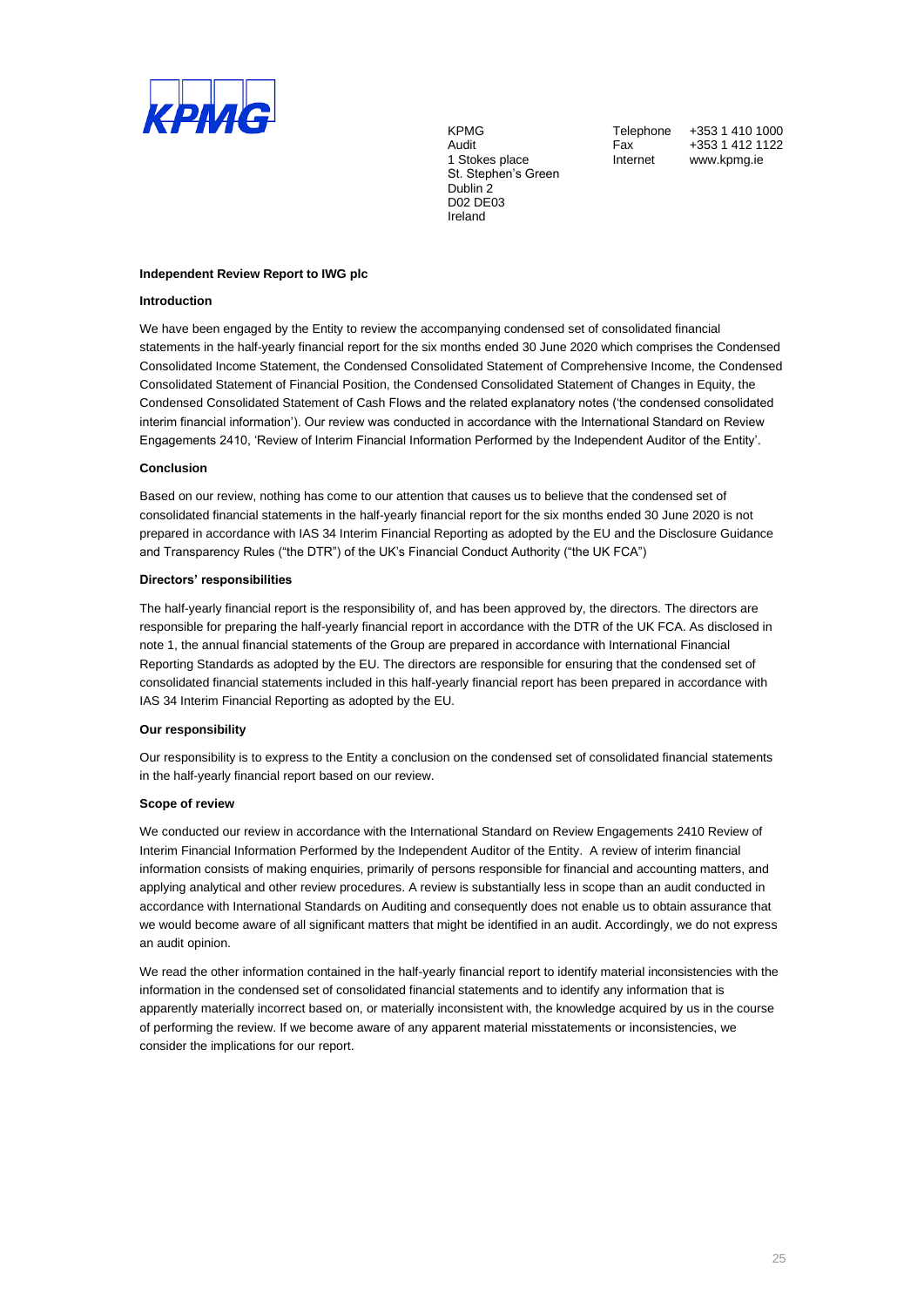

1 Stokes place **Internet** www.kpmg.ie St. Stephen's Green Dublin 2 D02 DE03 Ireland

KPMG Telephone +353 1 410 1000<br>Audit Fax +353 1 412 1122 Fax +353 1 412 1122<br>Internet www.kpmg.ie

## **The purpose of our review work and to whom we owe our responsibilities**

This report is made solely to the Entity in accordance with the terms of our engagement to assist the Entity in meeting the requirements of the DTR of the UK FCA. Our review has been undertaken so that we might state to the Entity those matters we are required to state to it in this report and for no other purpose. To the fullest extent permitted by law, we do not accept or assume responsibility to anyone other than the Entity for our review work, for this report, or for the conclusions we have reached.

Cliona Mullen 4 August 2020

For and on behalf of KPMG Chartered Accountants, Statutory Audit firm 1 Stokes Place St. Stephen's Green Dublin 2 D02 DE03 Ireland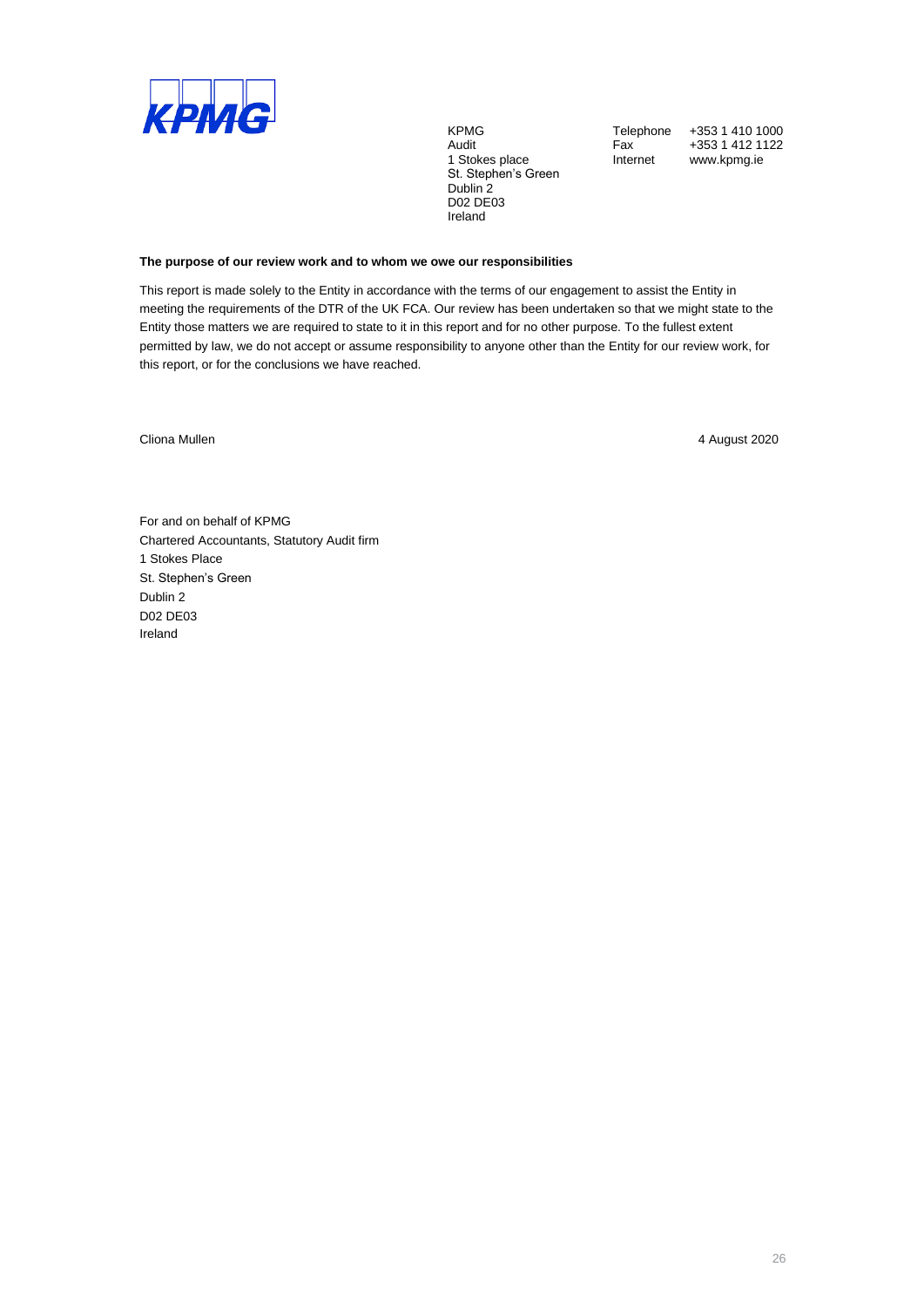#### **Alternative performance measures**

The Group reports certain alternative performance measures ('APMs') that are not required under International Financial Reporting Standards ('IFRS') which represents the generally accepted accounting principles ('GAAP') under which the Group reports. The Group believes that the presentation of these APMs provides useful supplemental information, when viewed in conjunction with our IFRS financial information as follows:

- to evaluate the historical and planned underlying results of our operations;
- to set director and management remuneration; and
- to discuss and explain the Group's performance with the investment analyst community.

None of the APMs should be considered as an alternative to financial measures derived in accordance with GAAP. The APMs can have limitations as analytical tools and should not be considered in isolation or as a substitute for an analysis of our results as reported under GAAP. These performance measures may not be calculated uniformly by all companies and therefore may not be directly comparable with similarly titled measures and disclosures of other companies.

Please refer to page 159 of the IWG plc 2019 Annual Report and Accounts for further details.

Additional information has been provided on the following pages to bridge the statutory information reported within this half-year announcement with the performance presented as part of the Chief Executive Officer's and Chief Financial Officers' review.

#### **Adjusted operating profit**

Operating profit excluding adjusting items

#### **Adjusted EBITDA**

EBITDA excluding adjusting items

#### **Adjusted earnings per share**

Earnings per share excluding adjusting items

#### **Adjusting items**

Adjusting items reflects the impact of adjustments, both incomes and costs, which are considered to be significant in nature and/or size

#### **Available workstations**

The total number of workstations in the Group (also termed Inventory). During the year, this is expressed as a weighted average. At period ends the absolute number is used

## **Centre contribution before adjusting items**

Gross profit comprising centre revenue less direct operating expenses but before administrative expenses and adjusting items

#### **EBIT**

Earnings before interest and tax

#### **EBITDA before adjusting items**

Earnings before interest, tax, depreciation, amortisation and adjusting items

### **EBITDA (annualised)**

Earnings before interest, tax, depreciation and amortisation for the period, grossed up for twelve months

#### **EBITDA (LTM)**

Earnings before interest, tax, depreciation and amortisation based on a rolling last twelve months performance

#### **EPS**

Earnings per share

#### **Expansions**

A general term which includes new business centres established by the Group and acquired centres in the year

#### **Growth estate**

Comprises centres which opened during the current or prior financial year

#### **IAS 17 basis**

IFRS accounting standards effective as at 31 December 2018 (i.e. before the effective date of IFRS 16)

#### **Like-for-like**

The financial performance from centres owned and operated for a full 12-month period prior to the start of the financial year, which therefore have a full-year comparative

#### **Network rationalisation**

Network rationalisation for the current year is defined as a centre that ceases operation during the period from 1 January to December of the current year. Network rationalisation for the prior year comparative is defined as a centre that ceases operation from 1 January of the prior year to December of the current year

#### **Occupancy**

Occupied workstations divided by available workstations expressed as a percentage

#### **Occupied workstations**

Workstations which are in use by clients. This is expressed as a weighted average for the year

#### **Open centres**

All centres excluding network rationalisation

#### **Operating profit**

Operating profit adjusted for the financial impact of growth centres and network rationalisation

### **Operating profit before growth**

Reported operating profit adjusted for the gross profit impact arising from centres opening in the current year and centres to be opened in the subsequent year

#### **Pre-2019 business**

Operations owned for a full 12-month period prior to the start of the financial year and operated throughout the current financial year, which therefore have a full-year comparative

#### **Pre-2019 gross margin**

Gross margin attributable to the Pre-2018 business

#### **Pre-IFRS 16**

IFRS accounting standards effective as at 31 December 2018 (i.e. before the effective date of IFRS 16)

#### **REVPAW**

Total revenue per available workstation (revenue/available workstations)

#### **REVPOW**

Total revenue per occupied workstation

#### **ROI**

Return on investment

#### **TSR**

Total shareholder return

#### **WIPOW**

Workstation income per occupied workstation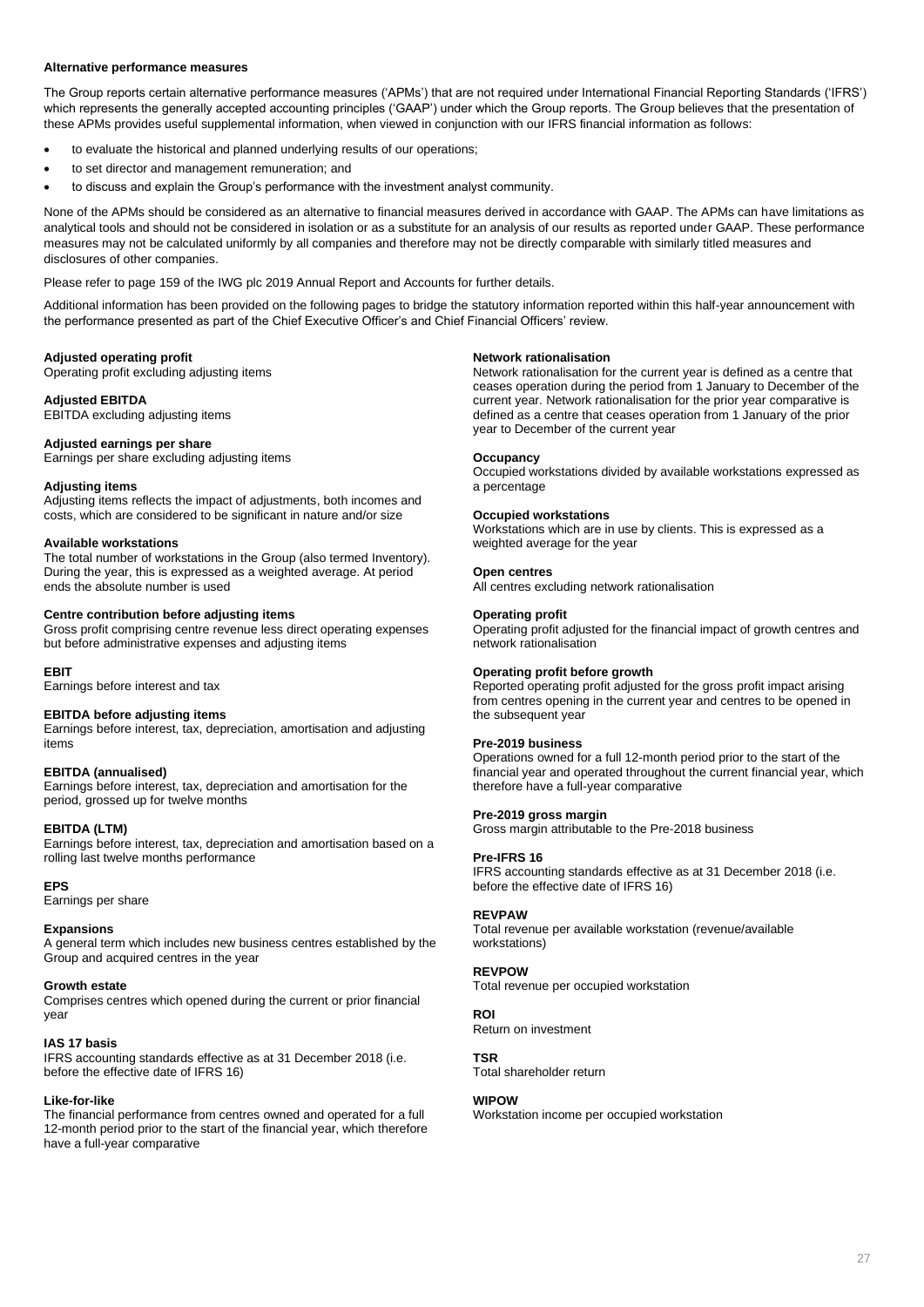#### **IAS 17 PRO FORMA Statements**

## **Interim consolidated income statement**

The purpose of these unaudited pages is to provide a reconciliation from the 2020 interim financial results to the pro forma statements in accordance with the previous IAS 17 policies adopted by the Group, and thereby, giving the reader greater insight into the impact of IFRS 16 on the results of the Group.

| <b>Continuing operations</b>                                   | Period<br>ended<br>30 June<br>2020<br>£m | Rent &<br>As reported finance costs<br>£m | Depreciation<br>£m | Other<br>adjustments<br>£m | <b>Taxation</b><br>£m | Period<br>ended<br>30 June<br>2020 per<br><b>IAS 17</b><br>£m |
|----------------------------------------------------------------|------------------------------------------|-------------------------------------------|--------------------|----------------------------|-----------------------|---------------------------------------------------------------|
| Revenue                                                        | 1,322.7                                  |                                           |                    |                            |                       | 1,322.7                                                       |
| Cost of sales                                                  | (1, 249.7)                               | (535.8)                                   | 496.6              | (30.0)                     | $\qquad \qquad$       | (1,318.9)                                                     |
| Gross profit (centre contribution)                             | 73.0                                     | (535.8)                                   | 496.6              | (30.0)                     | —                     | 3.8                                                           |
| Adjusted gross profit                                          | 193.5                                    | (535.8)                                   | 496.6              | (10.3)                     | —                     | 144.0                                                         |
| Selling, general and administration expenses                   | (162.8)                                  | (11.2)                                    | 1.9                |                            |                       | (172.1)                                                       |
| Share of loss of equity-accounted investees, net of tax        | (0.9)                                    |                                           |                    |                            | —                     | (0.9)                                                         |
| <b>Operating loss</b>                                          | (90.7)                                   | (547.0)                                   | 498.5              | (30.0)                     | $\qquad \qquad -$     | (169.2)                                                       |
| Adjusted operating profit/(loss)                               | 45.4                                     | (547.0)                                   | 498.5              | (10.3)                     | —                     | (13.4)                                                        |
| Finance expense                                                | (145.0)                                  | 133.2                                     |                    | 4.7                        |                       | (7.1)                                                         |
| Finance income                                                 | 0.3                                      |                                           |                    |                            |                       | 0.3                                                           |
| Net finance expense                                            | (144.7)                                  | 133.2                                     |                    | 4.7                        | —                     | (6.8)                                                         |
| Loss before tax for the period from continuing<br>operations   | (235.4)                                  | (413.8)                                   | 498.5              | (25.3)                     |                       | (176.0)                                                       |
| Income tax expense                                             | (1.1)                                    |                                           |                    |                            | (25.0)                | (26.1)                                                        |
| Loss after tax for the period from continuing<br>operations    | (236.5)                                  | (413.8)                                   | 498.5              | (25.3)                     | (25.0)                | (202.1)                                                       |
| Loss after tax for the period from discontinuing<br>operations | (1.3)                                    | (0.1)                                     |                    | 0.2                        |                       | (1.2)                                                         |
| Loss for the period                                            | (237.8)                                  | (413.9)                                   | 498.5              | (25.1)                     | (25.0)                | (203.3)                                                       |

#### **Earnings per ordinary share (EPS):**

| Attributable to ordinary shareholders |        |        |
|---------------------------------------|--------|--------|
| Basic (p)                             | (26.5) | (22.7) |
| Diluted (p)                           | (26.5) | (22.7) |
|                                       |        |        |
| From continuing operations            |        |        |
| Basic (p)                             | (26.4) | (22.5) |
| Diluted (p)                           | (26.4) | (22.5) |
|                                       |        |        |

Pro forma adjustments recognised

The performance of the Group is impacted by the following significant adjustments from adopting IFRS 16. The recognition of these balances does not impact the overall cash flows of the Group or the cash generation per share.

1. Right-of-use asset & related lease liability

These adjustments reflect the right-of-use asset recognised on transition, together with the related lease liability. The initial lease liability is equal to the present value of the lease payments during the lease term that have not yet been paid. The cost of the right-of-use asset comprises the amount of the initial measurement of the lease liability, plus any additional direct costs associated with setting up the lease.

2. Rent & finance costs

Since the adoption of IFRS 16 conventional rent charges are no longer recognised in the profit or loss. The payments associated with these charges instead form part of the lease payments used in calculating the right-of-use asset and related lease liability noted above. The lease liability is measured in subsequent periods using the effective interest rate method, based on the applicable interest rate determined at the date of transition. The related finance costs arising on subsequent measurement are recognised directly through profit or loss.

3. Depreciation & lease payments

Depreciation on the right-of-use asset recognised is depreciated over the life of the lease on a straight-line basis, adjusted for any period between the lease commencement date and the date the related centre opens, reflecting the lease related costs directly incurred in preparing the business centre for trading. Lease payments reduce the lease liability recognised in the balance sheet.

4. Other adjustments

On transition, the remaining net book value of costs previously capitalised, such as costs directly incurred in preparing the business centre for trading (i.e. as part of property, plant and equipment), are de-recognised and eliminated directly against retained earnings.

5. Taxation

The underlying tax charge is impacted by the change in the profit before tax and deferred tax assets recognised.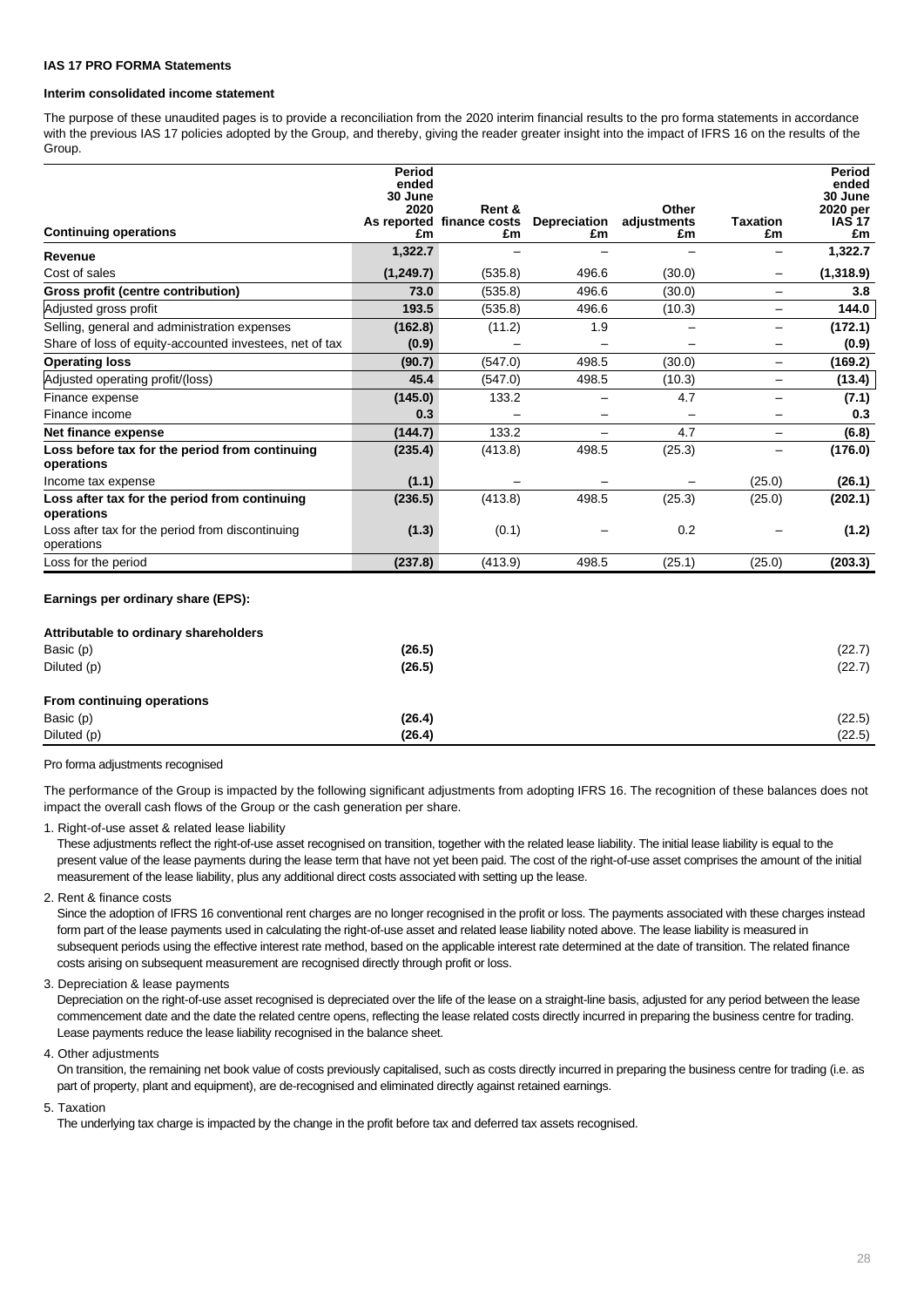# **Interim consolidation balance sheet**

|                                                    | ended<br>30 June<br>2020<br>As reported<br>£m | Period Right-of-use<br>asset &<br>related<br>lease<br>liability<br>£m | finance<br>costs<br>£m | <b>Rent &amp; Depreciation</b><br>& lease<br>£m | Other<br>payments adjustments<br>£m | <b>Taxation</b><br>£m    | Period<br>ended<br>30 June<br>2020 per<br>IAS 17<br>£m |
|----------------------------------------------------|-----------------------------------------------|-----------------------------------------------------------------------|------------------------|-------------------------------------------------|-------------------------------------|--------------------------|--------------------------------------------------------|
| <b>Non-current assets</b>                          |                                               |                                                                       |                        |                                                 |                                     |                          |                                                        |
| Goodwill                                           | 699.5                                         |                                                                       |                        |                                                 |                                     |                          | 699.5                                                  |
| Other intangible assets                            | 46.7                                          |                                                                       |                        |                                                 |                                     |                          | 46.7                                                   |
| Right of use asset                                 | 6,221.4                                       | (6,860.1)                                                             |                        | 562.4                                           | 76.3                                |                          |                                                        |
| Property, plant and equipment                      | 1,334.7                                       |                                                                       | 958.1                  | (11.6)                                          | 27.8                                | —                        | 2,309.0                                                |
| Deferred tax assets                                | 216.1                                         |                                                                       |                        |                                                 |                                     | (113.7)                  | 102.4                                                  |
| Non-current derivative financial assets            |                                               |                                                                       |                        |                                                 | $\qquad \qquad -$                   |                          |                                                        |
| Other long-term receivables                        | 61.9                                          |                                                                       |                        |                                                 | 0.9                                 |                          | 62.8                                                   |
| Investments in joint ventures                      | 13.8                                          |                                                                       |                        |                                                 | $\overline{\phantom{0}}$            |                          | 13.8                                                   |
| Total non-current assets                           | 8,594.1                                       | (6,860.1)                                                             | 958.1                  | 550.8                                           | 105.0                               | (113.7)                  | 3,234.2                                                |
| <b>Current assets</b>                              |                                               |                                                                       |                        |                                                 |                                     |                          |                                                        |
| Inventory                                          | 1.4                                           |                                                                       |                        |                                                 |                                     |                          | 1.4                                                    |
| Trade and other receivables                        | 755.5                                         |                                                                       | 149.9                  |                                                 |                                     | $\overline{\phantom{0}}$ | 905.4                                                  |
| Corporation tax receivable                         | 27.6                                          |                                                                       |                        |                                                 |                                     | (0.7)                    | 26.9                                                   |
| Cash and cash equivalents                          | 362.7                                         |                                                                       |                        |                                                 |                                     |                          | 362.7                                                  |
| <b>Total current assets</b>                        | 1,147.2                                       | $\overline{\phantom{0}}$                                              | 149.9                  |                                                 | —                                   | (0.7)                    | 1,296.4                                                |
| Total assets                                       | 9.741.3                                       | (6,860.1)                                                             | 1,108.0                | 550.8                                           | 105.0                               | (114.4)                  | 4,530.6                                                |
|                                                    |                                               |                                                                       |                        |                                                 |                                     |                          |                                                        |
| <b>Current liabilities</b>                         |                                               |                                                                       |                        |                                                 |                                     |                          |                                                        |
| Trade and other payables (incl. customer deposits) | 982.6                                         |                                                                       | 367.3                  |                                                 |                                     |                          | 1,349.9                                                |
| Deferred income                                    | 305.7                                         |                                                                       |                        |                                                 |                                     |                          | 305.7                                                  |
| Corporation tax payable                            | 45.9                                          |                                                                       |                        |                                                 |                                     | 4.2                      | 50.1                                                   |
| Bank and other loans                               | 13.4                                          |                                                                       |                        |                                                 |                                     |                          | 13.4                                                   |
| Lease liabilities                                  | 1,084.1                                       | (1,049.7)                                                             | (133.3)                | 98.9                                            |                                     |                          |                                                        |
| Provisions                                         | 8.1                                           |                                                                       |                        |                                                 | 126.7                               | -                        | 134.8                                                  |
| <b>Total current liabilities</b>                   | 2,439.8                                       | (1,049.7)                                                             | 234.0                  | 98.9                                            | 126.7                               | 4.2                      | 1,853.9                                                |
|                                                    |                                               |                                                                       |                        |                                                 |                                     |                          |                                                        |
| <b>Non-current liabilities</b>                     |                                               |                                                                       |                        |                                                 |                                     |                          |                                                        |
| Other long-term payables                           | 2.6                                           |                                                                       | 1,067.0                |                                                 | 0.9                                 |                          | 1,070.5                                                |
| Bank and other loans                               | 365.2                                         |                                                                       |                        |                                                 |                                     |                          | 365.2                                                  |
| Lease liabilities                                  | 5,967.9                                       | (6,466.1)                                                             |                        | 498.2                                           |                                     |                          |                                                        |
| Non-current derivative financial assets            | 0.2                                           |                                                                       |                        |                                                 |                                     |                          | 0.2                                                    |
| Deferred tax liability                             |                                               |                                                                       |                        |                                                 |                                     |                          |                                                        |
| Provisions                                         | 10.0                                          |                                                                       |                        |                                                 | 2.1                                 |                          | 12.1                                                   |
| Provision for deficit in joint ventures            | 4.0                                           |                                                                       |                        |                                                 |                                     |                          | 4.0                                                    |
| Retirement benefit obligations                     | $1.5$                                         |                                                                       |                        |                                                 |                                     | —                        | 1.5                                                    |
| <b>Total non-current liabilities</b>               | 6,351.4                                       | (6, 466.1)                                                            | 1,067.0                | 498.2                                           | 3.0                                 | $\qquad \qquad -$        | 1,453.5                                                |
| <b>Total liabilities</b>                           | 8,791.2                                       | (7, 515.8)                                                            | 1,301.0                | 597.1                                           | 129.7                               | 4.2                      | 3,307.4                                                |
|                                                    |                                               |                                                                       |                        |                                                 |                                     |                          |                                                        |
| <b>Total equity</b>                                |                                               |                                                                       |                        |                                                 |                                     |                          |                                                        |
| Issued share capital                               | 10.5                                          |                                                                       |                        |                                                 |                                     |                          | 10.5                                                   |
| Issued share premium                               | 312.6                                         |                                                                       |                        |                                                 |                                     |                          | 312.6                                                  |
| Treasury shares                                    | (157.1)                                       |                                                                       |                        |                                                 |                                     |                          | (157.1)                                                |
| Foreign currency translation reserve               | 70.2                                          | 28.5                                                                  |                        |                                                 | (21.7)                              |                          | 77.0                                                   |
| Hedging reserve                                    | (0.2)                                         |                                                                       |                        |                                                 |                                     |                          | (0.2)                                                  |
| Other reserves                                     | 25.8                                          |                                                                       |                        |                                                 |                                     |                          | 25.8                                                   |
| Retained earnings                                  | 688.3                                         | 627.2                                                                 | (193.0)                | (46.3)                                          | (3.0)                               | (118.6)                  | 954.6                                                  |
| <b>Total equity</b>                                | 950.1                                         | 655.7                                                                 | (193.0)                | (46.3)                                          | (24.7)                              | (118.6)                  | 1,223.2                                                |
| <b>Total equity and liabilities</b>                | 9,741.3                                       | (6,860.1)                                                             | 1,108.0                | 550.8                                           | 105.0                               | (114.4)                  | 4,530.6                                                |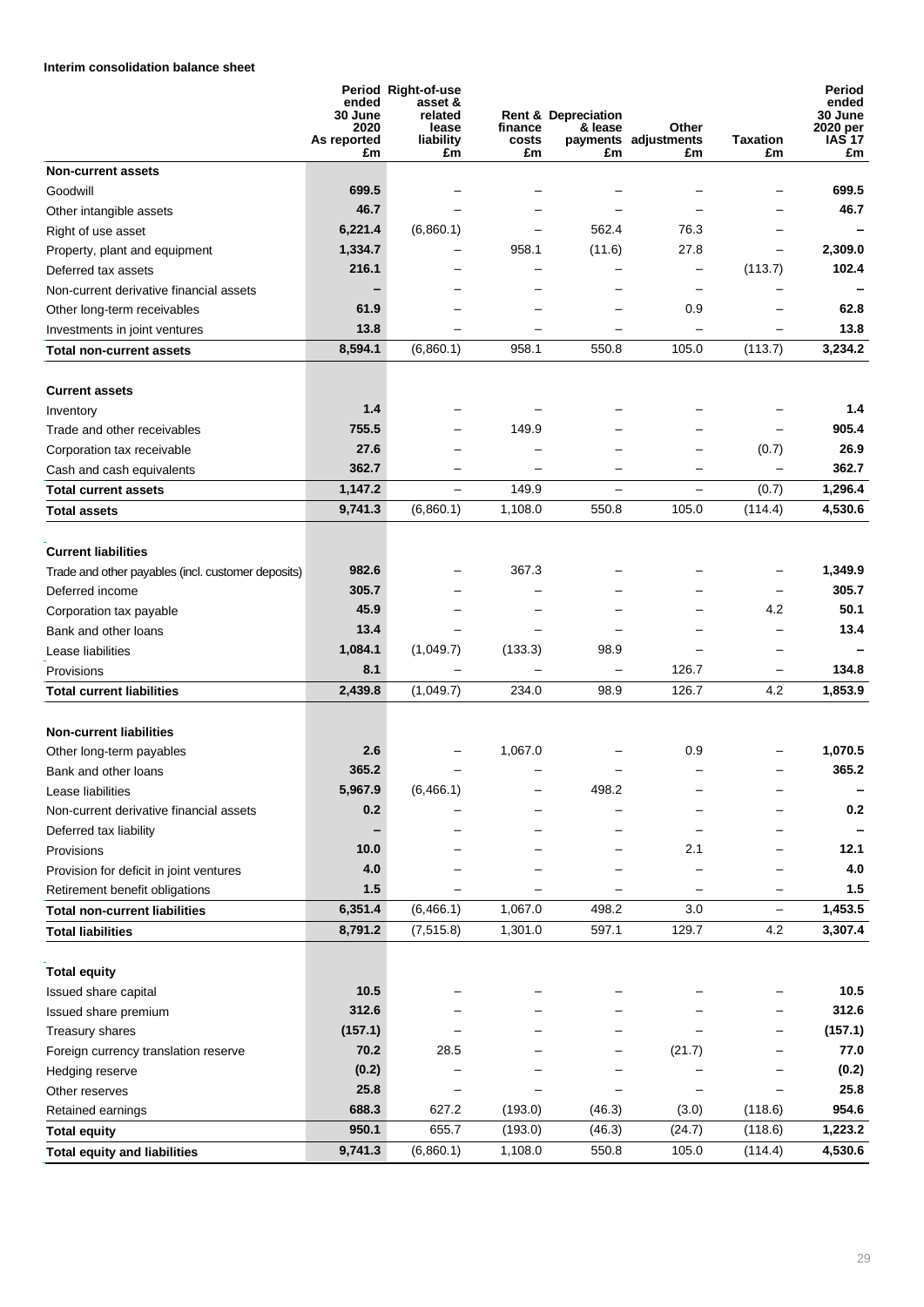## **Interim consolidated statement of cash flows**

| £m                                                             | Period ended<br><b>30 June 2020</b><br>As reported<br>£m | Rent & finance<br>costs<br>£m | Depreciation<br>& lease<br>payments<br>£m | Other<br>adjustments<br>£m | Period<br>ended<br>30 June<br>2020 per<br><b>IAS 17</b><br>£m |
|----------------------------------------------------------------|----------------------------------------------------------|-------------------------------|-------------------------------------------|----------------------------|---------------------------------------------------------------|
| (Loss)/profit before tax for the period                        | (235.4)                                                  | (413.8)                       | 498.5                                     | (25.3)                     | (176.0)                                                       |
| Adjustments for:                                               |                                                          |                               |                                           |                            |                                                               |
| Profit from discontinued operations                            | (0.1)                                                    | 0.1                           |                                           | (0.2)                      | (0.2)                                                         |
| Net finance expense                                            | 144.7                                                    | (133.2)                       |                                           | (4.7)                      | 6.8                                                           |
| Share of loss on equity-accounted investees, net of income tax | 0.9                                                      |                               |                                           |                            | 0.9                                                           |
| Depreciation charge - Right-of-use asset                       | 562.4                                                    |                               | (562.4)                                   |                            |                                                               |
| Depreciation charge – Other property, plant and equipment      | 82.7                                                     |                               | 63.9                                      |                            | 146.6                                                         |
| Loss on disposal of intangible assets                          | 4.9                                                      |                               |                                           |                            | 4.9                                                           |
| Loss on disposal of property, plant and equipment              | 17.1                                                     |                               |                                           | (0.4)                      | 16.7                                                          |
| Impairment of property, plant and equipment                    | 27.8                                                     |                               |                                           | (27.8)                     |                                                               |
| Amortisation of intangible assets                              | 4.1                                                      |                               |                                           |                            | 4.1                                                           |
| Impairment loss on Right-of-use asset                          | 79.2                                                     |                               |                                           | (79.2)                     |                                                               |
| Increase in provisions                                         | 2.1                                                      |                               |                                           | 126.7                      | 128.8                                                         |
| Share-based payments                                           | 1.0                                                      |                               |                                           |                            | 1.0                                                           |
| Other non-cash movements                                       | (11.8)                                                   | $\overline{\phantom{a}}$      | $\blacksquare$                            | $\overline{\phantom{a}}$   | (11.8)                                                        |
| Operating cash flows before movements in working capital       | 679.6                                                    | (546.9)                       | $\overline{\phantom{a}}$                  | (10.9)                     | 121.8                                                         |
| Increase in trade and other receivables                        | (41.8)                                                   | 15.5                          |                                           |                            | (26.3)                                                        |
| Increase in trade and other payables                           | 134.4                                                    | 655.3                         | (597.0)                                   | 10.9                       | 203.6                                                         |
| Cash generated from operations                                 | 772.2                                                    | 123.9                         | (597.0)                                   |                            | 299.1                                                         |
| Interest paid                                                  | (7.9)                                                    |                               |                                           |                            | (7.9)                                                         |
| Tax paid                                                       | (8.7)                                                    |                               |                                           | $\sim$                     | (8.7)                                                         |
| Net cash inflows from operating activities                     | 755.6                                                    | 123.9                         | (597.0)                                   | $\blacksquare$             | 282.5                                                         |
|                                                                |                                                          |                               |                                           |                            |                                                               |
| <b>Investing activities</b>                                    |                                                          |                               |                                           |                            |                                                               |
| Purchase of property, plant and equipment                      | (151.3)                                                  | (123.9)                       |                                           |                            | (275.2)                                                       |
| Purchase of subsidiary undertakings (net of cash acquired)     | (0.6)                                                    |                               |                                           |                            | (0.6)                                                         |
| Purchase of intangible assets                                  | (5.6)                                                    |                               |                                           |                            | (5.6)                                                         |
| (Payments)/Proceeds on the sale of discontinued operations,    | (0.5)                                                    |                               |                                           |                            | (0.5)                                                         |
| net of cash disposed of                                        |                                                          |                               |                                           |                            |                                                               |
| Proceeds on sale of property, plant and equipment              | 8.2                                                      |                               |                                           |                            | 8.2                                                           |
| Interest received                                              | 0.3                                                      |                               |                                           |                            | 0.3                                                           |
| Cash inflows / (outflows) from investing activities            | (149.5)                                                  | (123.9)                       |                                           |                            | (273.4)                                                       |
|                                                                |                                                          |                               |                                           |                            |                                                               |
| <b>Financing activities</b>                                    |                                                          |                               |                                           |                            |                                                               |
| Net proceeds from issue of loans                               | 419.8                                                    |                               |                                           |                            | 419.8                                                         |
| Repayment of loans                                             | (406.9)                                                  |                               |                                           |                            | (406.9)                                                       |
| Payment of lease liability                                     | (597.0)                                                  |                               | 597.0                                     |                            |                                                               |
| Proceeds on issue of shares                                    | 313.9                                                    |                               |                                           |                            | 313.9                                                         |
| Purchase of treasury shares                                    | (43.7)                                                   |                               |                                           |                            | (43.7)                                                        |
| Proceeds from exercise of share awards                         | 0.9                                                      |                               |                                           |                            | 0.9                                                           |
| Payment of ordinary dividend                                   |                                                          |                               |                                           |                            |                                                               |
| Cash (outflows) / inflows from financing activities            | (313.0)                                                  | -                             | 597.0                                     | $\blacksquare$             | 284.0                                                         |
| Net decrease in cash and cash equivalents                      | 293.1                                                    |                               |                                           |                            | 293.1                                                         |
| Cash and cash equivalents at beginning of period               | 66.6                                                     |                               |                                           |                            | 66.6                                                          |
| Effect of exchange rate fluctuations on cash held              | 3.0                                                      |                               |                                           |                            | 3.0                                                           |
| Cash and cash equivalents at end of period                     | 362.7                                                    |                               |                                           |                            | 362.7                                                         |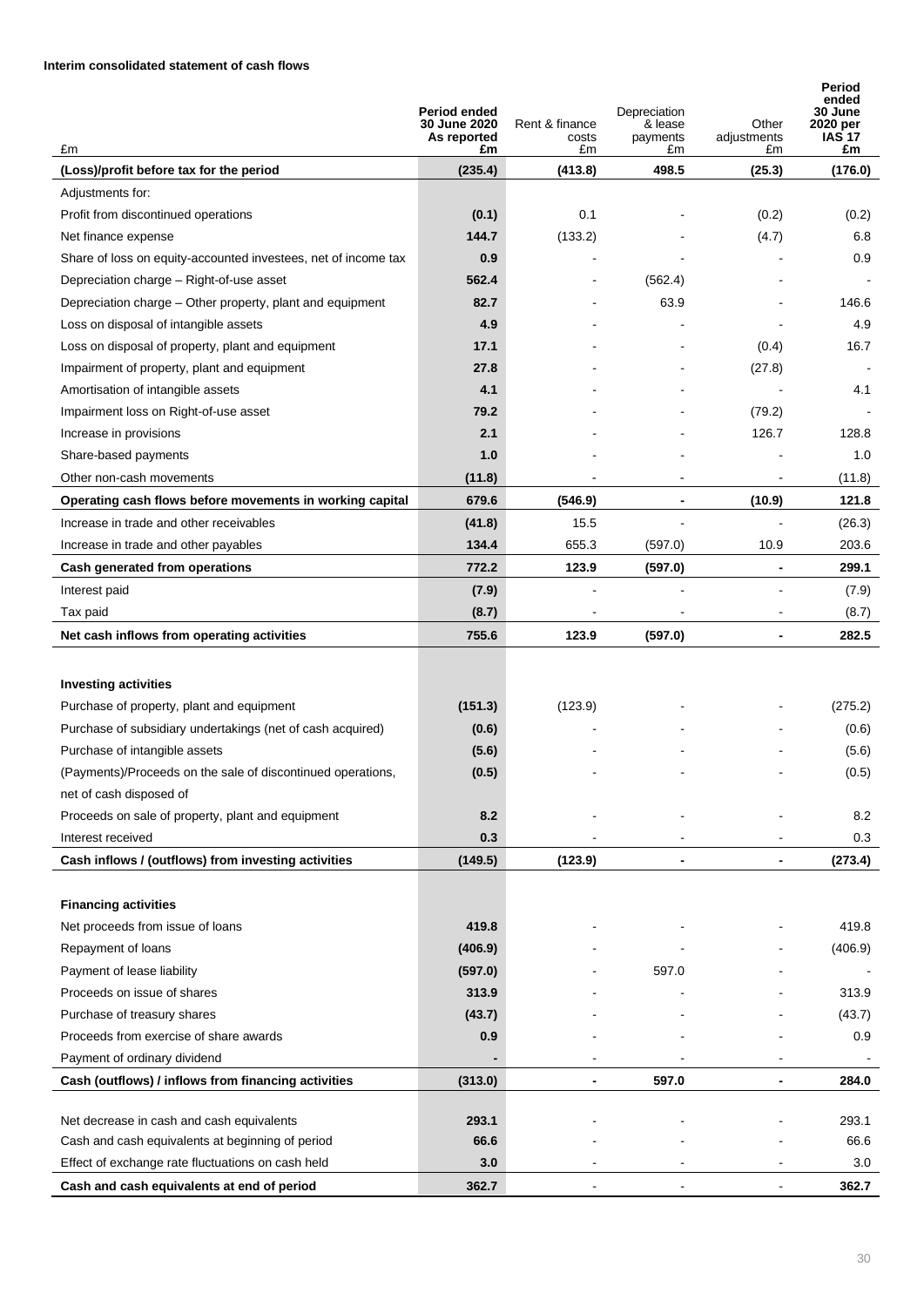## **Segmental analysis – management basis (unaudited)**

| Six months ended 30 June 2020          | <b>Americas</b> | <b>EMEA</b>    | <b>Asia Pacific</b> | <b>UK</b>      | Other          | <b>Total</b>   |
|----------------------------------------|-----------------|----------------|---------------------|----------------|----------------|----------------|
|                                        | (IAS 17 basis)  | (IAS 17 basis) | (IAS 17 basis)      | (IAS 17 basis) | (IAS 17 basis) | (IAS 17 basis) |
|                                        |                 |                |                     |                |                |                |
| Pre-2019 <sup>(1)</sup>                |                 |                |                     |                |                |                |
| Workstations <sup>(4)</sup>            | 198,164         | 143,123        | 87,195              | 95,185         |                | 523,667        |
| Occupancy (%)                          | 77.9%           | 76.3%          | 72.9%               | 74.1%          |                | 75.9%          |
| Revenue (£m)                           | 539.3           | 295.6          | 145.1               | 181.4          | 3.0            | 1,164.4        |
| <b>REVPOW (£)</b>                      | 3,495           | 2,707          | 2,284               | 2,579          |                | 2,929          |
| 2019 Expansions <sup>(2)</sup>         |                 |                |                     |                |                |                |
| Workstations <sup>(4)</sup>            | 24,484          | 41,311         | 11,667              | 11,658         |                | 89,120         |
| Occupancy (%)                          | 48.7%           | 54.0%          | 58.0%               | 56.4%          |                | 53.4%          |
| Revenue (£m)                           | 30.4            | 63.5           | 13.5                | 14.8           |                | 122.2          |
| 2020 Expansions <sup>(2)</sup>         |                 |                |                     |                |                |                |
| Workstations <sup>(4)</sup>            | 6,581           | 8,426          | 2,027               | 1,516          |                | 18,550         |
| Occupancy (%)                          | 20.7%           | 33.0%          | 25.8%               | 15.8%          |                | 26.4%          |
| Revenue (£m)                           | 3.9             | 4.8            | 0.8                 | 2.1            |                | 11.6           |
| <b>Network rationalisation</b>         |                 |                |                     |                |                |                |
| Workstations <sup>(4)</sup>            | 6,743           | 2,242          | 3,013               | 3,079          |                | 15,077         |
| Occupancy (%)                          | 49.5%           | 57.7%          | 57.5%               | 63.1%          |                | 55.1%          |
| Revenue (£m)                           | 10.6            | 3.9            | 3.7                 | 6.3            |                | 24.5           |
|                                        |                 |                |                     |                |                |                |
| <b>Total</b>                           |                 |                |                     |                |                |                |
| Workstations <sup>(4)</sup>            | 235,972         | 195,102        | 103,902             | 111,438        |                | 646,414        |
| Occupancy (%)                          | 72.4%           | 69.5%          | 69.8%               | 71.1%          |                | 70.9%          |
| Revenue (£m) (6)                       | 584.2           | 367.8          | 163.1               | 204.6          | 3.0            | 1,322.7        |
| <b>REVPAW (£)</b>                      | 2,476           | 1,885          | 1,570               | 1,836          |                | 2,046          |
|                                        |                 |                |                     |                |                |                |
| Period end workstations <sup>(5)</sup> |                 |                |                     |                |                |                |
| Pre-2019                               | 201,321         | 144,172        | 88,360              | 95,831         |                | 529,684        |
| 2019 Expansions                        | 27,047          | 43,033         | 11,952              | 11,750         |                | 93,782         |
| 2020 Expansions                        | 9,819           | 13,279         | 3,105               | 6,220          |                | 32,423         |
| <b>Total</b>                           | 238,187         | 200,484        | 103,417             | 113,801        | -              | 655,889        |